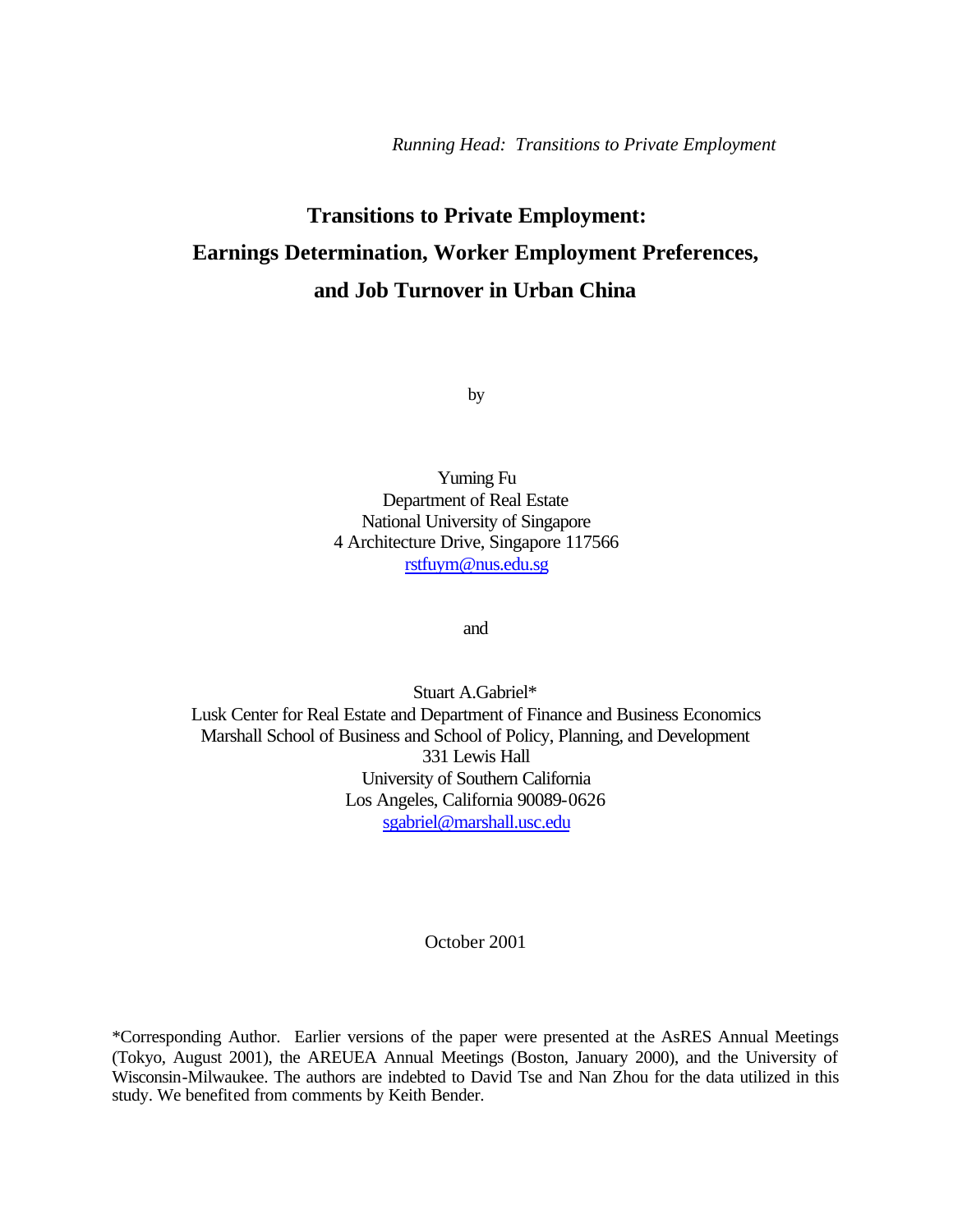# **Transitions to Private Employment: Earnings Determination, Worker Employment Preferences, and Job Turnover in Urban China**

**Yuming Fu and Stuart Gabriel**

# **Abstract**

Despite ongoing restructuring of the Chinese economy, barriers to labor mobility and attendant stratification of China's labor markets remain significant. Those barriers serve to reduce the efficiency of labor market allocations and accordingly inhibit wage equilibration and productivity growth. Constraints on labor mobility further hamper growth in private employment as well as government efforts to rationalize economic activity through the closure of insolvent state-owned enterprises. In this study, we apply unique matched worker-firm data from a recent survey of urban workers to examine existent stratifications of labor markets and transitions to private employment in urban China. In so doing, the analysis assesses wage determination, worker preferences for state versus private employment, and job turnover. As expected, research findings indicate higher returns to schooling in non-state sectors, in cities with more rapid private sector growth, in more profitable enterprises, and for less risk-averse workers. Results further show that preferences for state-sector employment decrease with schooling but increase with worker risk aversion. Workers' job-change prospects decrease with age, risk aversion, and restrictiveness of job preferences. Overall, results point to the importance of labor market transition policies and indicate the sizable efficiency and productivity gains that might arise from enhanced labor mobility.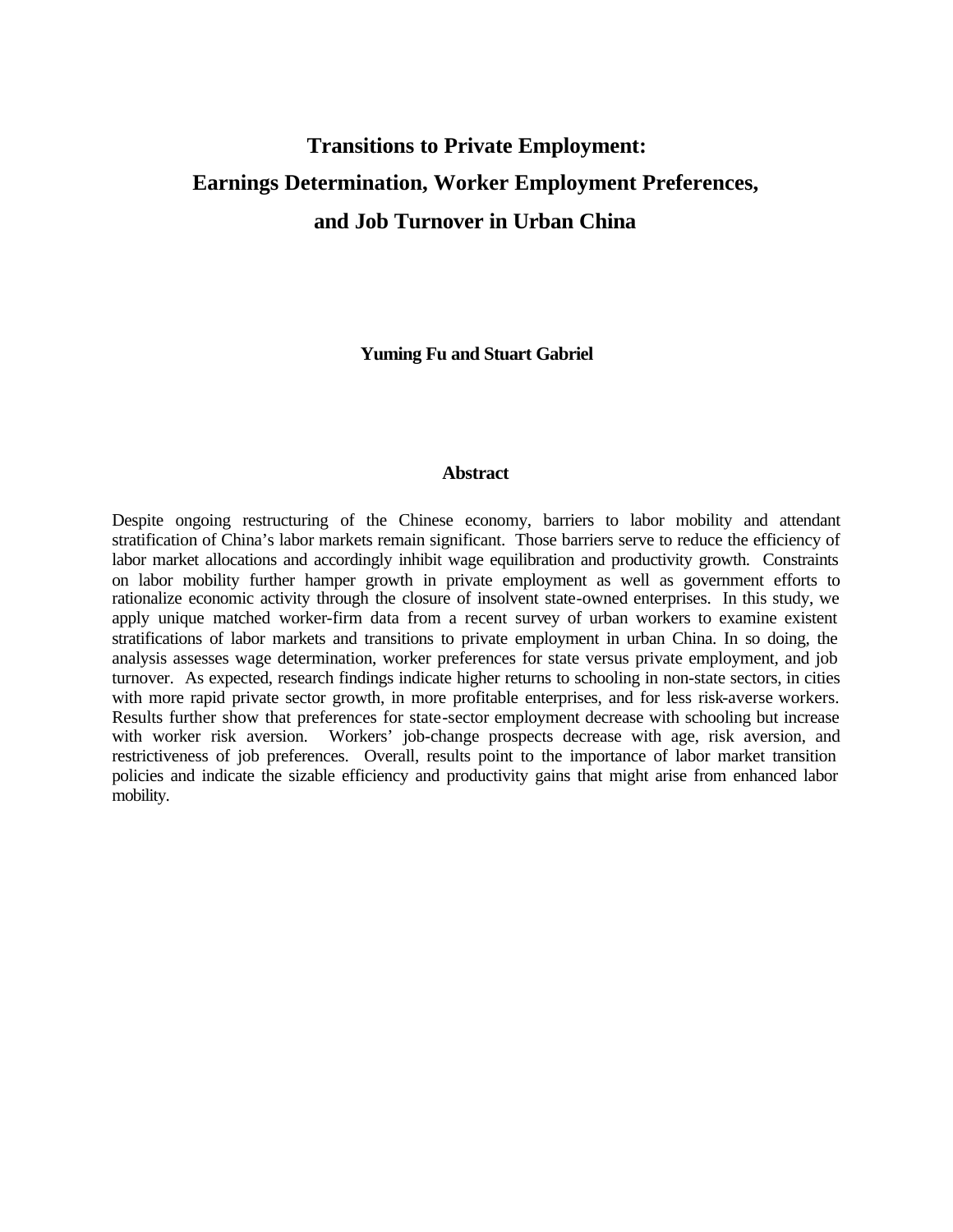# **I. Introduction**

l

In the wake of mounting and sizable losses to unprofitable state owned enterprises (SOEs), there exists a new urgency among Chinese policymakers as regards the restructuring of labor markets and the rationalization of state production.<sup>1</sup> Indeed, the substantial decline in the state share of domestic output over the past decade has yet to result in the large-scale reallocation of labor to the private sector. The transition to private employment has been impeded by a lack of supporting social institutions and by various barriers to labor mobility as are the legacy of central planning.<sup>2</sup> The attendant stratification of China's labor markets has served to reduce the efficiency of labor allocation and has inhibited wage equilibration and productivity growth.As Lardy [1998] has noted, the failure of the government to close insolvent SOEs and to reallocate surplus state labor has become a critical stumbling block to the long-term success of Chinese economic reform.

In this paper, we focus on the labor market transitions of individual workers in urban China. In so doing, we evaluate the potential welfare gains as well as the perceived costs of movement of labor to the private sector. Specifically, we examine three aspects of individual workers' labor market experiences. First, we revisit the wage structures of urban workers, focusing on differential returns to human capital between the state and the private sectors. Second, we examine the heterogeneity in individual workers' preferences for SOE versus private employment. Third, we analyze individual workers' prospects of switching employers. In so doing, we take advantage of a unique recent survey of urban workers in China's manufacturing enterprises. Our data allow us to relate the heterogeneous labor market experiences of urban workers to their individual

<sup>&</sup>lt;sup>1</sup> In 1999, newly elected premier Zhu Rongji targeted large scale layoffs of state employees in a wide range of industries (see Lawrence, 1999). A slowdown in economic growth during the year, however, forced the government to scale down the targeted layoff.

 $\overline{2}$  Fan, Lunati, and O'Connor [1998], for example, have suggested the importance of certain institutional developments—notably including the transfer of pension obligations from individual enterprises to the state as well as government-subsidized retraining of redundant SOE workers—in promoting the reallocation of under-employed SOE workers to the private sector. And Rosen [1999], for example, reports that foreign firms in China find it difficult to hire qualified workers due to the legacies of central planning, such as the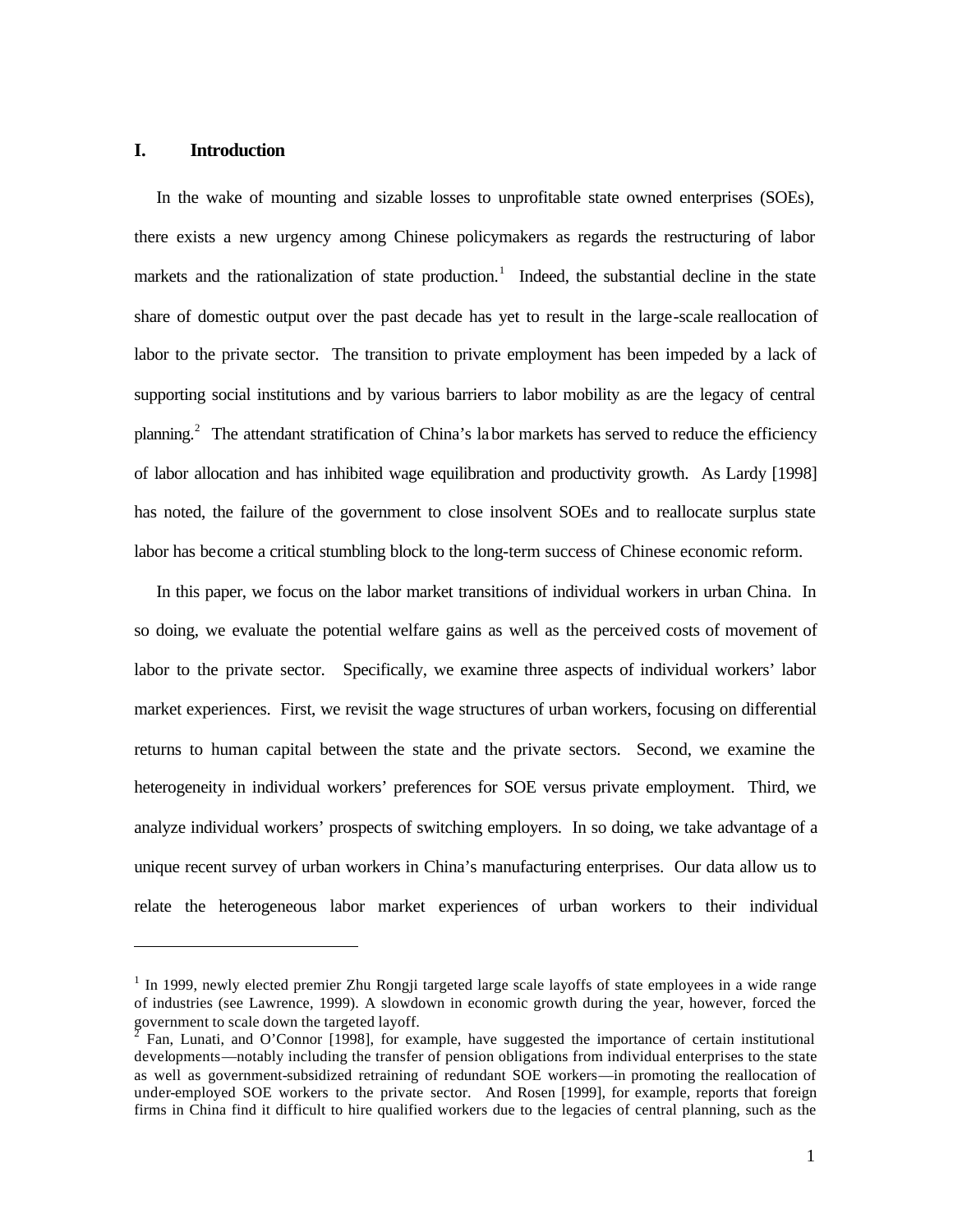characteristics as well as to the attributes of their firms and locations.

Earlier analyses of labor-market transitions in China focus largely on the wage structure.<sup>3</sup> Studies of pre-reform periods (through the mid-1980s) suggest very low returns to worker educational investment (see, for example, Byron and Manaloto [1990], Knight and Song [1991], Meng and Kidd [1997], Johnson and Chow [1997], Liu [1998], and Maurer-Fazio [1999]). Using data for the late-1980s, a number of studies found limited evidence of positive returns to educational investment among workers subject to new labor contracts introduced by enterprise reforms (*e.g*. Liu [1998] and Maurer-Fazio [1999]). Indeed, Liu's [1998] analysis of data from the 1988 Chinese Household Income Project remains the most systematic of wage determination studies from that period. Lui's results suggest that returns to schooling among younger workers in Guangdong province--where labor contracting and privatized economic activity were relatively advanced--were twice as high as those for similar workers in other provinces.<sup>4</sup> While not controlling for variations in human capital or cost-of-living, Sabin [1999] found that average real wages across provinces and ownership forms failed to converge between 1980 and 1992.

Our study extends earlier analyses of labor-market transitions in several important ways. First, we expand the scope of the analysis by examining wage determination, preferences for state versus privatized employment, and potential labor mobility among individual workers in urban China. In so doing, we gain broader insights to the implications of, as well as the obstacles to, labor-market restructuring. Second, in revisiting the wage structure analysis, we use recent data that includes an improved and more complete set of controls for worker and firm characteristics. Further, as is well

residential registration system (*Hu Kou*) and personal documentation system (*Dang An*).

<sup>&</sup>lt;sup>3</sup> There is a considerable volume of studies on labor markets in the transitional economies of Central and Eastern European. Although a number of those studies examine the impact of labor market transition on returns to schooling—and generally find an improvement in the returns in the wake of that transition--most of those studies focus on labor demand and unemployment behavior, given the significance of high unemployment rates in the Central and East European cities. Svejnar [1999] provides a comprehensive survey of this literature.

<sup>&</sup>lt;sup>4</sup> However, among senior workers, locational variations in returns to schooling were diminished. Since junior workers were more likely to participate in the "new" labor market, Liu concluded that reforms had raised returns to education.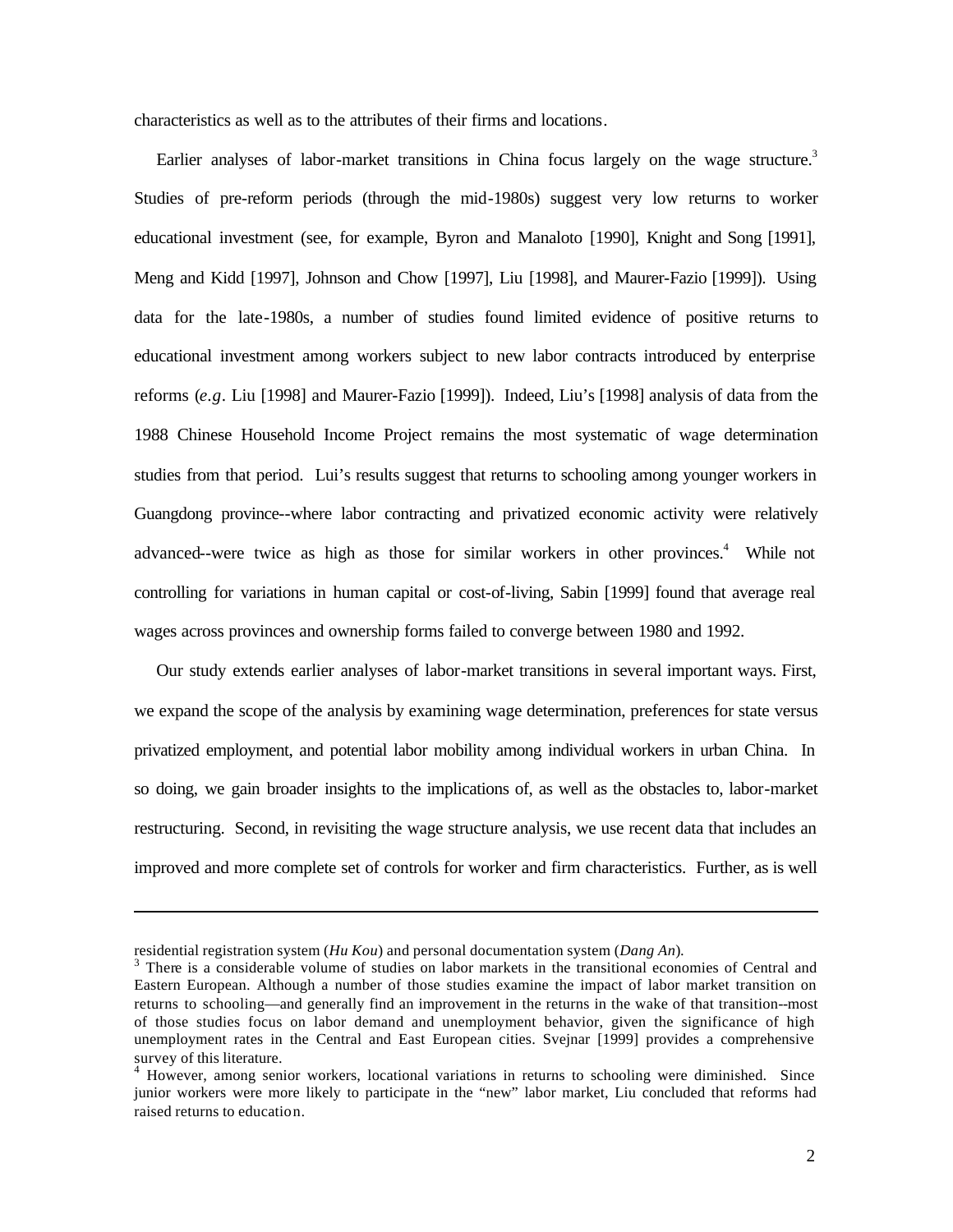appreciated, there has been a considerable increase in both the diversification of enterprise ownership structure and in the share of urban employment in the private sector since the pre-1992 time frame of earlier published studies. The recent acceleration in SOE closure, coupled with concomitant layoffs and rural-to-urban labor migration, make transitions to private employment vital to ongoing economic and political stability in China. All of these factors underline the importance of a more up-to-date examination of earnings structure and employment transitions in urban China.

The rich data set enables us to control for such individual and firm characteristics as the workers' attitudes towards risk, job mobility, non-wage compensation, firm size and profitability, and other individual-level worker characteristics that were not available to earlier studies of wage structures. As Ehrenberg and Shwarz [1986] point out, studies seeking to compare wage structures between public and private sectors could suffer from selection and omitted variable bias due to failure to control for heterogeneity in job quality and in workers' risk aversion. Further, as suggested by Gabriel and Rosenthal [1996, 1999], analyses of wage determination that omit location-specific labor market attributes may suffer from omitted variable bias, to the extent that workers' human capital characteristics are correlated with those location-specific attributes. We mitigate these potential biases in our cross-sector comparison of wage structures by including cityspecific fixed effects in our earnings regressions. We also interact the workers' schooling with city-specific foreign direct investment levels. We also mitigate potential biases associated with other unobserved worker characteristics by using the two-step correction procedure (as discussed in Lee, 1982) to account for possible endogenous selection of the workers to the different employment sectors in our sample.

Our empirical findings indicate significant heterogeneity in returns to schooling, suggesting substantial misallocation of labor, as well as considerable obstacles to labor mobility. Elevated returns to investment in human capital are evidenced in cities with more rapid private sector growth, among more profitable enterprises, and for less risk-averse workers. Results further show

3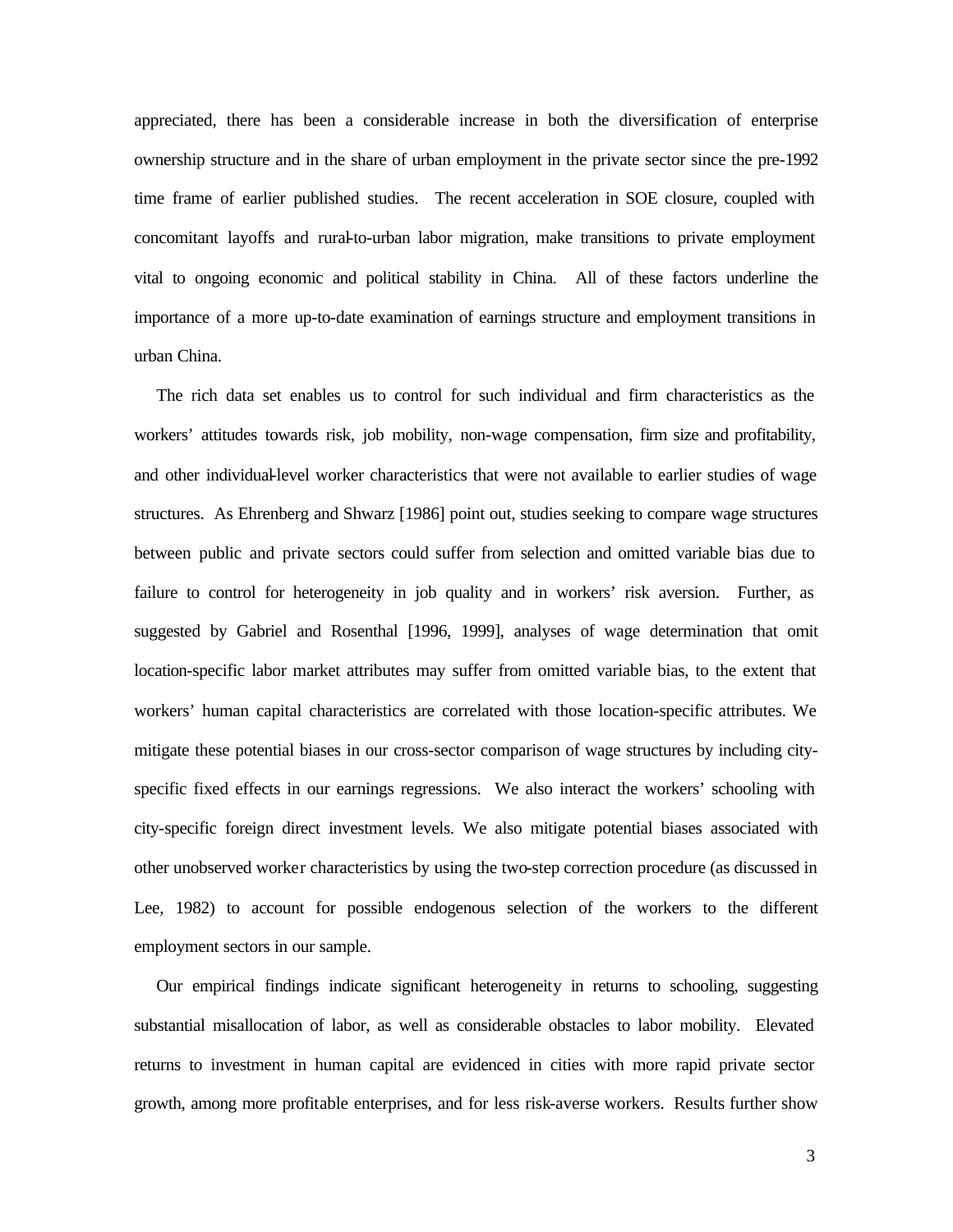a positive, albeit moderate, effect of private sector growth on returns to schooling in the state sector; however, more abundant private employment opportunities also serve to widen the gap in returns to schooling between the state and the private sectors.

Analysis of individual workers' employment preferences suggests the importance of non-wage factors to labor market transitions. In particular, low schooling, advanced age, and aversion to unemployment risks discourage workers from seeking private sector employment. Family situation and local mix of state and private employment also influence individuals' preferences for private sector employment. Over time, however, improved educational attainment among Chinese workers—together with the sizable estimated differentials in quality-adjusted compensation between private- and state sectors--should result in growth in worker preferences for private sector employment.

Workers' job-change prospects decrease with age, risk aversion, and the restrictivenss of job preferences. Simulation results further indicate that an increase in worker schooling by 2 years raises the potential worker turnover rate by about 10 percent, whereas an increase in worker age by 10 percent reduces the potential turnover rate by 20 percent. Discontinuation of employerprovided housing or transference of the property rights of such housing from the employer to the employee increases the potential worker turnover rate by 17 percent. Results clearly indicate a higher likelihood of worker job change among more educated and younger workers, for whom the discounted returns on such moves are elevated.

Research findings have important implications for sectoral restructuring and for the privatization of labor markets in China. Stratification of labor markets--as evidenced in substantial estimated quality-adjusted wage differentials among sectors and across cities—inhibits efficient allocation of labor. However, those same quality-adjusted wage differentials do provide a significant economic incentive for worker moves to private sector employment. To facilitate worker moves, more attention must be paid to the development of social infrastructure, including worker retraining programs as well as the economy-wide provision of unemployment and pension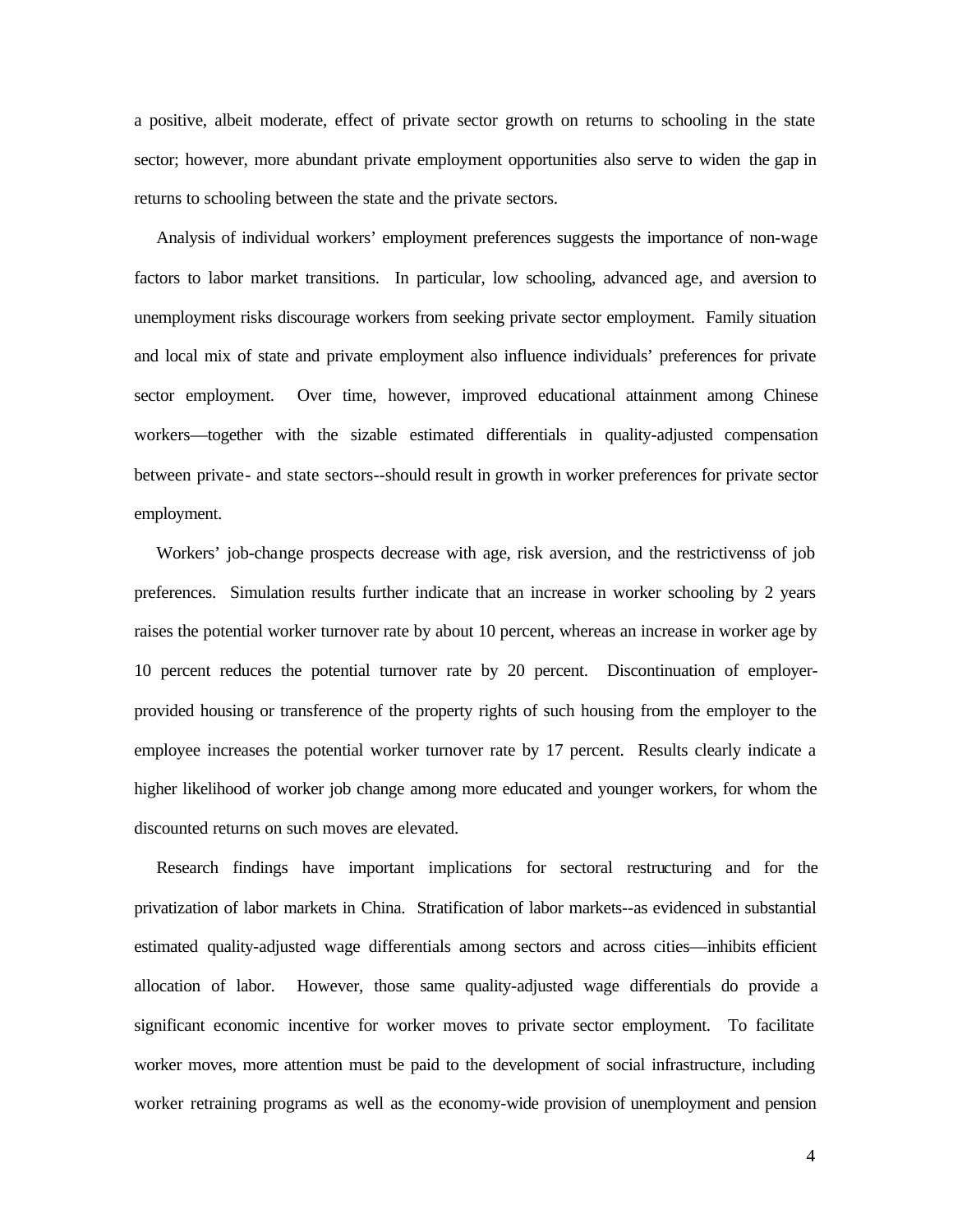benefits. Further reduction in barriers to labor mobility, including elimination of restrictions on internal migration and development of privatized housing, remains essential to ongoing productivity and economic growth in China.

In the following sections of the paper, we proceed first to a brief review of the enterprise reform process in China, followed by a description of the data and variables used in the study. We then present and interpret empirical analyses of the wage, employer type preference, and job-turnover equations. The final section provides concluding remarks.

# **II. Enterprise Reforms in China**

l

Reform of state enterprise in China can be divided into three distinct phases. Beginning in 1979- 1980, the first phase of reform focused on increasing the operational autonomy of state enterprises by allowing them greater authority over the allocation of profits.<sup>5</sup> The second phase of reform, initiated in 1985, sought to provide better incentives for management performance in the form of long-term financial contracting between enterprise managers and their bureaucratic superiors. Although enterprises were then allowed to sell their excess output at market prices, price controls remained in place for most of the output of state enterprises. At this stage in the reform process, imposition of bankruptcy proceedings and closure of unprofitable enterprises was practically impossible. The third phase of enterprise reform was initiated in 1993 at the Third Plenum of the 14<sup>th</sup> Chinese Communist Party Congress. That meeting endorsed the development of diversified forms of enterprise ownership. Large and medium state enterprises were subsequently converted into limited liability shareholding companies, so as to separate government and business functions and to create transferable ownership shares.

During the early 1990s, the state also put into place economic liberalization measures that facilitated the rapid growth of foreign direct investment and private production. In accordance with

 $<sup>5</sup>$  In that context, bonuses quickly became a significant component of the compensation package.</sup>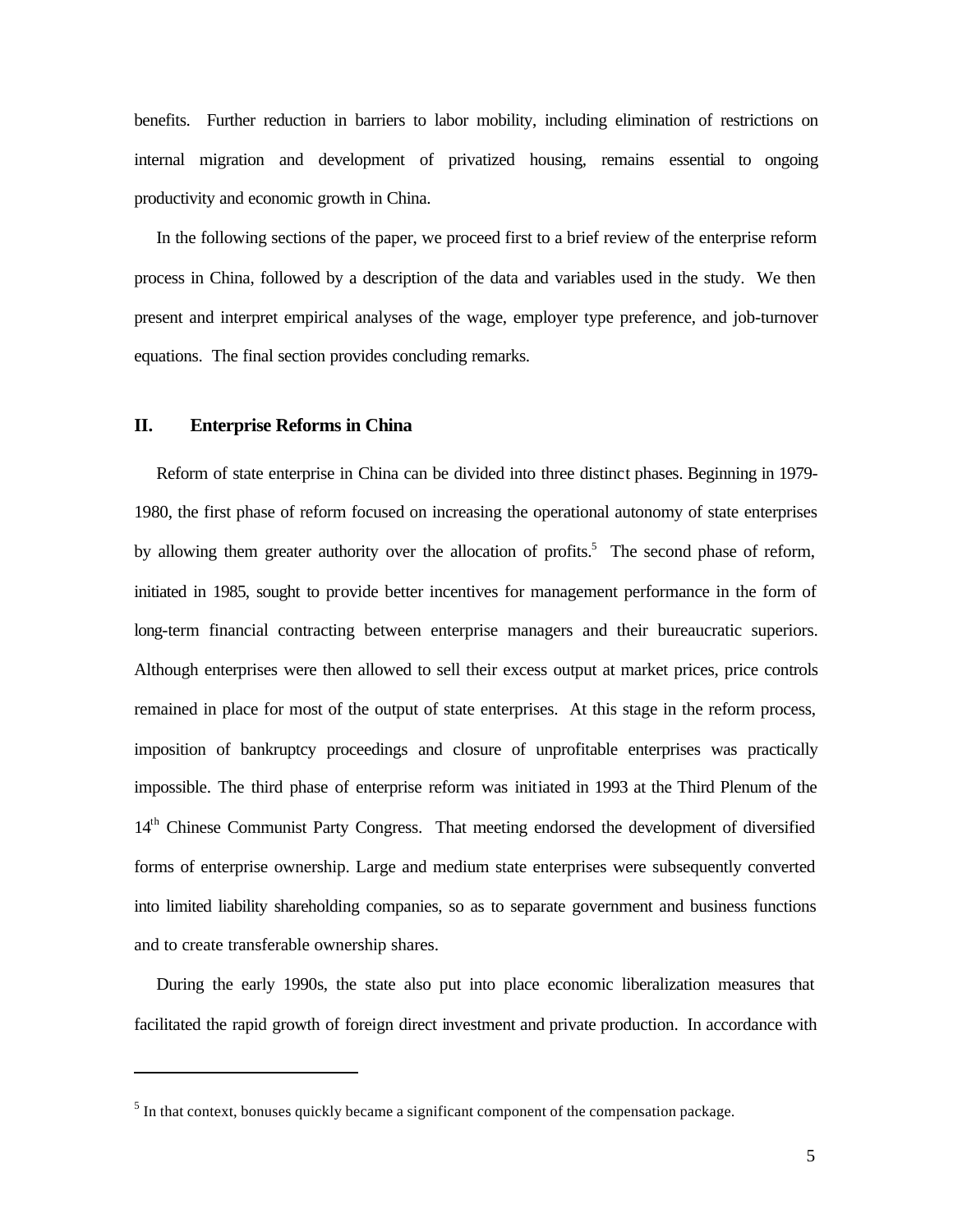those measures, the state sector share of GDP dwindled to 37 percent in 1998. An additional 33 percent of China's GDP in 1998 derived from the private sector (including foreign joint ventures, domestic private enterprises and proprietorships), with the remainder coming from the agricultural sector and from collective-owned urban, township, and village enterprises. As a share of total industrial output, for example, production at private enterprises (excluding proprietorships) increased from less than 5 percent in 1990 to nearly 20 percent in 1997.<sup>7</sup> During that same period, the state share of total industrial output fell from 80 to 25 percent. However, the rapid decline in the state share of domestic output was not accompanied by a proportionate cut back in utilization of labor. In 1998, for example, state enterprises employed in excess of half the urban labor force, compared to less than 20 percent in the private sector, although their output levels were roughly equivalent. Recent studies (*e.g.* Hu and Khan [1997]) suggest that productivity growth in China over the period of reform has derived largely from the expansion of the non-state sector, as productivity in the state sector has remained largely stagnant.

Lardy [1998] argues that the failure to allow for large-scale closure of unprofitable state enterprises poses a serious threat to ongoing efforts to rationalize China's economy. The deferment of fundamental enterprise restructuring, however, derives from the government's objective of maintaining a low level of open unemployment in urban areas—as dictated by political and economic concerns—as well as from the state enterprises' obligation to provide a broad range of social services<sup>8</sup>. Among the consequences of such a policy are on-going and substantial misallocation of human and investment capital. The former arises due to serious impediments to labor mobility. Moreover, the rising state enterprises' indebtedness to state-owned banks has serious adverse consequences as regards the availability of financial capital.

<sup>6</sup> China Statistical Yearbook 1999.

<sup>7</sup> Table 1-34 in *Chenjiu Huihuang de Ershi Nian*, State Statistics Bureau, 1998.

<sup>&</sup>lt;sup>8</sup> Total welfare expenditure by SOEs in 1996 (including housing) amounted to 34 percent of total wage bill, compared to 26 percent spent by UCEs and 15 percent by other types of enterprises (China Yearbook of Labor Statistics 1997). Wong, Heady and Woo (1995) contain discussions on enterprise-based welfare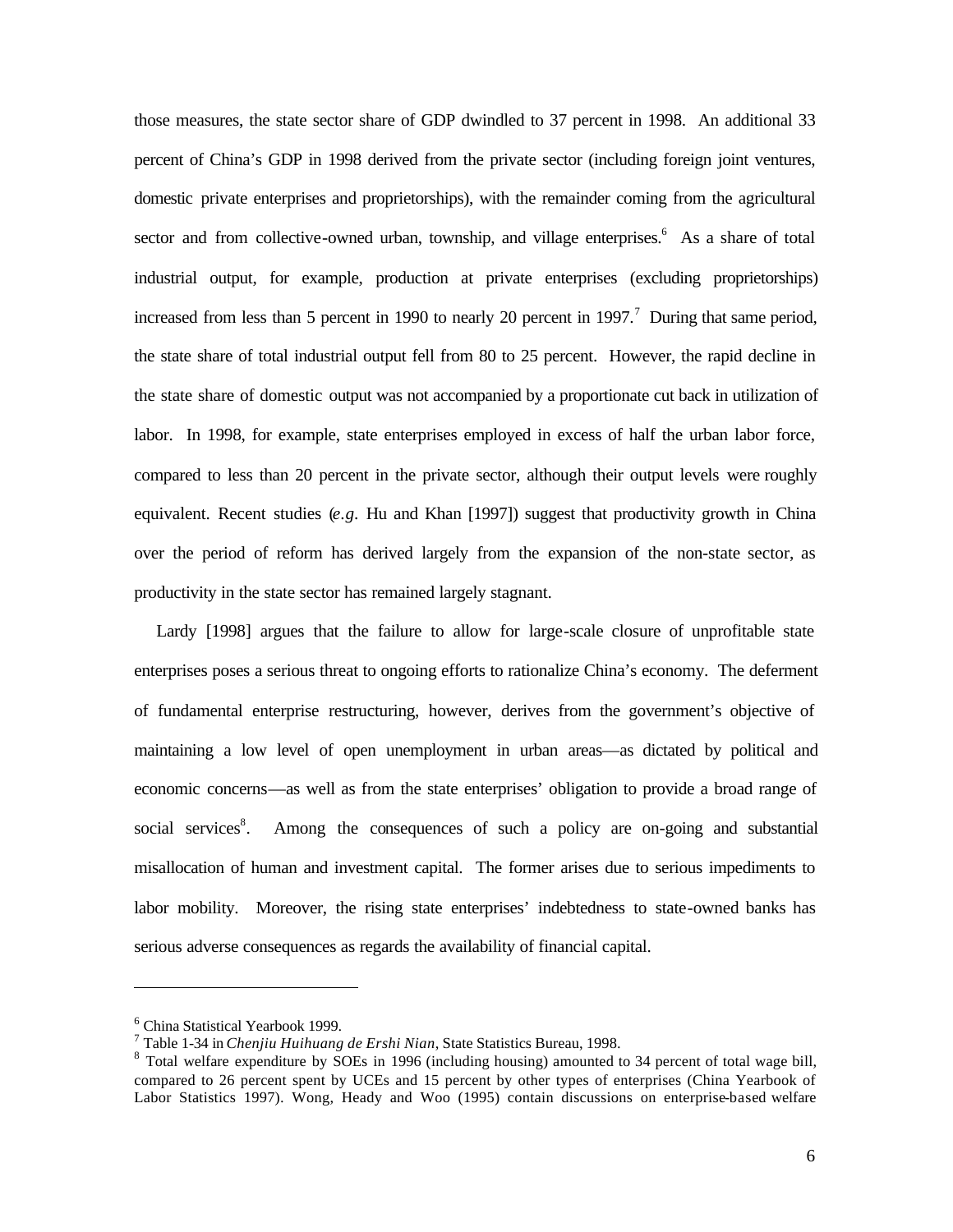Table 1 shows the distribution of urban employment by enterprise type for 1996. In all urban areas, SOEs employed over 56 percent of urban workforce, whereas urban collective enterprises (UCEs), shareholding companies (SHCs), and foreign-joint ventures (FJVs) employed 15, 1.8, and 2.7 percent, respectively. There were, however, considerable variations in the mix of employment across cities. Share of employment in FJVs, for example, was considerably higher in Beijing and in the coastal provinces (Shanghai, Guangdong, and Jiansu). According to our 1997 survey data, SOEs remained a popular employment choice among urban workers. However, their popularity was surpassed by FJVs, which generally offered significantly higher wage rates. In our sample of manufacturing workers in nine provincial capital cities, 29 percent selected SOEs as their preferred type of employer, whereas 18 percent selected SHCs and 37 percent selected FJVs. Despite their importance in the provision of urban employment, only 2 percent of the workers selected UCEs as their most preferred type of employer. UCEs typically are small enterprises controlled by local government bureaus. These entities were established prior to the advent of private enterprise with the objective of absorbing that portion of the urban workforce not employed by the state sector. Relative to SOEs, UCEs generally provide significantly reduced employment benefits and job security.

# **III. Data and Variables**

Our analysis derives from a unique data set that is rich in both individual-level and firm-level variables that allows us to identify the sources of heterogeneity in labor market outcomes in greater detail than what is found in most existing analyses. The data are obtained from a survey of individual workers undertaken by the City University of Hong Kong in 1997.<sup>9</sup> Survey participants include 3964 employees of manufacturing firms in nine metropolitan areas. The manufacturing sector was selected because it has been the focus of SOE restructuring and has been importantly

system and, in particular, on housing provision.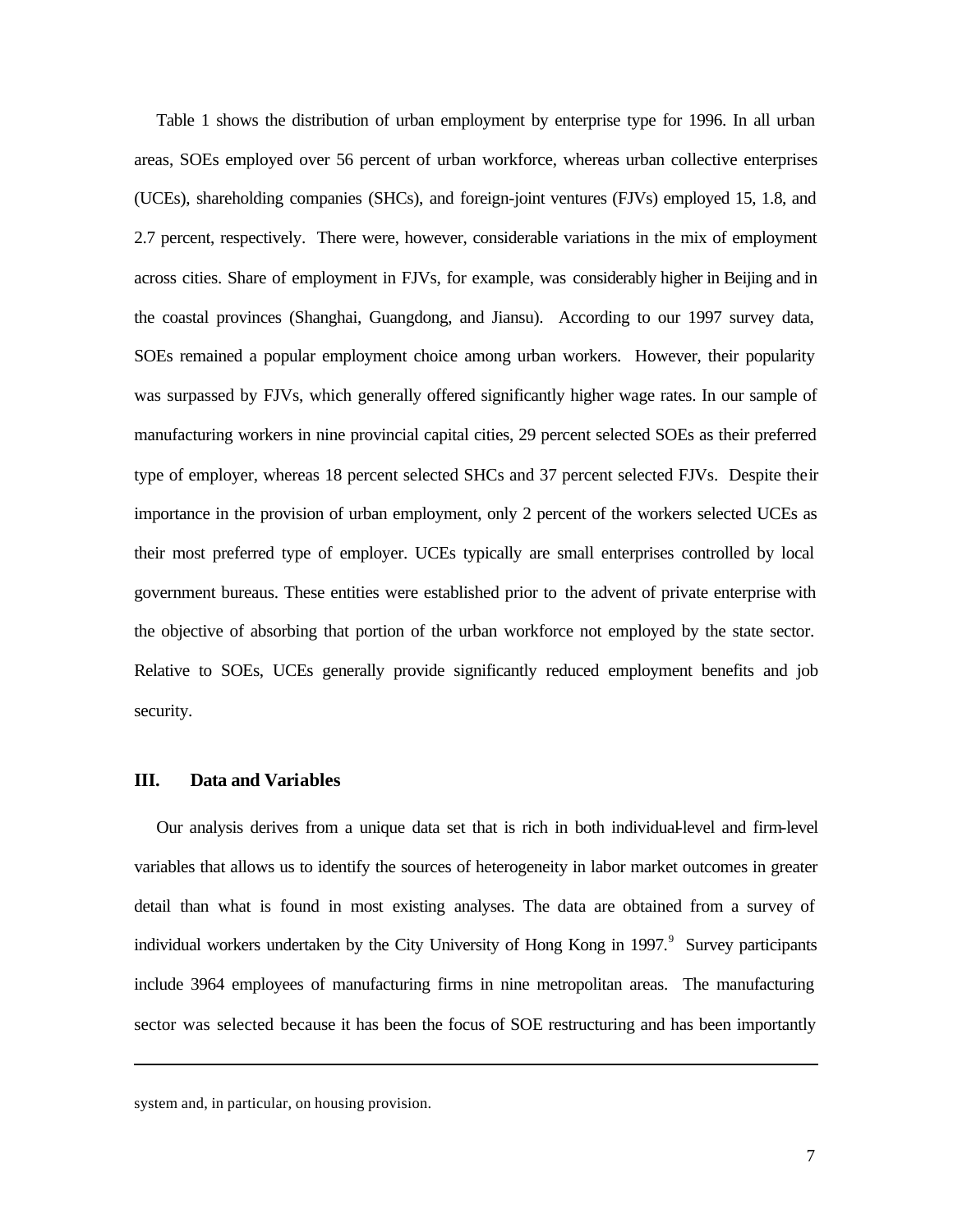affected by the ownership diversification since early 1990s. The firms surveyed represent the four primary ownership structures described in the previous section, including state-owned enterprises (SOEs), urban collective enterprises (UCEs), shareholding companies (SHCs), and foreign joint venture firms (FJVs). These sectoral aggregations represent the legacy of the traditional planned economy (the SOEs and UCEs), the privatized large and medium SOEs (the SHCs) and the new private sector (the FJVs).<sup>10</sup> The nine metropolitan areas include provincial capital cities or cities of provincial status at different levels of economic development. Table 2 provides information on the population, per-capita income, and per-capita foreign direct investment in these nine cities. Clearly, both income and foreign direct investment were considerably higher in coastal cities and in Beijing than in those interior provincial capitals. Interviewed workers were divided equally among the 180 surveyed firms, which in turn were divided equally among the nine cities and the four types of ownership. A more detailed description of the sampling procedure and data collection process is provided in Appendix III.

For the purpose of our analysis, we divide the variables into five groups. In the first group are the three dependent variables in our analysis; they are the earnings levels of the individual workers, the preferred employer type indicated by the workers, and the likelihood of job-change foreseen by the workers. Variables in the second group identify the workers' human capital, including schooling, age, gender, and job position. The third group of variables indicates workers' revealed job and risk preferences as well as household characteristics. The fourth group of variables includes employer information, such as financial conditions, number of employees, non-wage benefits, ownership form, and average wage rate. The final group includes the variables indicating the workers' city of residence as well as city economic conditions (as described in Tables 1 and 2). The variables in each group are described in detail below, with a summary of their definition and

 $9^9$  See Fu, Tse and Zhou (2000)

<sup>&</sup>lt;sup>10</sup> In our sample, state on average controlled 97% of the equity interest in SOEs, 6% in UCEs, 60% in SHCs and 28% in FJVs; urban collective entities controlled 89% of the equity interest in UCEs, 11% in SHCs and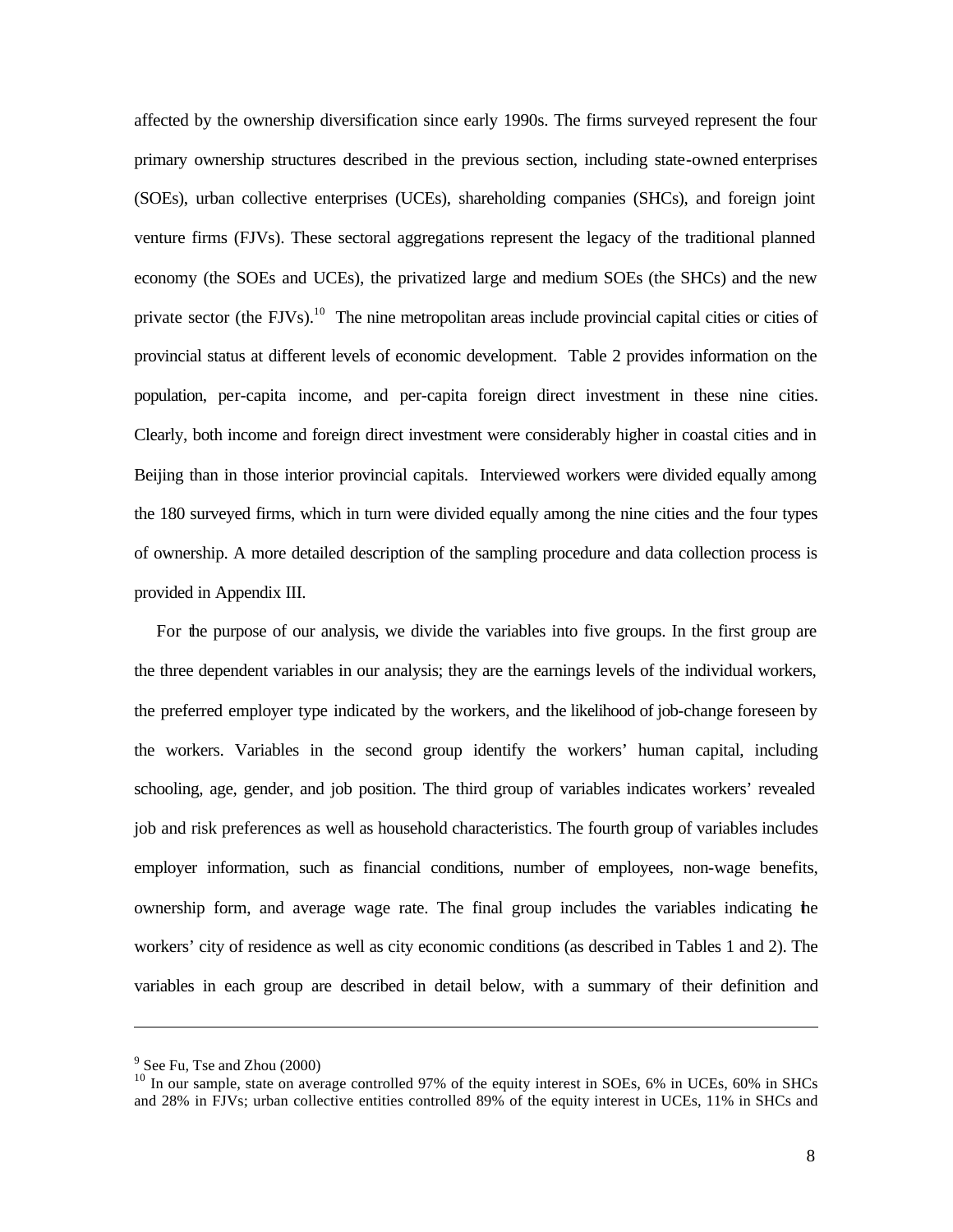sample statistics provided in Appendix II for easy reference.

# *Dependent variables*

The monthly gross earnings of individual workers, denoted by *Y*, is reported according to scales ranging from 1 (300 yuan, or about US \$35) to 10 (in excess of 3,000 yuan). Table 3 and Figure 1 indicate the correspondence between this scale and worker income. Table 3 also reports earnings summary statistics by enterprise type and by city. Gross earnings include wages, bonuses, allowances, secondary-job income, and investment income. Overall, the average earnings of the FJV workers was the highest (about 920 yuan per month, see Figure 1), followed by that of the SHC and SOE workers. Average earnings of UCE workers were the lowest of the sectoral classifications at about 740 yuan per month. However, as Table 3 shows, there were also considerable variations in worker earnings across cities. As expected, Table 3 further indicates that the earnings distribution is the most compressed in the SOE sector and the most dispersed in the FJV sector, both in terms of within-city and between-city variation.

A worker's preference for employer types is represented by a binary variable *P*, which equals 1 when the worker prefers SOE or UCE enterprises to other types of employers. Table 4 shows the distribution of preferred employer types among workers in different enterprise types and of different schooling. The distribution indicates considerable mismatch between workers' current and preferred types of employers. For example, 65 percent of SOE workers would select non-state employer if allowed to choose and 22 percent of the FJV workers indicated a preference for employment in the SOE sector. As is evidenced in Table 4, workers are more likely to prefer their current sector of employment than are workers in other sectors, indicating some self-selection on the allocation of the workers among different types of enterprises. The influence of the selfselection, however, does not appear to be significant. For example, about 34 percent of the SOE workers prefer SOE, compared with 29 percent of the UCE workers, 26 percent of the SHC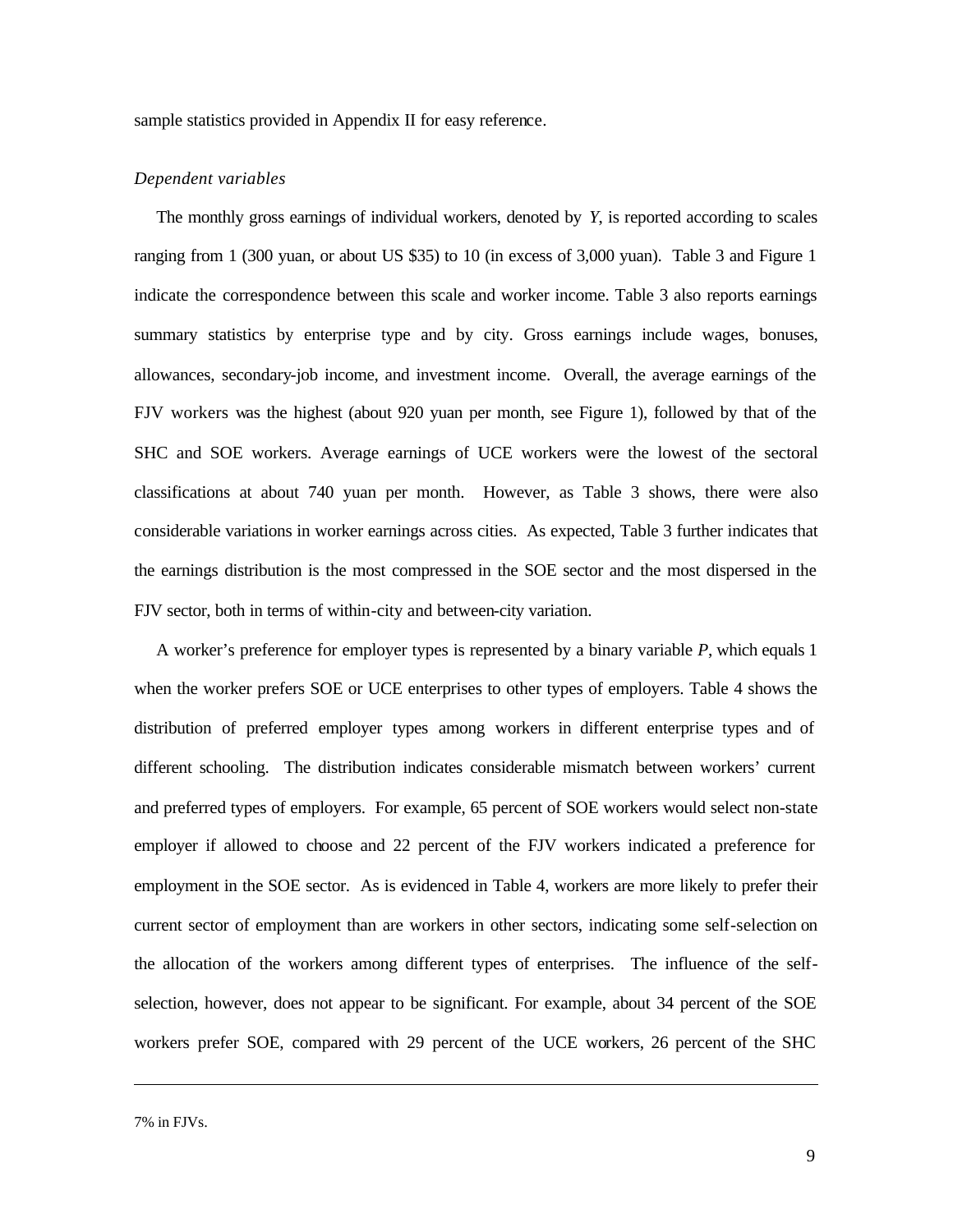workers and 22 percent of the FJV workers who have the same preference. Table 4 further shows that the preference for the traditional sectors (SOE and UCE), or the frequency of *P* equal to 1, decreases monotonically with schooling, whereas the preference for the privatized and private sectors (SHC and FJV) increases with schooling.

The third dependent variable is the likelihood that individuals will change employers in the near future, represented by an ordered-response variable *Q*. *Q* takes integer values ranging from 1 (very unlikely to change employer) to 5 (very likely). Table 5 shows the distribution of the responses. SOE workers appear to have the highest likelihood of a job change (10.4 percent indicated that a job change was likely or very likely). The workers of the newly privatized enterprises (SHCs), on the other hand, appear to have the lowest likelihood of a job change (5.5 percent indicated that a job change was likely or very likely).

# *Human capital attributes*

Worker's schooling, *SCH*, is measured in years. As shown in Appendix II, SHC workers have the highest average schooling (11.66 years), whereas UCE workers have the lowest (10.96 years). The difference in worker average schooling reflected the elevated status of those former large SOEs relative to that of the UCEs in urban labor markets. Workers tend to be younger in the privatized and private sectors (averaging 37 years of *AGE*) than in the traditional SOE and UCE sectors (averaging 39 years of *AGE*). *MALE* workers are somewhat over-represented in SOEs and under-represented in UCEs. The percentage of workers *MARRIED* does not appear to vary significantly across the sectors. About 9 percent of the interviewees in our sample are personnel or marketing executives, identified by *MNGR* equal to 1.

### *Job and risk preferences, personal and family situations*

A number of questions in the survey gauge individual workers' job and risk preferences. The responses to these questions are indicated in 5-level scales, ranging from 1 (very unimportant) to 5 (very important). *LAYOF* gauges the importance to individual workers of protection from layoff.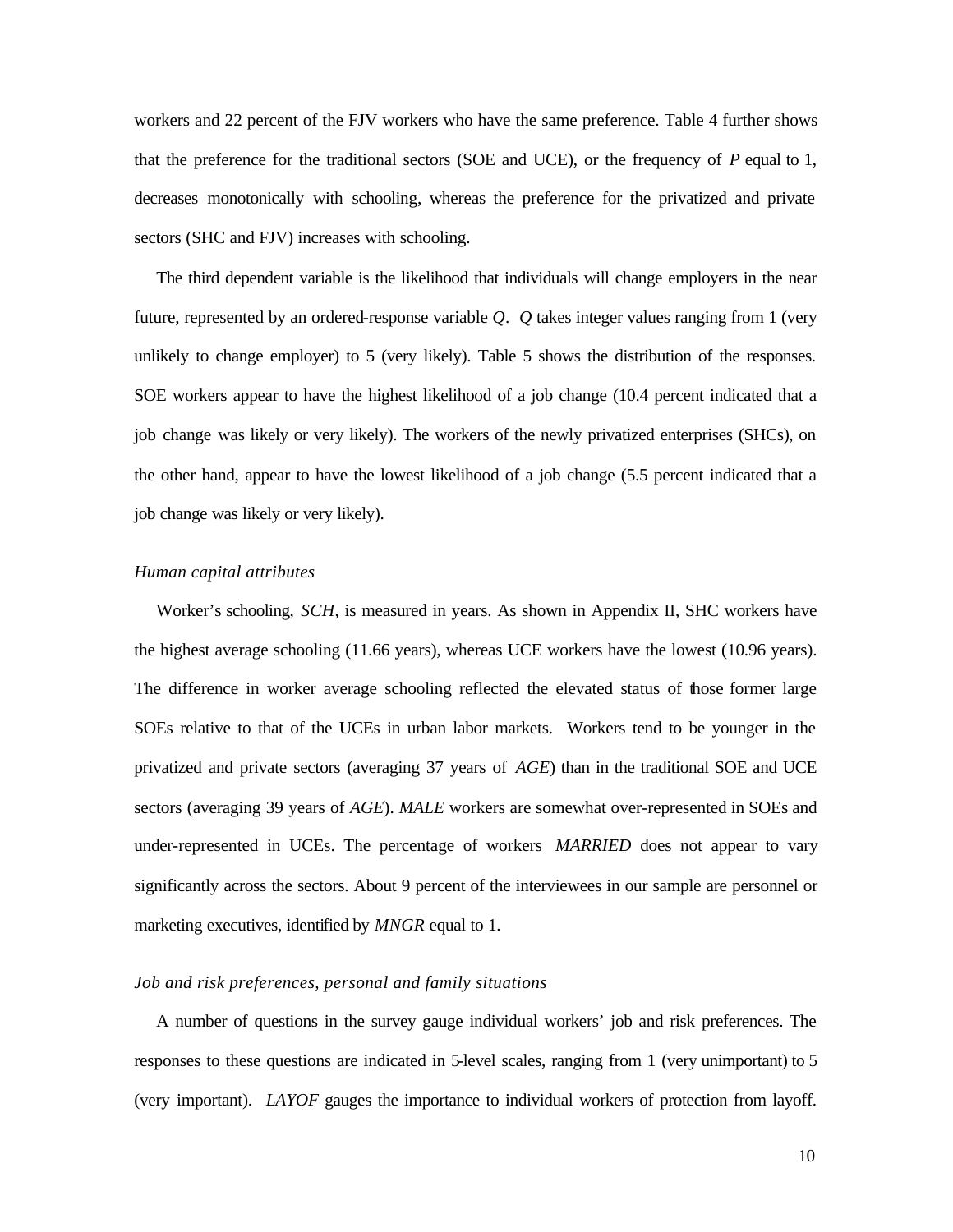Workers with a high *LAYOF* score are those who consider protection from layoff very important for their job selection and are, therefore, highly risk averse. *DISTN* indicates the importance attached to working close to home whereas *PRESR* indicates worker aversion to more stressful job situations. *SECUR* indicates the importance of job security. Workers with high *DISTN*, *PRESR* and *SECUR* scores would then be more constrained in job mobility, owing to highly restrictive preferences. These three variables are averaged to compute a *JOBRST* score, which indicates preference-related restrictions on employment mobility. *HSNG* indicates the importance workers attach to provision of employer provided housing, another measure of non-pecuniary impediments to job mobility. *INCOM* and *PROMT* indicate the importance of salary and promotion opportunities, respectively. These two variables are averaged to compute the *JSHMTV* score, which is taken to reflect a worker's willingness to accept higher levels of risk to obtain elevated income and advancement opportunities. As indicated in the summary data in Appendix II, there do not appear to be obvious differences in these job and risk preference indicators across the four different employment sectors.

Several variables control for changes in workers' financial and family situations. *INCMUP* indicates the change in personal gross monthly income over the past year, ranging from  $0\,(50)$ percent reduction) to 9 (100 percent rise). SHC and FJV workers appear to have fared slightly better as regards income improvement, relative to SOE and UCE workers. A worker's family monthly gross income, *FMINCM*, is reported on a scale ranging from 1 (600 yuan or less) to 9 (over 5,000 yuan); again, SHC and FJV workers fared better on this score. A worker's preference for ownership sector may be influenced by the employment status of the worker's spouse; *SPSSOE* equal to 1 indicates that the worker has a spouse working in a SOE or a government office. Workers' job mobility might be constrained in the presence of housing provision by the current employer, indicated by *HSNGST* equal to 1. As expected, the workers in SOEs and SHCs were more likely to live in employer-provided housing than were their counterparts in UCEs and FJVs. Since we do not observe individuals' wage earnings directly but rather their total monthly income,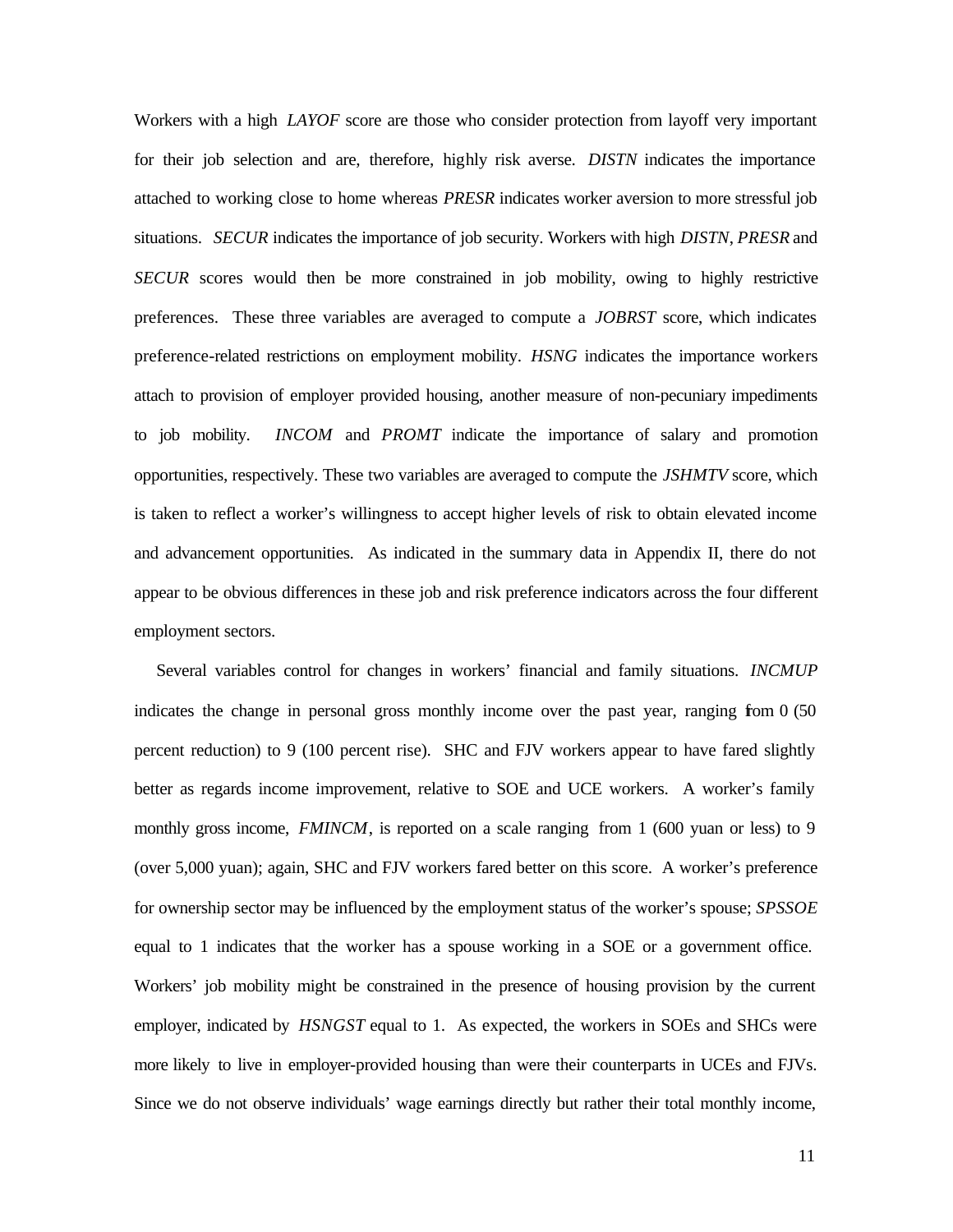we include in our earnings analysis dummy variables, *STOCK* and *SAVNGS*, indicating respectively whether the individual owns stock shares and savings deposits; these binary variables control for worker non-wage income.

#### *Firm information*

Apart from the ownership type of a worker's employer, identified by *FTSOE*, *FTUCE*, *FTSHC*, and *FTFJV* respectively, for SOE, UC, SHC and FJV enterprises, we also observe the firm's size, measured by the log of the number of employees *FSIZE*; the amount of non-wage employment benefits, measured by the firm's spending on employee benefits as a percentage of total wages *FBNFT*; and the average wage rate in the firm, *FAVWG*, which controls for other firm-specific effects such as job quality and technologies. As the sample statistics in Appendix II show, SHCs are on average largest in size whereas UCEs are the smallest; SOEs and UCEs spend relatively more on employee benefits in terms of percentage of total wages.

The survey also asked the interviewees to assess the financial conditions of their employer, classified on a 5-level scale ranging from 1 (very poor) to 5 (very good). The variable *FFNNC* indicates the current financial status of the employer, whereas *FFNNC1* and *FFNNC5* indicate the expected status one year and five years into the future, respectively.

#### *City-level economic status*

In addition to using city-level fixed effects, we also examined how city-specific local economic conditions affected the returns to schooling and the job-market prospects to SOE workers. *CFDIPC* measures city-level variation in per-capita foreign direct investment.

# **IV. Empirical Specification and Estimation Results**

### *Analysis of earnings structure*

In recent years, and in the wake of new availability of matched employer-employee data, the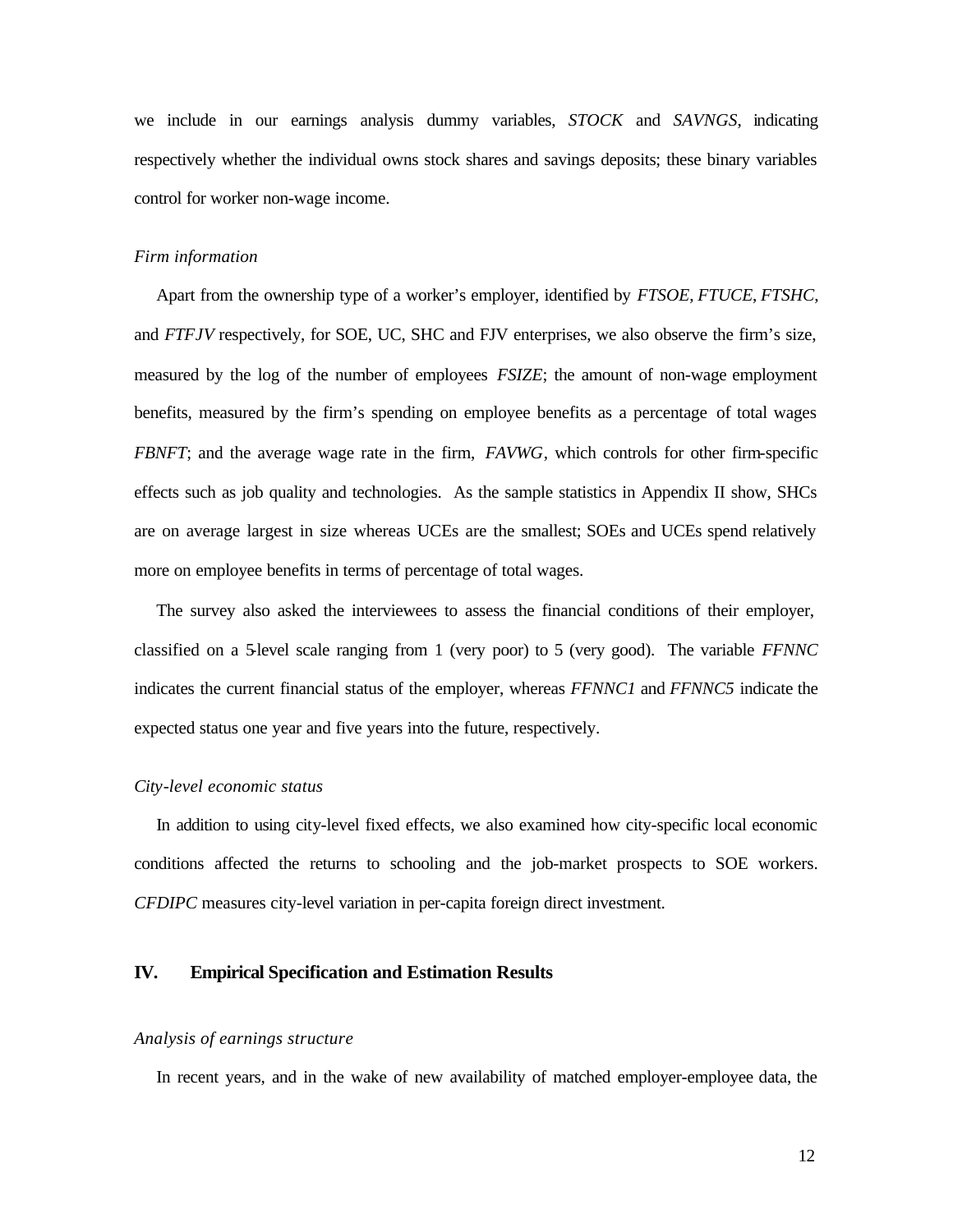labor literature has sought to examine the relationship between individual job-market experiences, as in compensation and job turnover, and the heterogeneity of both workers and firms (see Abowd and Kramarz [1999] for a survey of this growing body of literature). This literature focuses on labor markets in developed economies and gives little consideration to within-economy variations in returns to schooling. Given systematic variation in labor-contracting conditions across both enterprise groups and metropolitan areas in China, it is important to allow for heterogeneity in returns to human capital (especially schooling) in our analysis. Following the tradition of labor literature, we specify the conditional expectation of job-market experiences as a linear function of the heterogeneous characteristics of both the workers and the firms. As will be discussed below, it is also important to include metropolitan specific controls in the earnings equation. Thus, our empirical equation for predicting the earnings of individual *i* in employment sector *j* and metropolitan area  $k$ ,  $Y_{ijk}$ , has the following structure:

$$
Y_{ijk} = H_i \mathbf{a}_{ijk}^Y + A_i \mathbf{b}^Y + F_i \mathbf{I}_{j}^Y + \mathbf{g}_{jk}^Y + \mathbf{e}_i^Y.
$$
 (1)

In equation (1), *H<sup>i</sup>* is a set of human capital variables, such as schooling, gender and age; the returns to human capital,  $\boldsymbol{a}_{ijk}^Y$ , are allowed to vary according to the individual attributes (*e.g.* risk attitudes), the employer attributes (*e.g.* ownership form and profitability) and the metropolitan area conditions (*e.g.* local foreign direct investment conditions). The differential returns to human capital across sectors reflect labor mobility costs and heterogeneity in labor-contracting conditions.  $A_i$  is a set of individual characteristics, such as job preferences and the ownership of stocks and savings deposits, whose effects on individual earnings, **, are not expected to vary across sectors.**  $F_i$  is a set of attributes specific to the worker's employer, such as number of employees, employerprovided benefits, and the firm's financial conditions; the compensating variations in nominal earnings,  $I^{Y}_{j}$ , may depend on the ownership type of the firm.  $g^{Y}_{jk}$  are a set of ownership-specific metropolitan-level fixed effects, which control for systematic locational variation in the cost of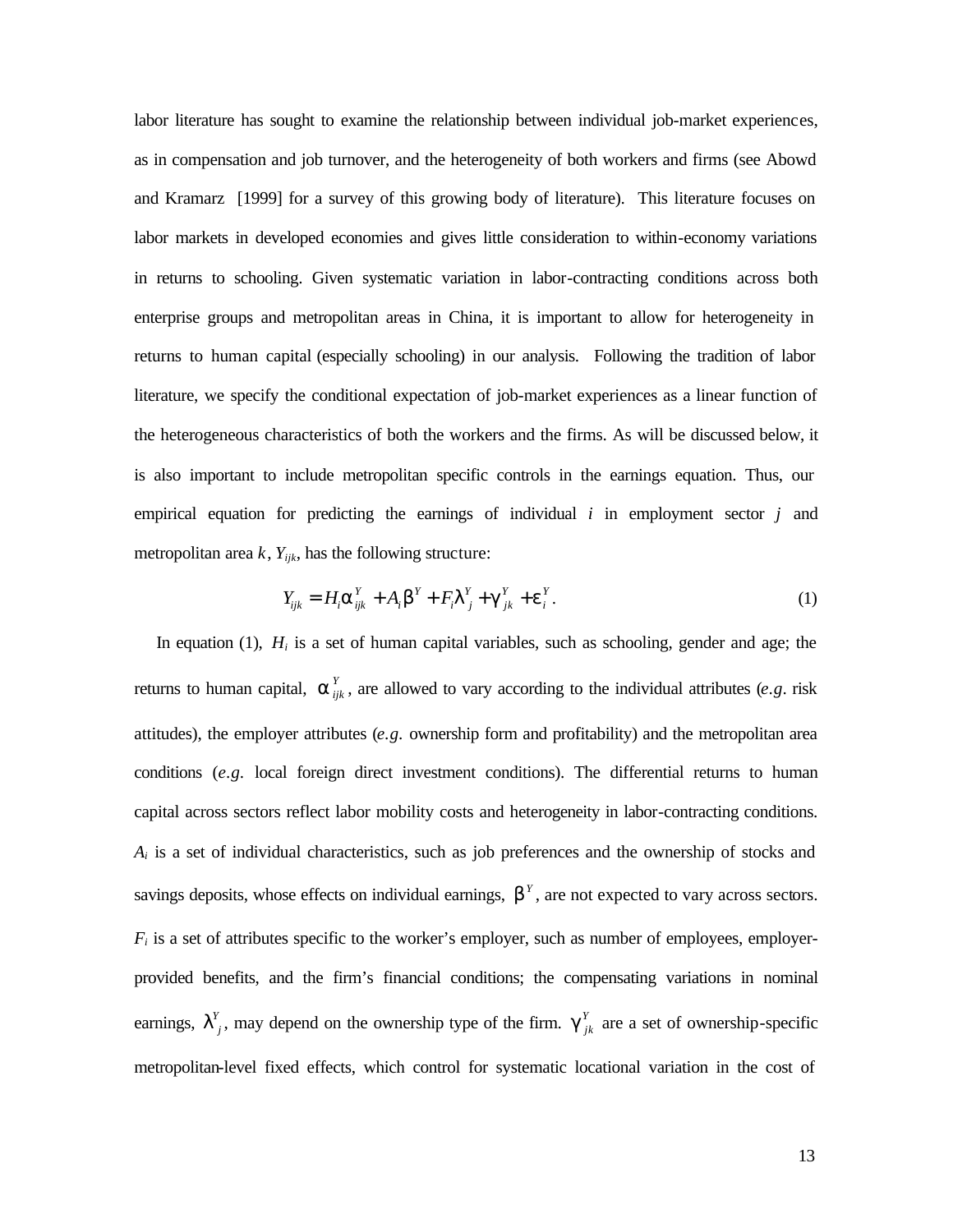living and labor market conditions. Finally,  $e_i^Y$  is individual-specific earnings prediction error.

In labor markets with low costs of mobility, one would expect little variation across firms in returns to schooling, although wage compensation could vary between firms to offset differences in job security and non-wage benefits. Differential returns to schooling derive from costly job switching and from labor-contracting conditions that vary across firms. The labor-contracting conditions may reflect not only the firm's ownership form but also by the firm's financial conditions. In addition, differential returns to schooling may depend also on individual risk preferences, which in turn affect worker job search and job selection. Other worker-specific and firm-specific variables enter the earnings equation to control for differential human capital, job opportunities, ownership of financial assets, and for wage-compensating variation with respect to job quality and non-wage labor compensation.

In markets with mobile households, geographic differences in nominal earnings across similarly endowed workers should be offset by compensating variations in locational attributes and in the cost-of-living. Analyses of wage determination that omit locational amenities and cost-of-living differentials will suffer from omitted variable bias, to the extent that observable worker characteristics influence both the worker's skill level and the worker's residential location (Gabriel and Rosenthal [1999]). In recent work, Gabriel and Rosenthal showed that inclusion of metropolitan-area fixed effects in wage regressions yields consistent estimates of returns to human capital. As is well appreciated, however, the assumption of fully mobile workers and a long-run open-city equilibrium framework is not fully applicable to wage determination in China's transitional economy. Furthermore, nominal differences in quality-adjusted wages may persist across cities in China due to variations in local labor market conditions in the presence of barriers to labor mobility as well as because of centrally planned differentials in locational wages in the SOE sector. Also, human capital may be distributed unevenly across metropolitan areas owing to a combination of both individual selection and planning effects. Accordingly, in our earnings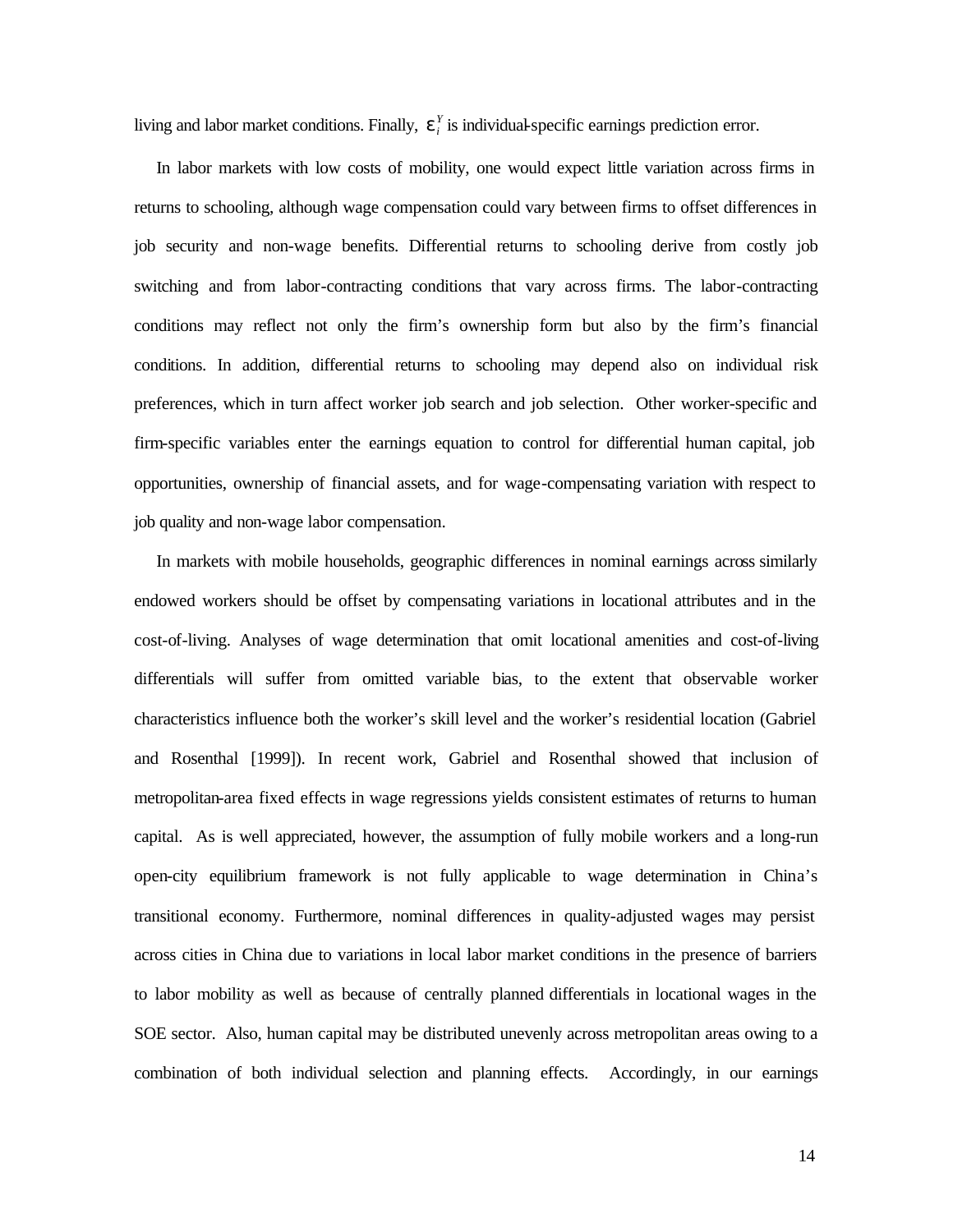analysis, we utilize locational fixed effects to proxy a combination of both equilibrium and disequilibrium influences.

Controlling for location-specific effects appears to be especially important to the objective of assessing differential returns to human capital across labor-market segments. In that regard, the absence of locational effects may bias estimates of returns to schooling in opposite directions for state and non-state sectors. As shown in Table 1, private job growth has been especially robust in major coastal cities and in Beijing. As a result, the likelihood that more educated workers would be employed in the private sector rather than the state sector would be higher in coastal cities than in interior cities. Indeed, Table 6 shows that average years of schooling for the SHC and FJV workers in our sample is higher in high-income coastal cities than in the lower-income interior cities; however, the opposite appears to be the case for SOE and UCE workers. Consequently, returns to schooling could be overestimated for private sector workers in the absence of locational controls, since more educated private-sector workers earn more in part because they are more likely to reside in those higher-income cities. In contrast, the earnings of more educated public -sector workers are depressed in part because they are less likely to reside in coastal cities.

Given low mobility costs and the inclusion of controls for locational variation in cost of living and amenities, one would expect little variation in returns to schooling across cities. However, considerable barriers to inter-city labor mobility remain in China, especially for educated workers (see Rosen [1999]). Thus, returns to schooling could vary across cities in our sample owing to variation in geographic demand for skilled workers in the presence of mobility constraints.

Lastly, we consider the possibility that the workers' affiliation with their current type of employer is endogenous to their characteristics.<sup>11</sup> To the extent that some unobserved worker characteristics affect both the workers' earnings and their selection of (or being selected to) the employer type, the errors in predicting the workers' employer type would be correlated with the

 $11$  Bender (1998) reviews the effects of sample selection on empirical findings of government-private sector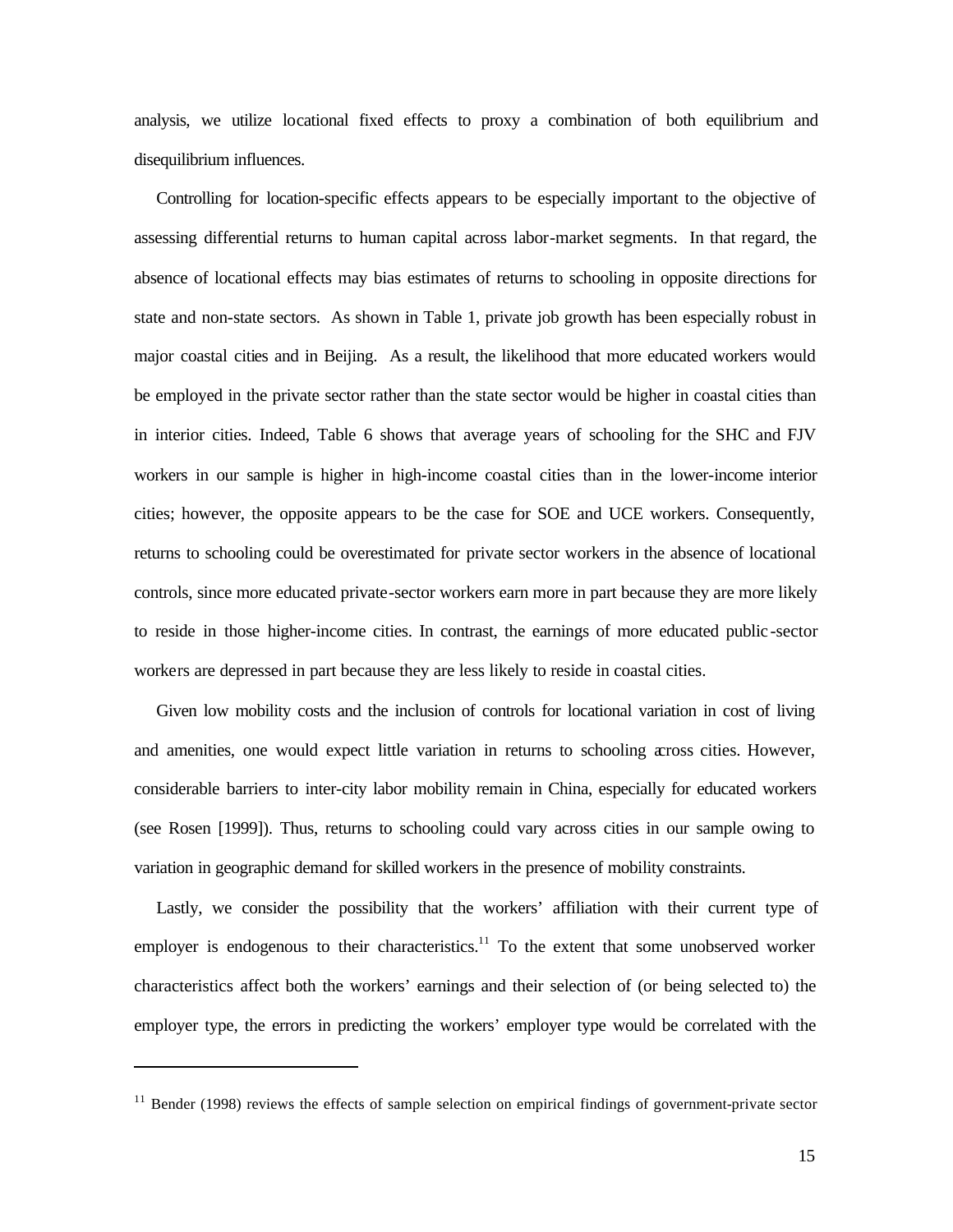earnings prediction errors  $e_i^Y$ . As such, a joint estimation of both the employer-type selection equation and the earning equation, taking into account the possible correlation in their residual errors, could improve the estimation efficiency by further mitigating the potential omitted-variable bias. We address this concern using the generalized two-stage correction procedure of Lee (1982). In the first stage, we estimate a multinomial logit model of individual workers' selection of their ownership sector and compute the inverse Mills ratio  $(MR<sub>i</sub>)$  for individual workers (*i*) according to their employer-type affiliation  $(i)$ ; the multinomial logit estimates and the computation of the  $MR_{ij}$ are reported in Appendix I. In the second stage, we include the *MRij* in the wage equation to correct for potential omitted variable bias, so that equation (1) becomes:

$$
E(Y_{ijk}|I_i=j) = H_i \mathbf{a}_{ijk}^Y + A_i \mathbf{b}^Y + F_i \mathbf{I}_{j}^Y + \mathbf{g}_{jk}^Y + \mathbf{s}_{j} \mathbf{r}_{j} M R_{ij}
$$
(2)

where  $I_i = j$  indicates the *i*-th worker's affiliation with sector *j* and  $r_j$  is the correlation between the wage prediction error  $e_{ij}$  and the error in the selection model (see Appendix I for details).

The estimates of the earnings models are reported in Table 7. The  $2<sup>nd</sup>$  and  $3<sup>rd</sup>$  columns report estimation findings without correction for potential selection bias. The coefficient for *SCH* indicates returns to schooling among SOE workers; as shown, the estimated coefficient is statistically significant but not economically significant. The estimated return to schooling in the SOE sector is about 1.2% of the sample mean earnings.<sup>12</sup> This estimate applies to individuals with high risk aversion (*LAYOFF* ≥4) and in financially distressed enterprises (*FFNNC* ≤3). We find that the return to schooling is about 0.5 percentage point higher for less risk-averse individuals (*LAYOF* <4) and for individuals employed in well-performing firms (*FFNNC* >3); these differentials are not statistically different across the ownership sectors. Thus, even for more risk tolerant individuals in financially solvent enterprises, the return to schooling in the SOE sector is

wage differentials.

 $12$  The 1.2% return to schooling in the SOE sector is computed as the coefficient 0.0508 multiplied by the income scale increment of 200 yuan and divided by the mean income level of 834 yuan.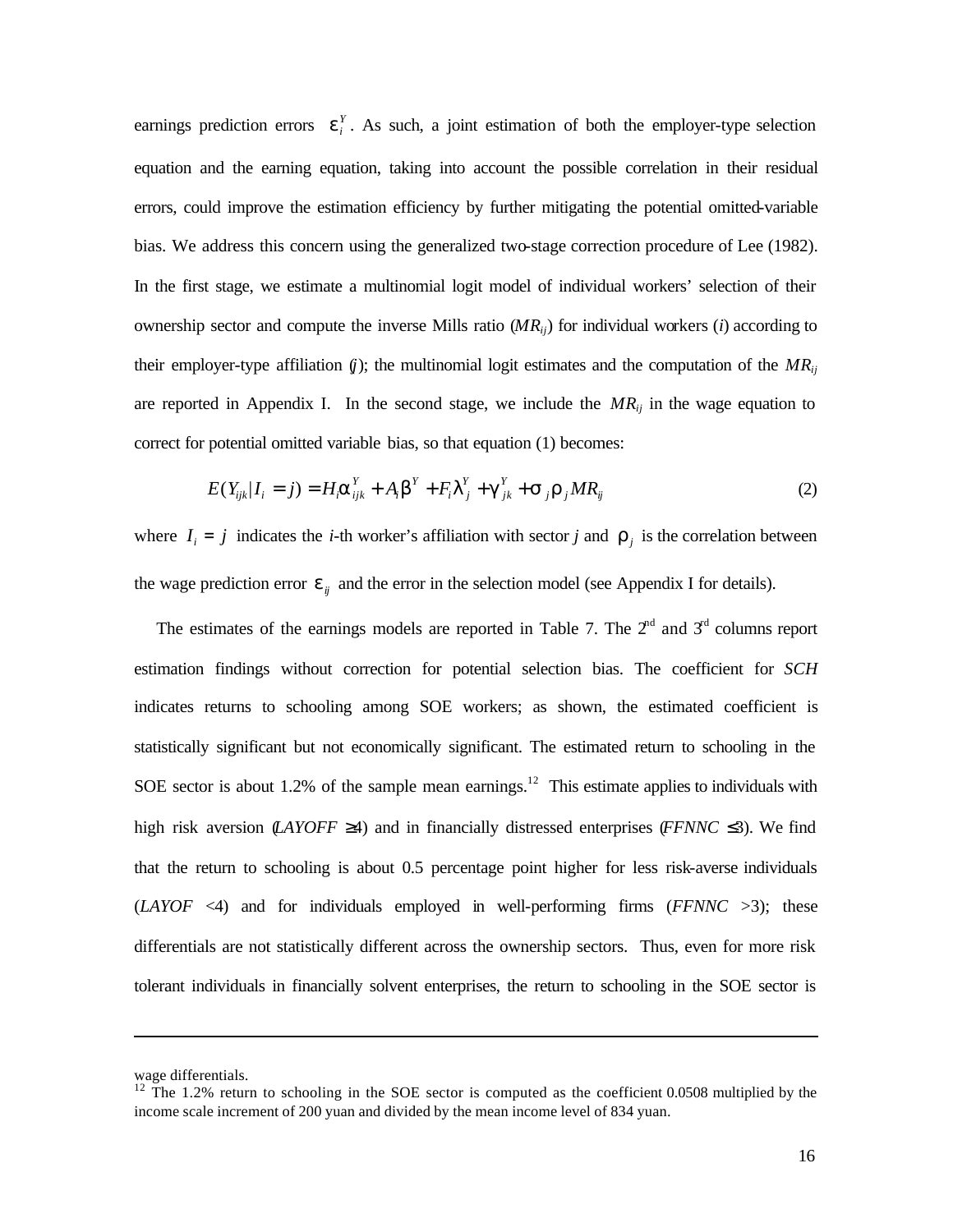only about 2.2%, still considerably below the overall return to schooling of 3.6% reported by Liu [1988] using earlier data from the 1988 Chinese Household Income Project.<sup>13</sup> This result suggests only limited improvement in labor productivity in the SOE sector during the 1990s.

Estimated returns to schooling are higher among other employment sectors; furthermore, the differentials are statistically significant. The estimated returns to schooling in the UCE, SHC and FJV sectors are 2.8%, 3.3%, and 6.3% respectively (for individuals with high levels of risk aversion and in financially distressed enterprises). Note as well that in our sample, the estimated returns to schooling in the private sector are considerably higher than those reported by Liu [1998]. Further, as expected, our estimates indicate that the scale of metropolitan private employment serves to elevate returns to schooling, and that effect is even greater for FJV workers.

As shown in the  $4<sup>th</sup>$  and  $5<sup>th</sup>$  column of Table 7, the correction for potential selection bias slightly increases the estimate of returns to schooling for the SOE sector, which becomes 1.3% of sample mean *Y*, and reduces the differential returns to schooling for the other sectors. The returns to schooling are about twice as large in the UCE and SHC sectors as in the SOE sector, but the differentials are no longer statistically significant. The returns to schooling for the FJV sector are 4.3 percentage points higher than that in the SOE sector and the difference remains statistically significant. The earnings differentials at different levels of schooling between the UCE, the SHC and the FJV workers, on the one hand, and their counterpart in the SOE sector, on the other hand, are depicted in Figure 2. UCE workers earn less than SOE workers do at all levels of schooling, except for those with a college education or above, who earn slightly more than their counterparts in the SOE sector. The pattern reverses when SHC workers are compared with their counterparts in the SOE sector; the former earn more at all levels of education except for those at the lowest level. In contrast, the private sector earnings vary considerably with worker education level; in that regard, the private sector provides considerably more wage reward compared with the SOE sector

<sup>&</sup>lt;sup>13</sup> See Kosters [1990], O'Neill [1990], and Murphy and Welch [1992] for evidence on returns to schooling in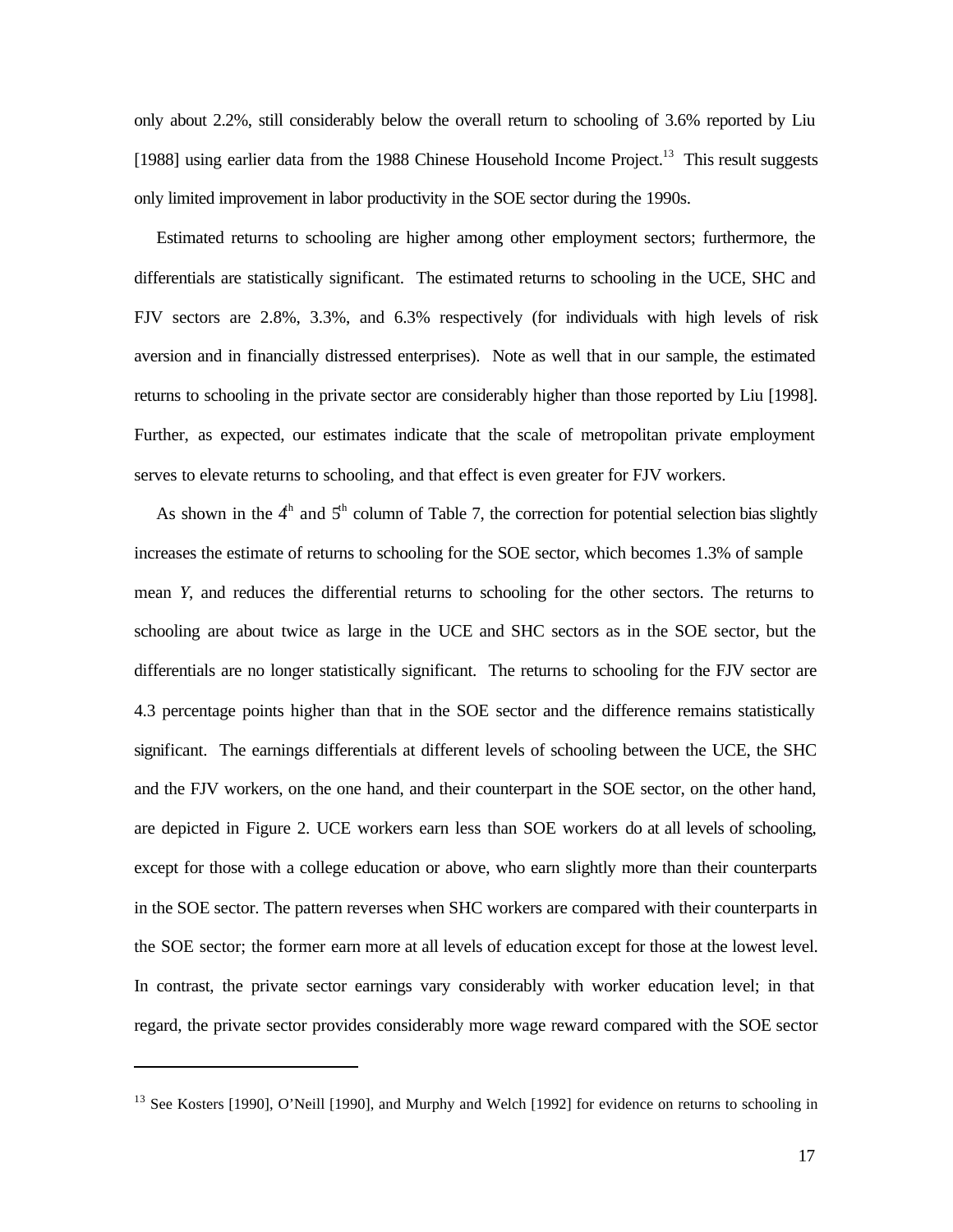for workers with a high school education or above, but considerably less compensation to those with a primary education or below.

The coefficient for the selection variable *MR* is negative for SOE and UCE workers but positive for SHC and FJV workers, suggesting that those who are affiliated with SOE and UCE enterprises for unobserved reasons tend to earn less (large errors in the selection model), whereas those who work in privatized and private enterprises tend to earn more. These corrections appear consistent with one's expectation that individuals who choose to remain in traditional state employment tend to be more risk averse whereas those who choose to work in the private sector tend to be more aggressive and less risk averse. The selection correction, however, is statistically significant only for FJV workers. Here our results indicate that correction for selection bias is important for estimating differential returns to schooling between the traditional and private sectors in transition economies.

The correction for selection bias has little effect on the remaining estimates of the earnings equation. We find that earnings increase with worker seniority, as proxied by the *AGE* variable. A 10% increase in age serves to raise earnings by about 2.5%. Unlike earlier studies of wage determination in Chinese labor markets, we do not find evidence of differential returns to schooling between male and female workers in our sample (the interaction between SHC and gender has a statistically insignificant effect and thus is not in included in the final estimation). We do find a considerable earnings premium for male workers, who on average earn about 8.5% more than their female counterparts, and the gender gap is even higher in the private sector, where male workers on average earn about  $17\%$  more.<sup>14</sup> Given our gross earnings measure, it is plausible that the results in part reflect the additional time spent pursuing over-time or secondary employment by males, whereas women likely spend more after-work time in family-related and household tasks. Further,

U.S. labor markets.

<sup>&</sup>lt;sup>14</sup> See Montgomery and Wascher [1987] and Blau and Beller [1992] for evidence on gener-related earnings differentials in U.S. labor markets.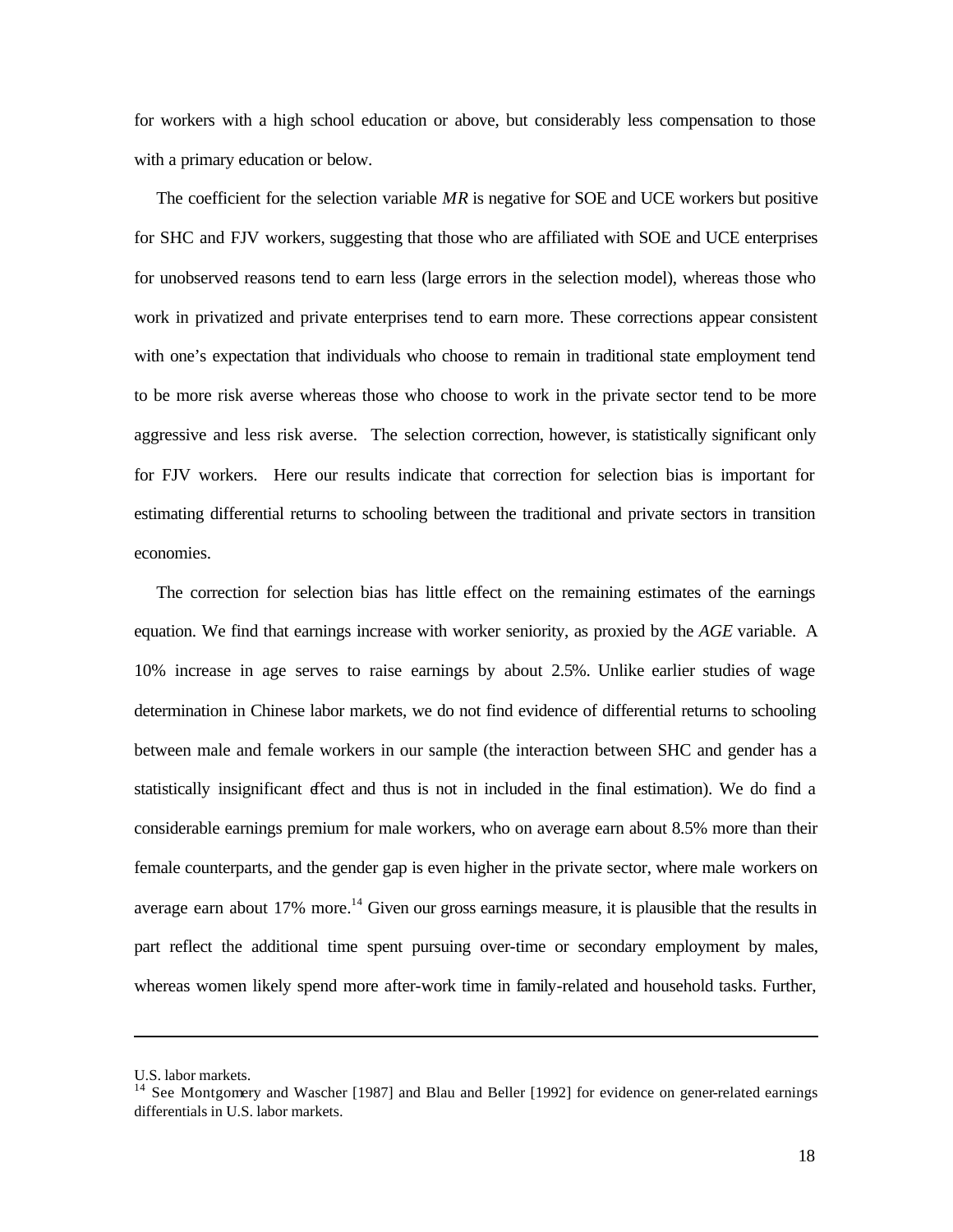the individuals who have more restrictive job preferences (an increase in *JOBRST* by 1) earn about 2.8% less. Managers, those with stock investment, and those with higher savings balances earn 13.3%, 4.4% and 8.9% more, respectively.

Findings further indicated that in the FJV sector, wage rates vary inversely with firm size. In that sector, a 10% increase in the firm's number of employees is associated with a 0.45% decrease in wage rates. No statistically significant compensating variation with respect to firm size is found in other ownership sectors. As expected, we find a compensating variation in wage rates with respect to employer-provided benefits in all sectors. On average, a 10% increase in employee benefits as a fraction of wages is associated with a  $0.19\%$  decrease in wage rates.<sup>15</sup> Individual earnings also vary in tandem with firm-specific wage levels; a 10% upward movement in firm average wages above the sample mean level translates into a 0.54% increase in individual earnings.

We also find evidence of profit-sharing between workers and firms in the SOE, UCE and SHC sectors. Workers employed in more profitable enterprises (an increase in *FFNNC* by 1) in those sectors earn about 7% more; in contrast, workers in more profitable FJVs earn only about 2.4% more.

Finally, we find significant variations both in adjusted average earnings across locations (the city-level fixed effects) and in adjusted sector-specific earnings across locations (the ownershipspecific city-level fixed effects). The *F* test rejects the restriction at less that 1% significance level that all city-level (9×4-4) fixed effects are jointly zero. In particular, the 8 city-level fixed effects explain more than 4% of the variance in worker earnings and the 8×3 sectoral variations in the citylevel fixed effects explain additional 6% of the earnings variance. All together, almost 60% of the variance of earnings is explained by the model.

# *Analysis of employer-type preferences*

The estimated earnings differentials reported in the previous subsection indicate considerable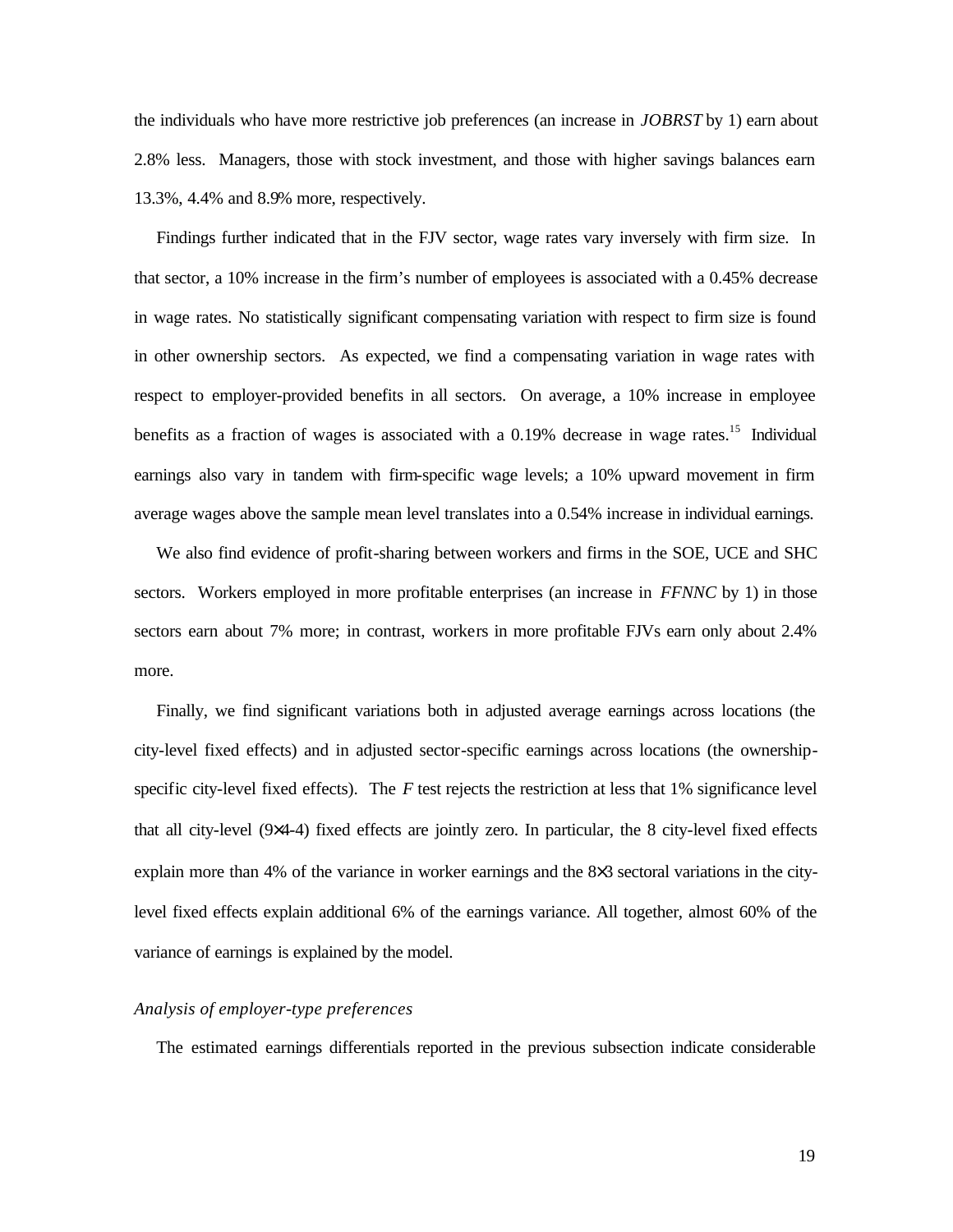misallocation of educated workers in the SOE sector as well as potentially substantial welfare gains to educated workers who move to the private sector. However, it is not clear whether workers perceive of such potential gains. Moreover, the analysis of earnings structure does not speak to the presence of non-pecuniary costs associated with labor market restructuring. In order to gain further insight as regards labor market conditions in Chinese cities as well as the potential welfare impact of labor market restructuring on the urban workforce, we examine worker preferences in the selection of employer types. Workers in our sample were asked to indicate what their choice of employer type (including SOE, UCE, SHC, FJV, domestic private enterprise, proprietorship, and others) if they were given the chance to choose. Using this information (see the summary statistics in Table 4), we construct a binary variable  $P_i$ , which equals one when worker *i* selects SOE or UCE enterprises and equals zero when a worker selects other types of employer. Given that very few workers select UCEs, *P* largely indicates a preference for the longstanding SOE state sector employers relative to the newly emerging employers in the non-state sectors.

We postulate that a worker's employer-type preference depends on the worker's human capital (education, age, and gender), job and risk preferences, family background (which influences the worker's job preferences and risk tolerance), experience with the current employer, and metropolitan-area conditions. In particular, we let the underlying but unobserved preference of worker *i* for state sector,  $p_i^*$ , be a linear function:

$$
p_i^* = H_i \mathbf{a}^P + A_i \mathbf{b}^P + F_i \mathbf{I}_j^P + \mathbf{g}_{jk}^P + \mathbf{h}_i
$$
 (3)

where  $H_i$  is the set of human capital characteristics that affect the employment preferences of worker *i*;  $A_i$  includes the worker's indicated job and risk preferences and family background;  $F_i$ indicates the worker's current employment experience, whose effect  $I<sup>p</sup><sub>j</sub>$  depends on the sector *j* in which the worker is employed;  $g_{jk}^P$  represents firm-type and metropolitan area controls; and  $h_i$  is a

<sup>&</sup>lt;sup>15</sup> Computed as  $0.4\times10\% \times 4.8\%$ .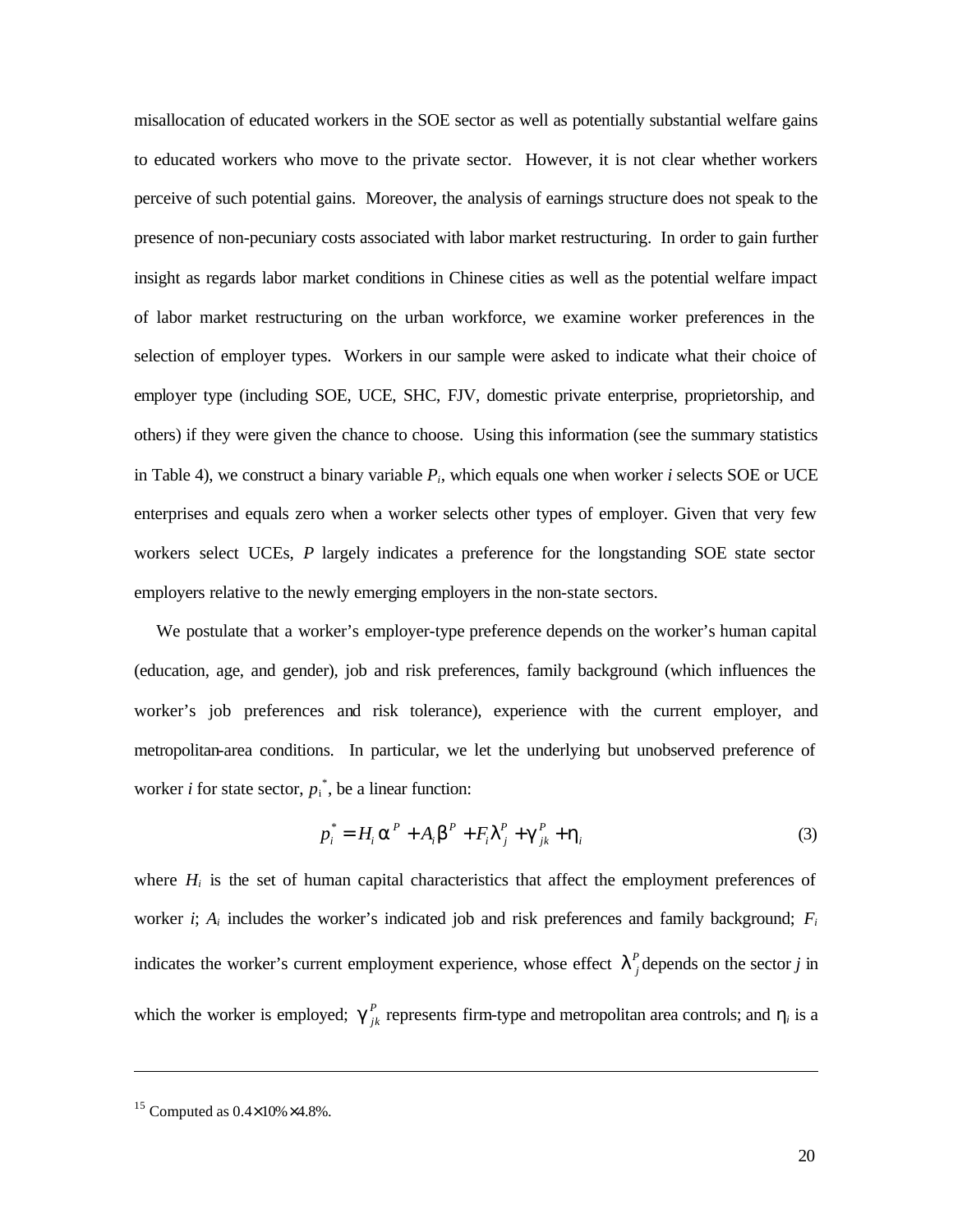residual error assumed to have a normal distribution. Since  $p_i^*$  is not but the selection of the preferred employer type when  $P_i$  is observed, we estimate the linear equation (3) using a binary dependent variable model:

$$
Pr(P_i = 1) = Pr(p_i^* > d) = Pr(h_i > d - H_i a^P - A_i b^P - F_i I^P_j - g^P_{jk})
$$
\n(4)

where  $\delta$  is a preference threshold parameter to be estimated jointly with the other parameters of the linear model.

The results of the binary probit estimation are reported in Table 8. Estimation findings indicate that worker preference for SOE employment varies inversely with educational attainment (*SCH*), which is consistent with the substantially high returns to schooling in the private sector reported in the previous subsection. Worker preference for SOEs increases also with *AGE*, perhaps due to positive co-variance of risk aversion with age. We further find that employment risk aversion (*LAYOF*) and restrictive job preferences (*JOBRST*) serve to discourage workers from going to the privatized or private sectors; in contrast, preferences for higher pay and improved advancement opportunities (*JSHMTV*) encourage workers to go to the privatized or private sectors. These estimates echo the estimation results of the selection model reported in Appendix I but with somewhat greater statistical significance; the difference in the statistical significance is perhaps due to the fact that the workers' affiliation with their current type of employer does not fully reflect their preferences. Further analysis shows no gender differences in employer-type preferences and no differences in the age effects across the ownership sectors.

In analyzing how the workers would select employer types, we further control for the workers' family and firm situations. We find that workers with a spouse employed by a SOE or a government office (*SPSSOE* =1) were more likely to favor SOE employment, whereas workers with relatively high family incomes (*FMINCM*) were more likely to favor non-state sectors. Spousal employment in the state sector may reduce worker exposure to the private sector, whereas having a higher family income may encourage workers to be more accepting of job market risks.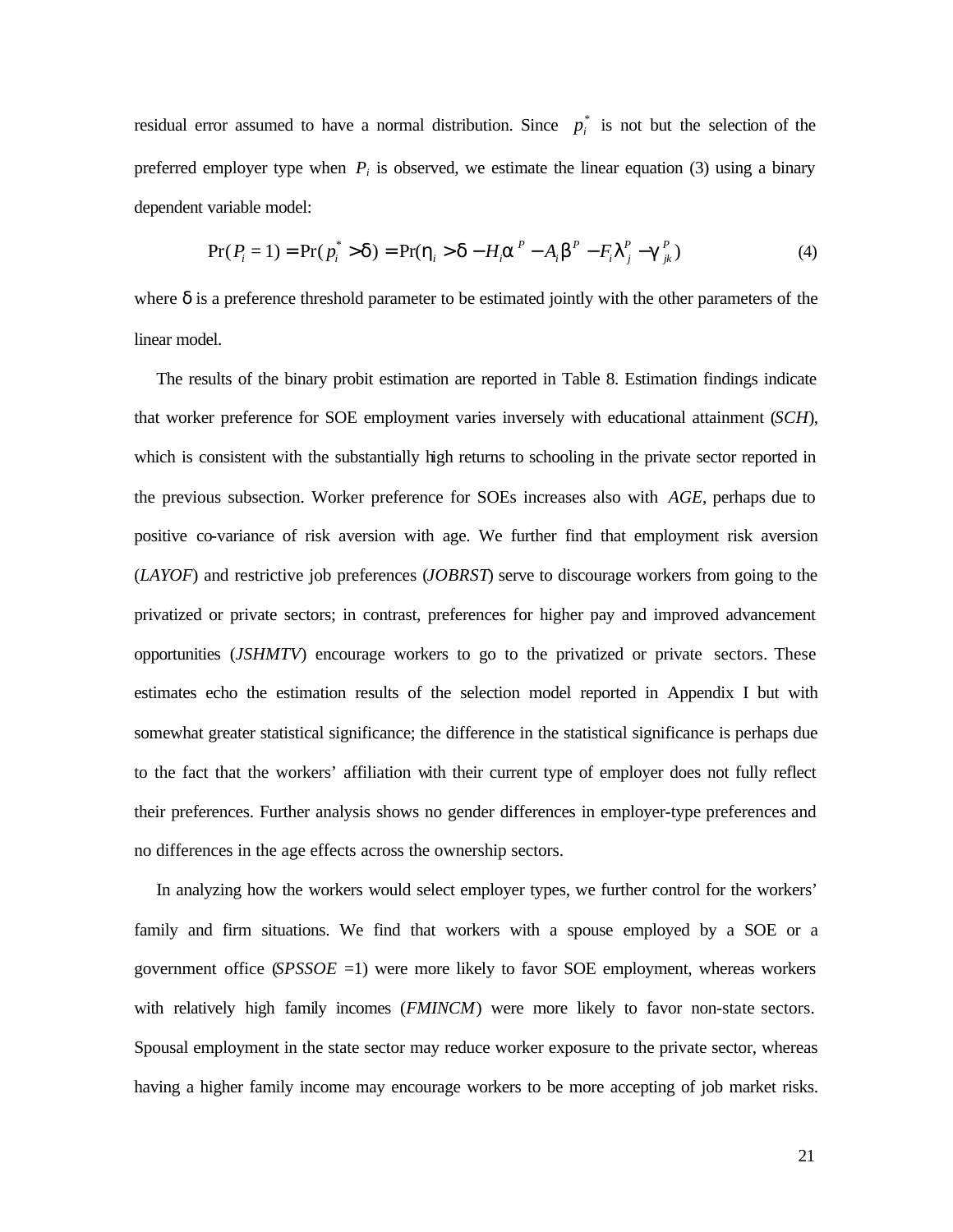We also find that, other things being equal, SOE workers are more likely to choose the SOE sector than their counterparts in other sectors, and workers in relatively more profitable SOEs (a higher *FFNNC1*) are even more likely to do so. These results suggest that workers' choice of employer types are motivated not only by the differential job market opportunities, as reflected by the workers' education level and job preferences, but also by other factors such as their knowledge of the private job markets or their perceived risks of non-state employment.

There are considerable variations in preferences for the SOE sector across the cities. Our analysis shows that SOE popularity is positively correlated with the share of employment in FJVs in a city (*CFJVS*). One possible explanation is that the SOEs in cities with a larger FJV sector tend to be better run, as indicated by the improved returns to schooling in the SOE sector in cities receiving more foreign direct investment per capita.

# *Analysis of potential worker turnover rates*

As evidenced above, the inclination of some workers to choose SOE employment, even when faced with more remunerative private-sector job prospects, suggests the presence of non-pecuniary opportunity costs associated with private-sector employment. In that regard, additional insights to the obstacles to reallocating SOE employees to non-state sectors can be gained by examining how the earnings differentials and the mismatch between workers' preferred and current employer types, as reported in the foregoing analyses, would motivate worker turnover. The below analysis investigates potential worker job turnover using sample information on worker likelihood of switching employers in the foreseeable future. That likelihood for worker  $i$ , denoted by  $Q_i$ , was reported at 5 levels, from 1 (very unlikely) to 5 (very likely).

A number of proxies for economic return on job switching are considered in the analysis. Specifically, it is anticipated that workers employed in enterprises suffering from poor financial conditions, more educated workers in SOE or UCE sectors, and workers in cities with a more highly developed private labor market would have greater incentive and opportunity to switch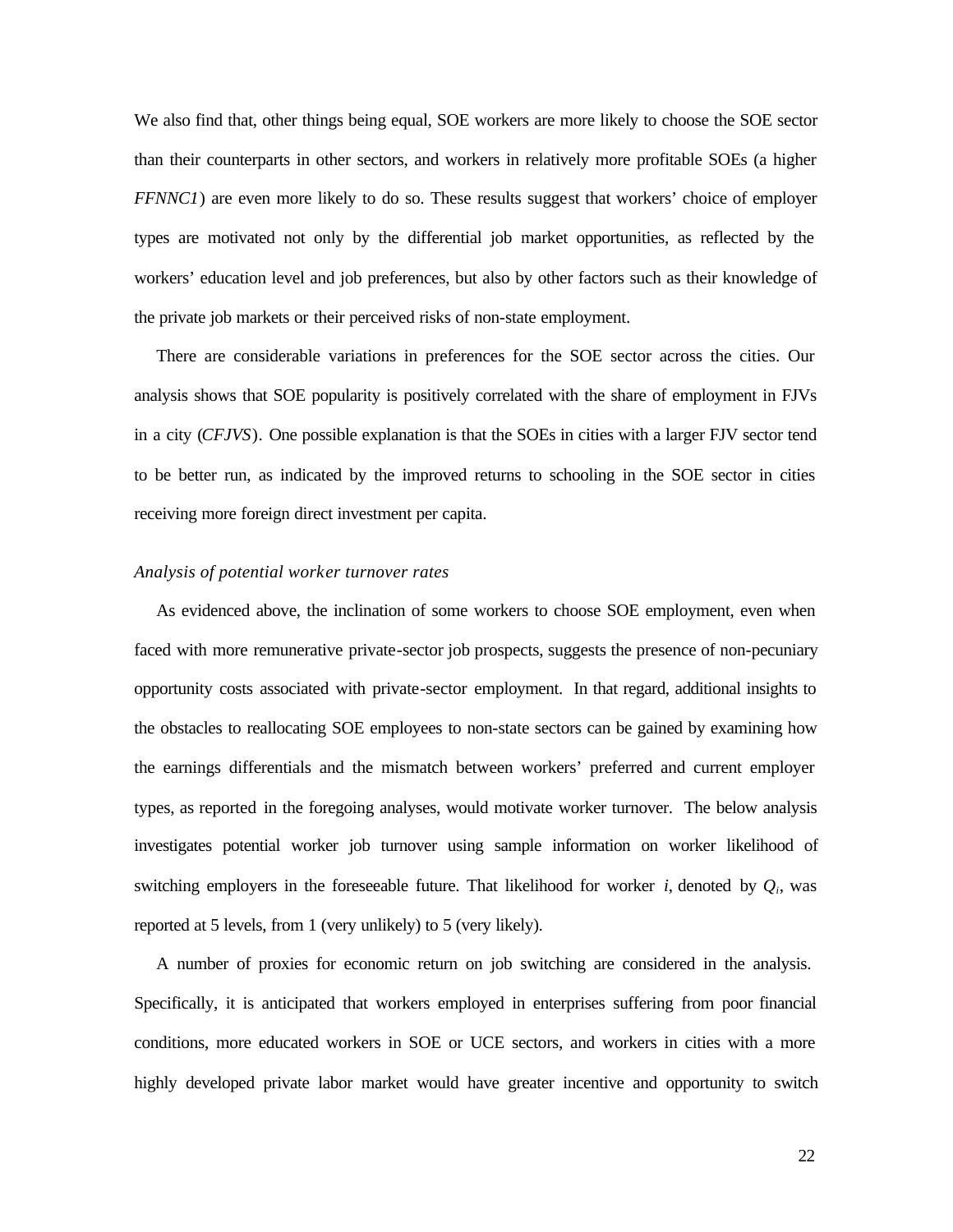employment. At the same time, the prospects of switching to a new employer would be hindered by the costs and risks associated with a job change. Workers with more restrictive job preferences or higher employment search costs would be less likely to consider a job change. In that regard, more risk-averse workers would be less likely to consider a job change, as future uncertain economic returns on job switching would be less valuable to them; and so would married female workers, as they are more likely constrained by family responsibilities. Similarly, older workers would be less likely to consider a job change, as the expected risk-adjusted cumulative economic return on such a move would be constrained by fewer remaining years of labor force participation.

In the empirical analysis, we represent a worker's assessment of the likelihood of a job change as a linear function of the risk-adjusted net economic returns of such a change. Thus, letting  $q_i^*$  be the *i*-th worker's motivation to seek employment adjustment, we have

$$
q_i^* = H_i \mathbf{a}_j^Q + A_i \mathbf{b}_j^Q + F_i \mathbf{I}_j^Q + \mathbf{g}_{jk}^Q + \mathbf{m}_i
$$
 (5)

where  $H_i$ ,  $A_i$  and  $F_i$  are the *i*-th worker's human capital, personal and firm characteristics that may affect the risks and the expected returns of a job change,  $g_{jk}^Q$ 's are city-level effects, whose impact on job-change motivation may depend on the employment sector the worker is in, and *m<sup>i</sup>* is the residual error assumed to have a normal distribution. Since we do not directly observe  $q_i^*$  but observe the workers' indicated job-change likelihood  $Q_i$ , we estimate the linear equation (5) using an ordered dependent variable model:

$$
Pr(Q_i = n) = Pr(\mathbf{d}_n > q_i^* \ge \mathbf{d}_{n-1})
$$
  
= Pr( $\mathbf{d}_n - H_i \mathbf{a}_j^Q - A_i \mathbf{b}_j^Q - F_i \mathbf{I}_j^Q - \mathbf{g}_{jk}^Q > \mathbf{m}_i \ge \mathbf{d}_{n-1} - H_i \mathbf{a}_j^Q - A_i \mathbf{b}_j^Q - F_i \mathbf{I}_j^Q - \mathbf{g}_{jk}^Q$  (6)

where  $\boldsymbol{d}_n$ 's are incentive threshold parameters to be estimated jointly with the other parameters of the linear function ( $\boldsymbol{d}_0 = -\infty$  and  $\boldsymbol{d}_5 = +\infty$ ).

We report our ordered probit estimates for equation (6) in Table 9. As expected, the job-change prospects are elevated for more educated workers, as indicated by a positive and statistically significant coefficient for *SCH*. According to the simulation results reported in the last column of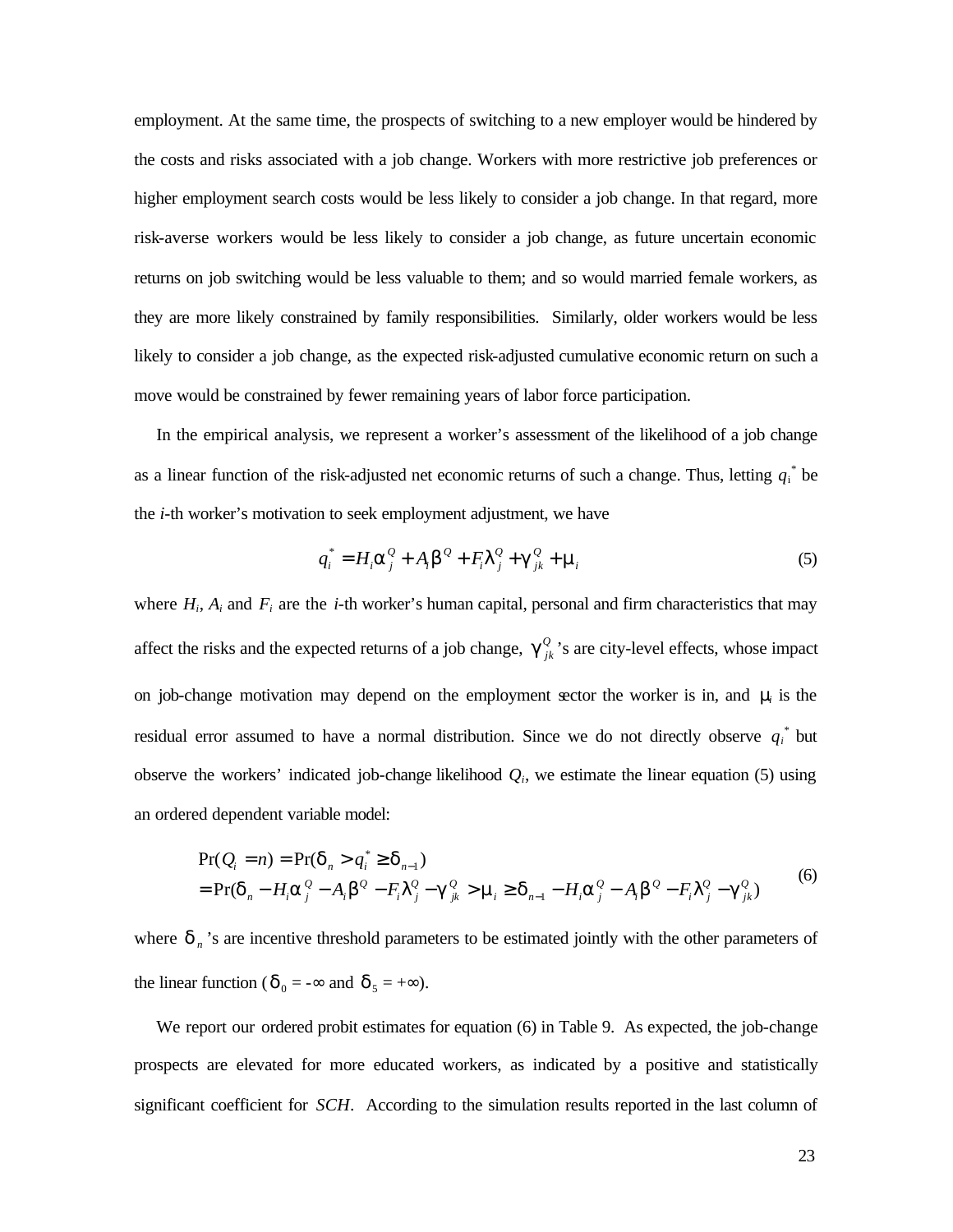Table 9, where the potential worker turnover rate is defined as the probability that  $Q_i = 4$  or  $Q_i = 5$ , an increase in schooling by 2 years from the base value would raise the worker turnover rate by 10%. Further analysis, however, does not support the hypothesis that schooling has differential effects on the job-change prospect of the workers in different sectors, as one would expect given the substantially lower returns to schooling in SOE and UCE sectors. The results thus suggest considerable barriers to employment adjustment by under-employed educated workers in the traditional planned sectors.

As anticipated, the likelihood of job change declines with worker *AGE,* as do the discounted returns on the job change over the remaining years in the labor force. A 10% increase in age from 37 would reduce the potential turnover rate by 20%. Similarly, married female workers on average are 23% less likely to seek employment adjustment, as they are more likely constrained by their household responsibilities. Worker risk and employment preferences have important effects on a worker's motivation to seek employment adjustment. Higher risk aversion (*LAYOF*), more restrictive job preferences (*JOBRST*) and greater reliance on employer provided housing (*HSNG*) discourage worker turnover; a decrease by 1 in the score of these variables would raise the potential job turnover rate by 25%, 14% and 16% respectively. Receipt of in-kind benefits from employers discourages job adjustment; for example, workers who lived in employer-provided housing (*HSNGST* =1) are 17% less likelihood to seek employment change than those who did not. As would be expected, findings further indicate that workers who favored private sector employment are 33% more likely to actively seek employment adjustment, perhaps because of their lower levels of risk aversion or relatively greater job opportunities in non-state sectors. However, the hypothesis that mismatched SOE and UCE workers would be more actively seeking employment adjustment is not supported by the estimates, as the coefficient for the interaction of a preference for non-state employment and an affiliation with SOE or UCE is not statistically different from zero. The results again suggest substantial barriers to employment adjustment by SOE and UCE workers who indicate a preference for a different employer type.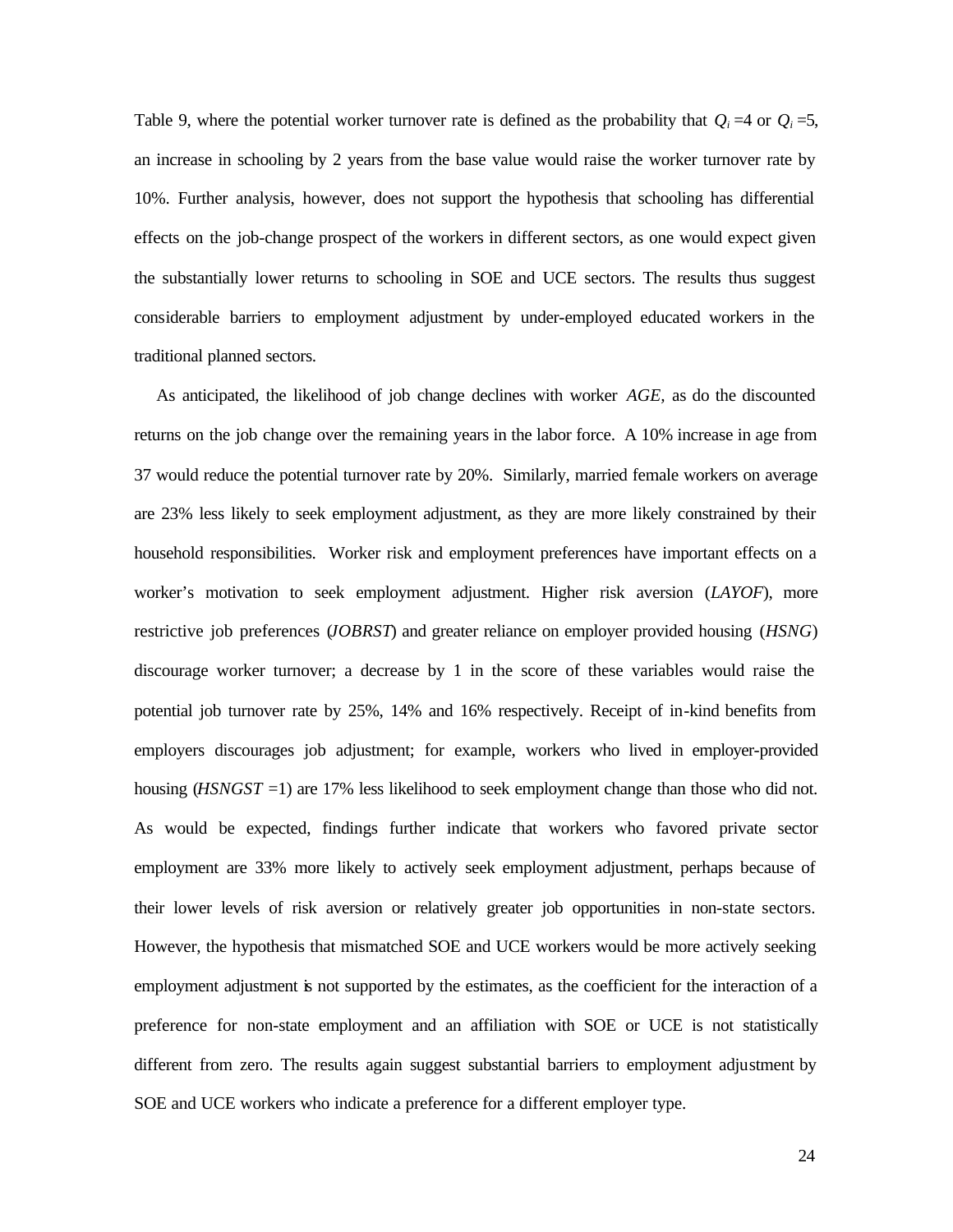In our analysis of the potential worker turnover rates, we control for several individual- and firm-specific factors that may affect workers' preferences for job-adjustment. For instance, individuals who experienced improvements in their income during the prior year (*INCMUP*) are hypothesized to be less motivated to change their job; we find that an increase in the *INCMUP* score by 1 reduces the potential turnover rate by 6%. Worker inclination to change employer may be damped in the case of large employers (*FSIZE*), who might offer more diverse job opportunities within the firm; indeed, we find that the likelihood to seek a new employer is 1% lower among workers employed in enterprises that are 10% larger than the base case. In addition, we hypothesize that firms with a strong present or expected future financial condition (a high score for *FFNNC or FFNNC5*) might provide more rewarding employment opportunities and thus might experience lower employee turnover rates. Our results show that the likelihood of employee turnover would be 16% and 11% lower respectively in the case of a unit increase in these financial condition scores.

Finally, we examined the effects of local economic conditions on potential worker turnover rates. As would be expected, results indicate that local foreign direct investment (*CFDIPC)* raises the potential turnover rates of the SOE and UCE workers, although it has little effect on the overall worker turnover rate in the city. A doubling in the foreign direct investment per capita increases the potential SOE and UCE worker turnover rates by 12%. We further examine the effects of the sectoral wage gap on potential worker turnover rates. To do so, we construct a new variable, *CGAP*, equal to the city-level fixed effects specific to the FJV sector minus that of the SOE sector as estimated by the earnings regression reported in Table 7. *CGAP* represents the city-specific earnings differential between the FJV and the SOE sectors. Since the city-level fixed effects specific to the SOE, UCE and SHC sectors are highly positively correlated across the sectors (with an average correlation coefficient of about 0.7), a greater *CGAP* indicates a larger earnings differential between the FJV sector and the other sectors in the city for a typical worker. A larger earnings gap thus would encourage worker turnover, especially in the SOE sector, in the city. We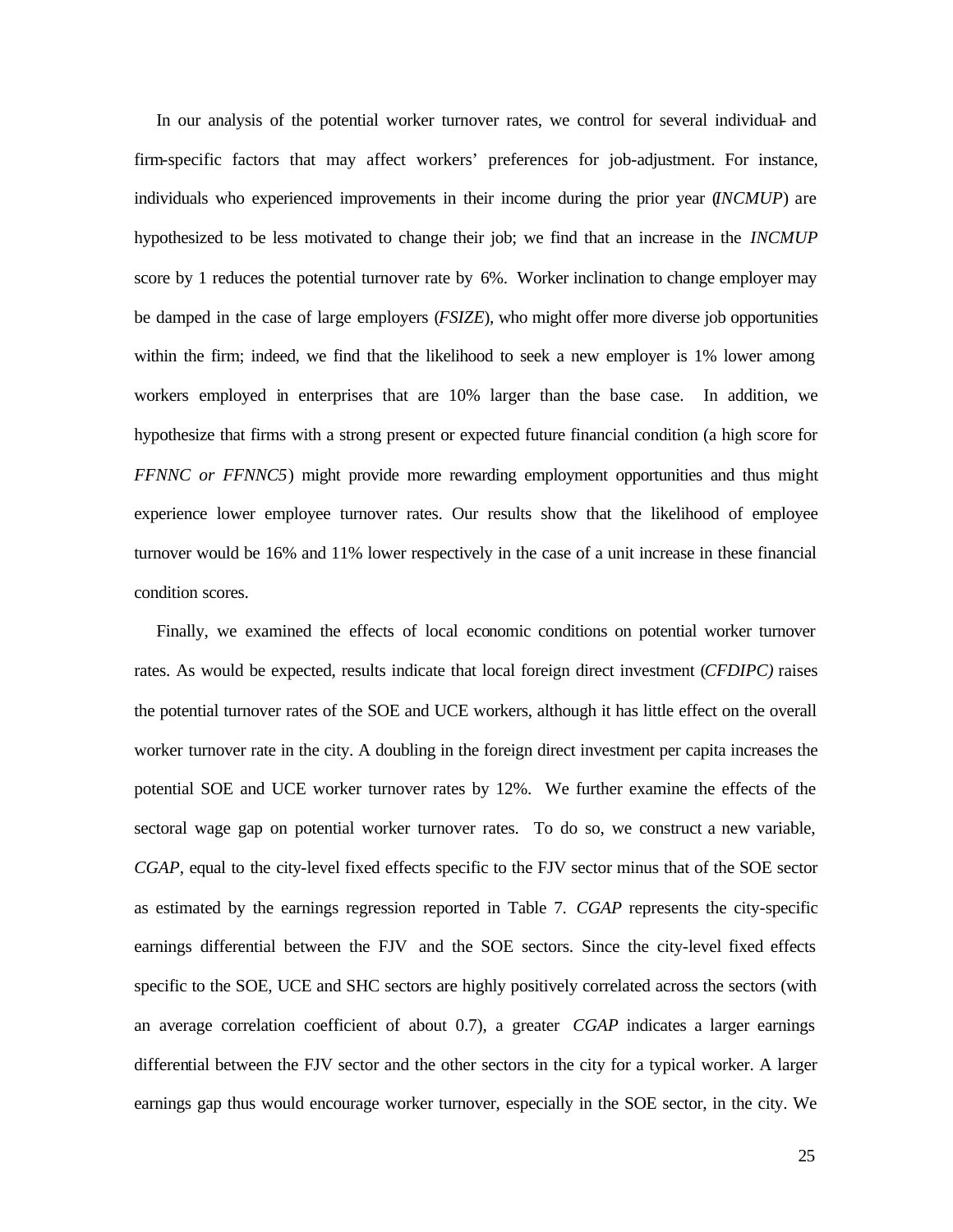find that in cities where *CGAP* is about one standard deviation above the sample mean, the potential overall worker turnover rate in non-SOE sectors would be 12% higher than in an average city, whereas the potential SOE worker turnover rate would be about 32% higher. The results thus suggest the potential of more rapid labor market restructuring in cities where private sector growth is strong and private-sector demand for labor is high.

# **V. Conclusion**

This study assesses transitions to private employment in urban China. In so doing, the study applies unique matched worker-firm data from a recent survey of urban workers to analyze the earnings structure of workers in different ownership sectors, their selection of preferred employer types, and their potential job turnover. In particular, the research evaluates the extent of labor market stratification following the introduction of diversified enterprise ownership, attendant differential returns to human capital, and ongoing barriers to labor reallocation*.* Overall, results indicate that barriers to labor market adjustment and stratification of China's labor markets remain significant. For instance, research findings indicate substantially higher returns to schooling in the private FJV sector relative to the SOE sector, where little positive wage effect of schooling is evidenced. Elevated returns to investment in human capital are evidenced in cities with more rapid private sector growth, among more profitable enterprises, and for less risk-averse workers. Results further indicate a positive, albeit modest, effect of growth in private employment on returns to schooling in the state sector. However, more abundant private employment opportunity also serves to widen the gap in returns to schooling between the state and the private sectors and encourages job turnover in the SOE sector.

 Analysis of worker preferences among employer-types suggests that the preference for statesector employment declines with schooling and with the improved pay and advancement opportunities available in the private sector. On the other hand, worker preferences for SOE employment increase with worker age, risk aversion, and restrictiveness of job preferences.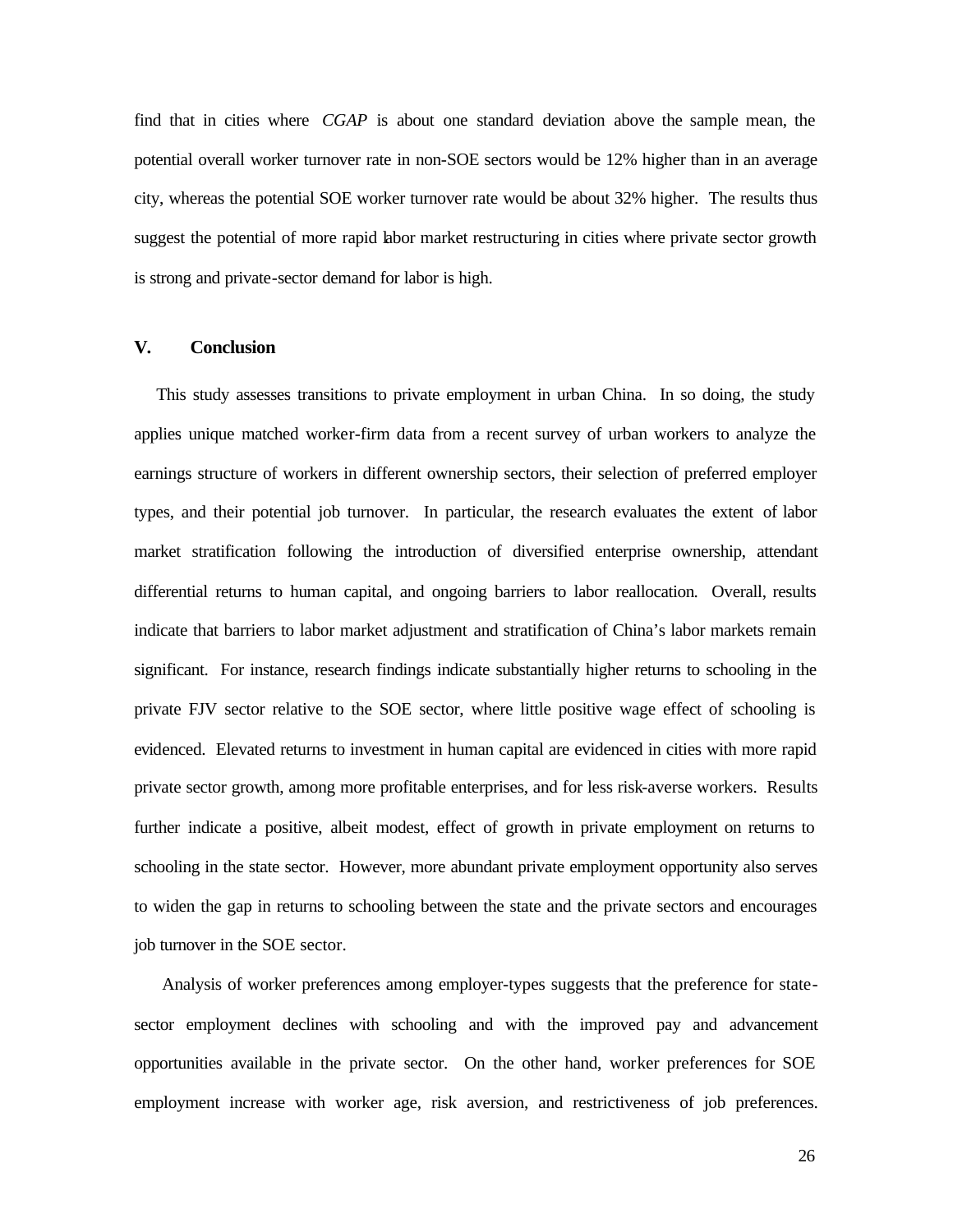Ongoing gains in population educational attainment, coupled with the above estimated differentials in quality-adjusted compensation between state and private sectors, should result in continued growth in worker preference for private sector employment.

Finally, potential worker turnover decreases with age, risk aversion, in-kind employer-provided benefits, and restrictiveness of job preferences. Married female workers also appear to face greater obstacles to job turnover. Simulation results further indicate that an increase in worker schooling by 2 years raises the potential worker turnover rate by about 10 percent, whereas an increase in worker age by 10 percent reduces the potential turnover rate by 20 percent. Discontinuation of employer-provided housing or transference of the property rights of such housing from the employer to the employee increases the potential worker turnover rate by 17 percent. Results clearly indicate the higher likelihood of job moves among younger and more educated workers, for whom the private sector provides more rewarding risk-adjusted job opportunities.

Research findings have important implications for SOE restructuring and for the development of private labor markets in China. Sectoral and geographic barriers to labor mobility inhibit efficient re-allocation of labor, resulting in the substantial estimated quality-adjusted wage differentials between private and state sectors and across cities. The estimated sectoral differences in returns to schooling do, however, provide economic incentive for workers to select privatized and private-sector employers, though their search for more productive private employment is discouraged by the relatively high transactions costs associated with job adjustment. Worker turnover can be facilitated in part by such policy initiatives as enhanced portability and coverage of a national pension system, privatized housing development, elimination of restrictions on internal migration, and development of labor market intermediaries as well as government-supported retraining of older workers. While costly as regards labor displacement and possible political unrest, job moves would be importantly facilitated by fundamental restructuring of the SOE sector. That restructuring remains essential to ongoing productivity and economic growth in China.

27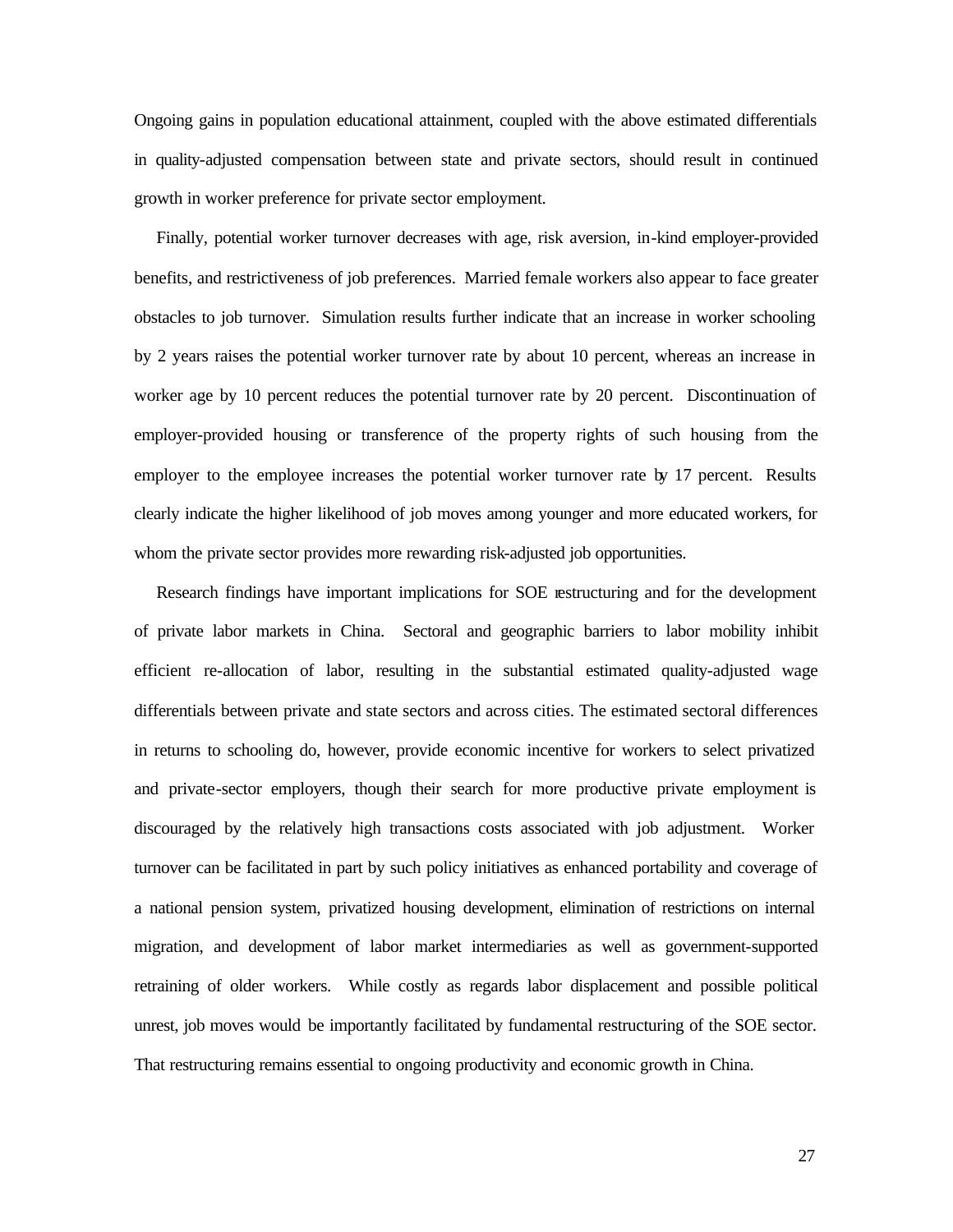# **References**

Abowd, John M. and Francis Kramarz, "The Analysis of Labor Markets Using Matched Employer-Employee Data," Handbook of Labor Economics vol 3b: 2630-2710. Orley Ashenfelter and David Card (eds.), Elsevier: Amsterdam (1999)

Beeson, Patricia and Randall Eberts, "Identifying Productivity and Amenity Effects in Interurban Wage Differentials", *The Review of Economics and Statistics*, 443-461 (1989).

Blau, Francine and Andrea Beller, "Black-White Earnings over the 1970s and 1980s: Gender Differences in Trends", *Review of Economics and Statistics*, LXXIV, 276-286, (1992).

Bender, Keith, "The Central Government-Private Sector Wage Differential." *Journal of Economic Surveys*, 12:2, 177-220 (1998).

Blomquist, Glenn, Mark Berger, and John Hoehn, "New Estimates of the Quality of Life in Urban Areas", *American Economic Review*, March, 78, 89-107 (1988).

Byron, Raymond and Evelyn Manaloto. Returns to Education in China. *Economic Development and Cultural Change* 38, 783-96 (1990).

"China Statistics Yearbook", State Statistical Bureau, Chinese Statistics Publishing House, Beijing (1997)

Ehrenberg, Ronald G. and Joshua L. Shwarz, "Public-Sector Labor Markets", Handbook of Labor Economics vol 2: 1219-1260. Orley Ashenfelter and Richard Layard (eds.), Elsevier Science Publishers B.V., Amsterdam (1986)

Fan, Gang, Maria-Rosa Lunati, and David O'Connor. Labour Market Aspects of State Enterprise Reform in China. OECD Development Centre Technical Papers, No.141 (1998).

Fu, Yuming, David Tse, and Nan Zhou, "Housing Choice Behavior of Urban Workers in China's Transitional Housing Market", *Journal of Urban Economics,* 47, 67-81 (2000).

Gabriel, Stuart, Mattey, Joe, and William Wascher, "Compensating Differentials and Evolution in the Quality-of-Life Among U.S. States". Forthcoming, *Regional Science and Urban Economics*, 2001.

Gabriel, Stuart and Stuart Rosenthal, "Commute Times, Neighborhood Effects, and Earnings: An Analysis of Compensating Differentials and Racial Discrimination." *Journal of Urban Economics*, 40, 61-83 (1996).

Gabriel, Stuart and Stuart Rosenthal, "Location and the Effect of Demographic Traits on Earnings", *Regional Science and Urban Economics*, 29, 445-461 (1999).

Gyourko, Joseph and Joseph Tracy. "An Analysis of Public - and Private- Sector Wages Allowing for Endogenous Choices of Both Government and Union Status." *Journal of Labor Economics*, 1988, Vol. 6, No. 2: 229-253.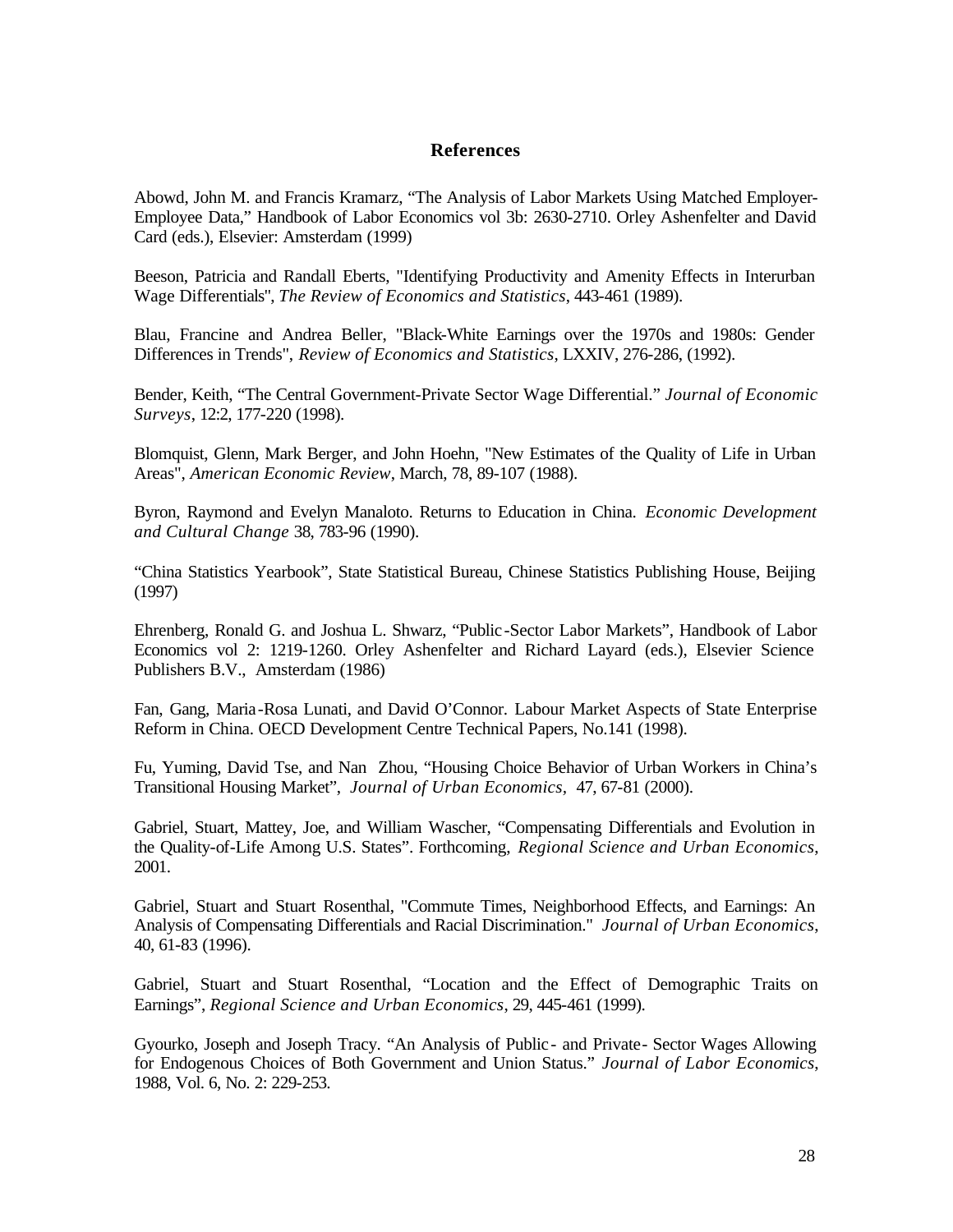Hu, Zuliu F. and Mohsin Khan, "Why is China growing so fast?" International Monetary Fund. Staff Papers, International Monetary Fund, Washington, 44:1, 103-132, (March 1997)

Johnson, Emily-N. and Gregory C. Chow. Rates of Return to Schooling in China. *Pacific-Economic-Review* 2(2), 101-13 (1997).

Kosters, Marvin, "Schooling, Work Experience, and Wage Trends", *American Economics Association Papers and Proceedings*, 80, 308-312 (1990).

Knight, John and Lina Song. "The Determinants of Urban Income Inquality in China." *Oxford Bulletin of Economics and Statistics* 53, 123-54 (1991).

Lardy, Nicholas R., China's Unfinished Economic Revolution, Brookings Institution Press, Washington, D.C. (1998).

Lawrence, S., "True Colours", *Far Eastern Economic Review*, March 26, Vol. 162, No. 12 (1999).

Lee, Lung-Fei. "Some Approaches to the Correction of Selectivity Bias." *Review of Economic Studies* 49 (July 1982): 355-72.

Lee, Lung-Fei. "Generalized Econometric Models with Selectivity." *Econometrica* 51, No. 2 (March 1983): 507-12.

Li, Wei, "The Impact of Economic Reform on the Performance of Chinese State Enterprises, 1980- 1989," *The Journal of Political Economy*, 105:5, 1080-1106, (October 1997)

Liu, Zhiqiang. Earnings, Education, and Economic Reforms in Urban China. *Economic Development and Cultural Change* 46:4, 697-725 (1998).

Maurer-Fazio, Margaret, "Earnings and Education in China's Transition to a Market Economy: Survey Evidence from 1989 and 1992," *China Economic Review*, 10:1, 17-40, (Spring 1999)

Meng, Xin and Michael P. Kidd. Labor Market Reform and the Changing Structure of Wage Determination in China's State Sector during the 1980s. *Journal of Comparative Economics* 25:3, 403-421 (1997)

Montgomery, Edward and William Wascher, "Race and Gender Wage Inequality in Services and Manufacturing", *Industrial Relations*, 26, 284-290 (1987).

Murphy, Kevin and Finis Welch, "The Structure of Wages", *Quarterly Journal of Economics*, 285- 326 (1992).

Parker, Elliott, "Are wage increases in Chinese state industry efficient? Productivity in Nanjing's machine-building industry," *Contemporary Economic Policy*, 17:1, 54-67 (January 1999)

O'Neill, June, "The Role of Human Capital in Earnings Differences Between Black and White Men", *Journal of Economic Perspectives*, 4, 25-45 (1990).

Roback, Jennifer, "Wages, Rents, and Amenities: Differences Among Workers and Regions", *Economic Inquiry*, 26 (1988).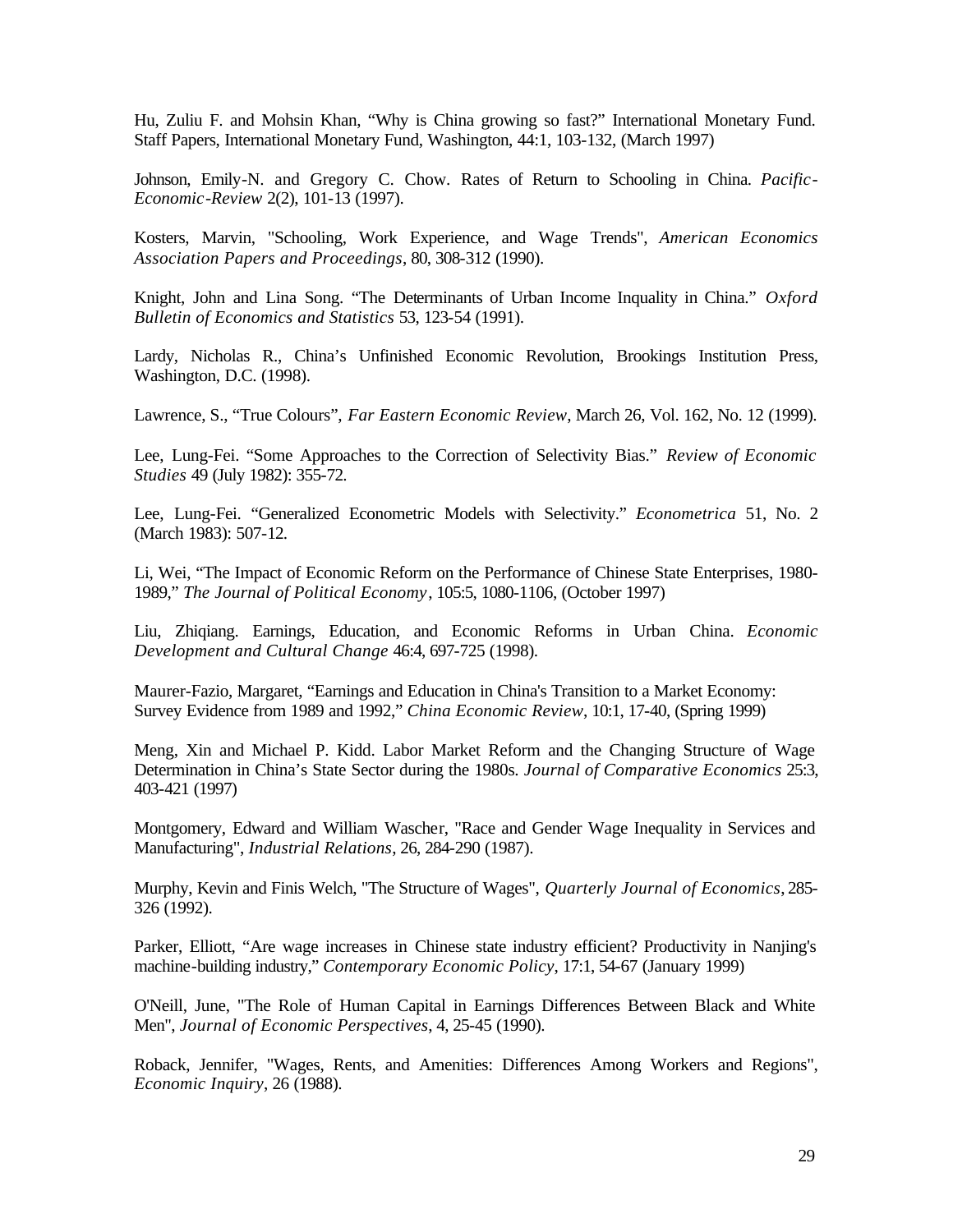Rosen, Daniel H., Behind the Open Door: Foreign Enterprises in the Chinese Marketplaces, Institute for International Economics, Washington DC, January 1999.

Rosen, Sherwin, "The Theory of Equalizing Differences", Handbook of Labor Economics, Vol. 1, Chapter 12, 641-692, Orley C. Ashenfelter and Richard Layard (eds.), Elsevier Science Publishers B.V., Amsterdam (1986).

Sabin, Lora, The Development of Urban Labour Markets: China's Urban Wage Curve, 1980-92. The *Journal of Development Studies* 35:3, 134-52 (1999).

Svejnar, Jan, "Labor market in the transitional Central European and East European Economie s," Handbook of Labor Economics, vol 3b: 2809-2858. Orley Ashenfelter and David Card (eds.), Elsevier: Amsterdam (1999)

Wong, C., C. Heady and W. Woo, "Fiscal Management and Economic Reform in the People's Republic of China", Asian Development Bank, Oxford University Press, Hong Kong (1995).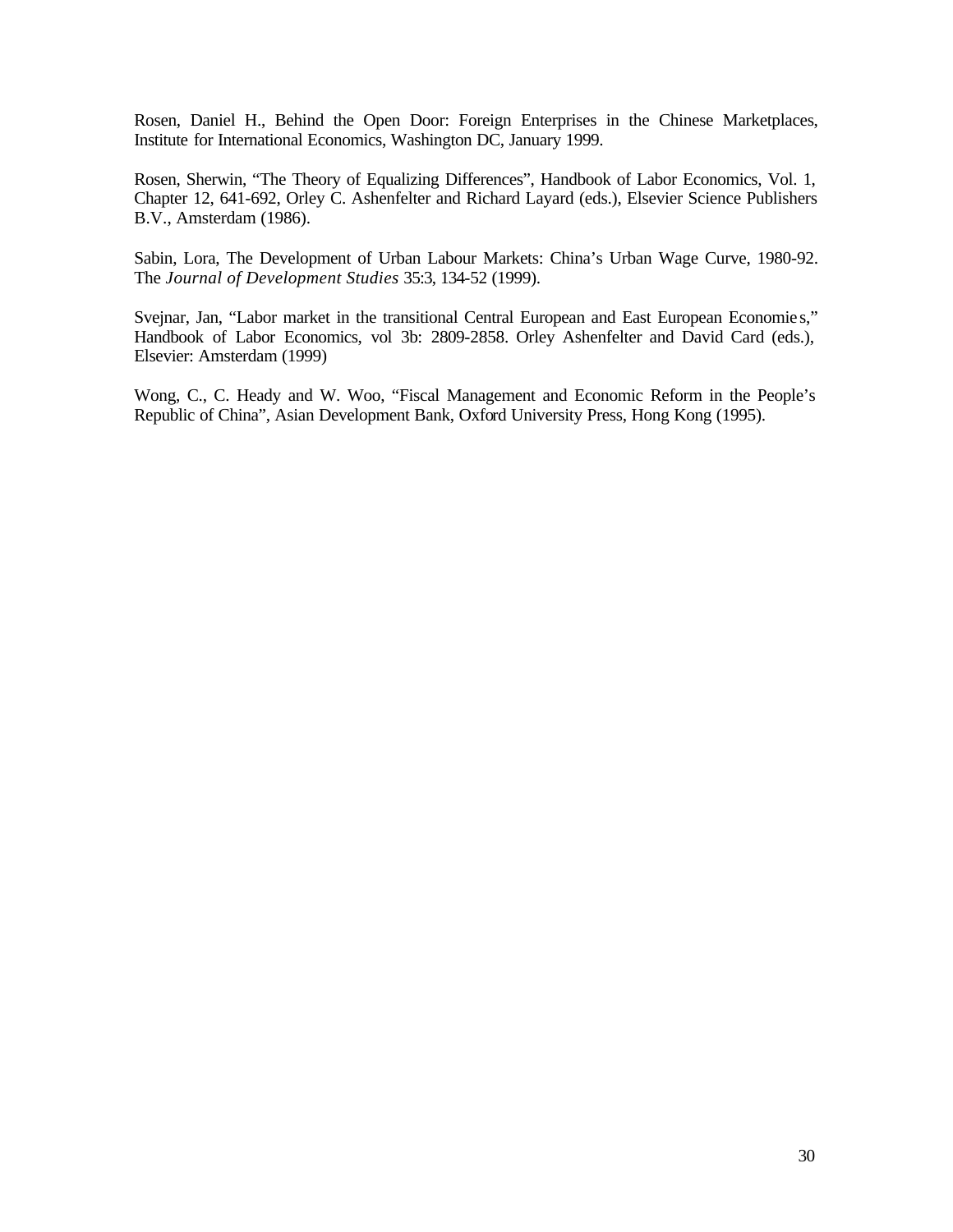| Province (Capital City) | State-<br>owned | Urban<br>Collec- | Share-<br>holding | Foreign<br>Joint | Domestic<br>Private | Pro-<br>prietor- | Other | Total |
|-------------------------|-----------------|------------------|-------------------|------------------|---------------------|------------------|-------|-------|
|                         |                 | tive             |                   | Venture          |                     | ship             |       |       |
| All urban areas         | 56.74           | 15.22            | 1.83              | 2.73             | 3.13                | 8.62             | 11.73 | 100   |
| Guangdong (Guangzhou)   | 49.54           | 16.92            | 2.2               | 11.38            | 7.83                | 11.56            | 0.57  | 100   |
| Shanghai                | 61.06           | 16.01            | 5.32              | 7.59             | 7.61                | 1.43             | 0.98  | 100   |
| Beijing                 | 71.49           | 13.81            | 2.98              | 6.2              | 1.39                | 3.4              | 0.73  | 100   |
| Jiansu (Nanjing)        | 58.77           | 26.34            | 1.98              | 4.2              | 2.63                | 4.73             | 1.35  | 100   |
| Shichuan (Chengdu)      | 65.59           | 17.77            | 3.67              | 0.83             | 3.33                | 8.7              | 0.11  | 100   |
| Hubei (Wuhan)           | 64.47           | 14.92            | 2.97              | 1.12             | 2.82                | 13.49            | 0.21  | 100   |
| Jilin (Changchun)       | 62.35           | 17.28            | 1.62              | 1.42             | 2.77                | 14.48            | 0.08  | 100   |
| Shanxi (Xi'an)          | 73.96           | 11.75            | 1.01              | 0.52             | 3.34                | 9.27             | 0.15  | 100   |
| Guizhou (Guiyang)       | 73.72           | 11.2             | 0.72              | 0.68             | 3.85                | 9.45             | 0.38  | 100   |

**Table 1: Urban Employment by Type of Enterprises and by Provinces (Percent, 1996)**

Source: Yearbook of China, Real Estate Markets (1997)

# **Table 2: Population and Economic Development in Selected Provincial Capital Cities (1996)**

| <b>Cities</b>       | Population | GDP per capita | Per capita foreign |
|---------------------|------------|----------------|--------------------|
|                     | (Thousand) | (RMB Yuan)     | capital invested   |
|                     |            |                | (US dollar)        |
| All Cities in China | 515,113.2  | 9,139          | 81                 |
| Guangzhou           | 3,901.8    | 26,376         | 432                |
| Shanghai            | 9,610.2    | 24,282         | 781                |
| Beijing             | 7,374.0    | 18,345         | 169                |
| Nanjing             | 2,693.8    | 18,971         | 131                |
| Chengdu             | 3,171.2    | 13,728         | 22                 |
| Wuhan               | 5,172.5    | 13,182         | 97                 |
| Changchun           | 2,741.7    | 11,430         | 25                 |
| Xi'an               | 3,033.1    | 10,636         | 68                 |
| Guiyan              | 1,760.5    | 7,930          | 22                 |

Source: Urban Statistical Yearbook of China (1997)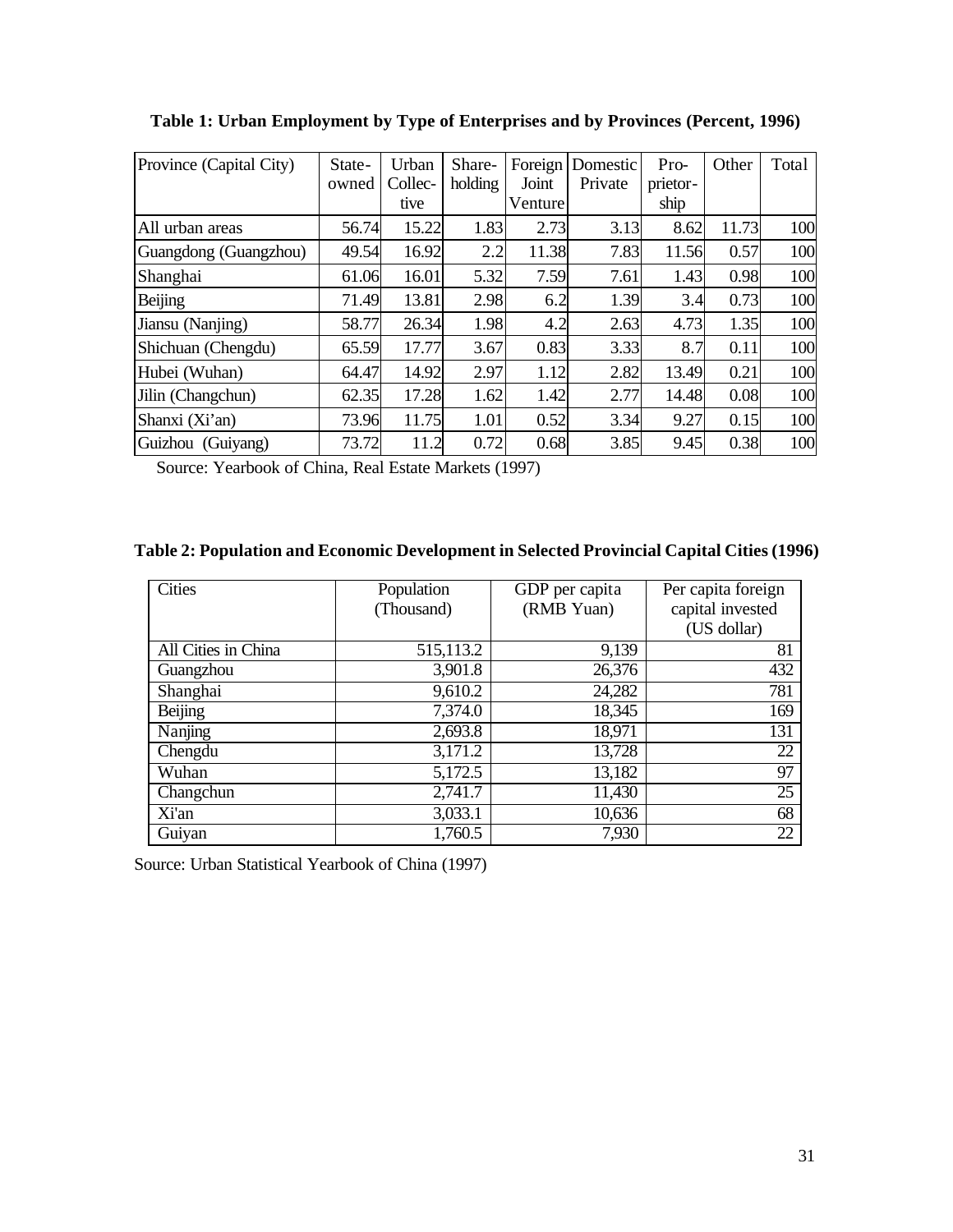| <b>CITY</b>               | <b>SOE</b> | <b>UCE</b> | <b>SHC</b> | <b>FJV</b> | Income<br>Scale | Gross Income<br>(yuan /month) |
|---------------------------|------------|------------|------------|------------|-----------------|-------------------------------|
| Guangzhou                 | 4.26       | 4.15       | 5.12       | 4.65       | 1               | 300 or less                   |
| Shanghai                  | 2.98       | 2.63       | 5.29       | 5.63       | $\overline{2}$  | $301 - 600$                   |
| Beijing                   | 3.65       | 3.64       | 3.60       | 5.68       | 3               | $601 - 800$                   |
| Nanjing                   | 2.44       | 1.76       | 2.56       | 3.57       | 4               | $801 - 1000$                  |
| Chengdu                   | 2.60       | 2.04       | 3.05       | 2.38       | 5               | $1001 - 1200$                 |
| Wuhan                     | 2.25       | 3.89       | 2.38       | 1.81       | 6               | $1201 - 1500$                 |
| Chanchung                 | 2.51       | 2.56       | 3.01       | 2.84       | 7               | $1501 - 2000$                 |
| Xi'an                     | 2.47       | 1.72       | 4.02       | 3.17       | 8               | $2001 - 2500$                 |
| Guiyang                   | 2.01       | 2.16       | 2.66       | 2.85       | 9               | $2501 - 3000$                 |
| Mean within-city Stdev    | 1.02       | 1.15       | 1.27       | 1.43       | 10              | 3001 or more                  |
| <b>Between-city Stdev</b> | 0.72       | 0.93       | 1.08       | 1.40       |                 |                               |

# **Table 3: Average scale of monthly income of individual workers**

**by enterprise type and city.**

Source: authors' tabulation.





**Individual Gross Income (yuan per month)**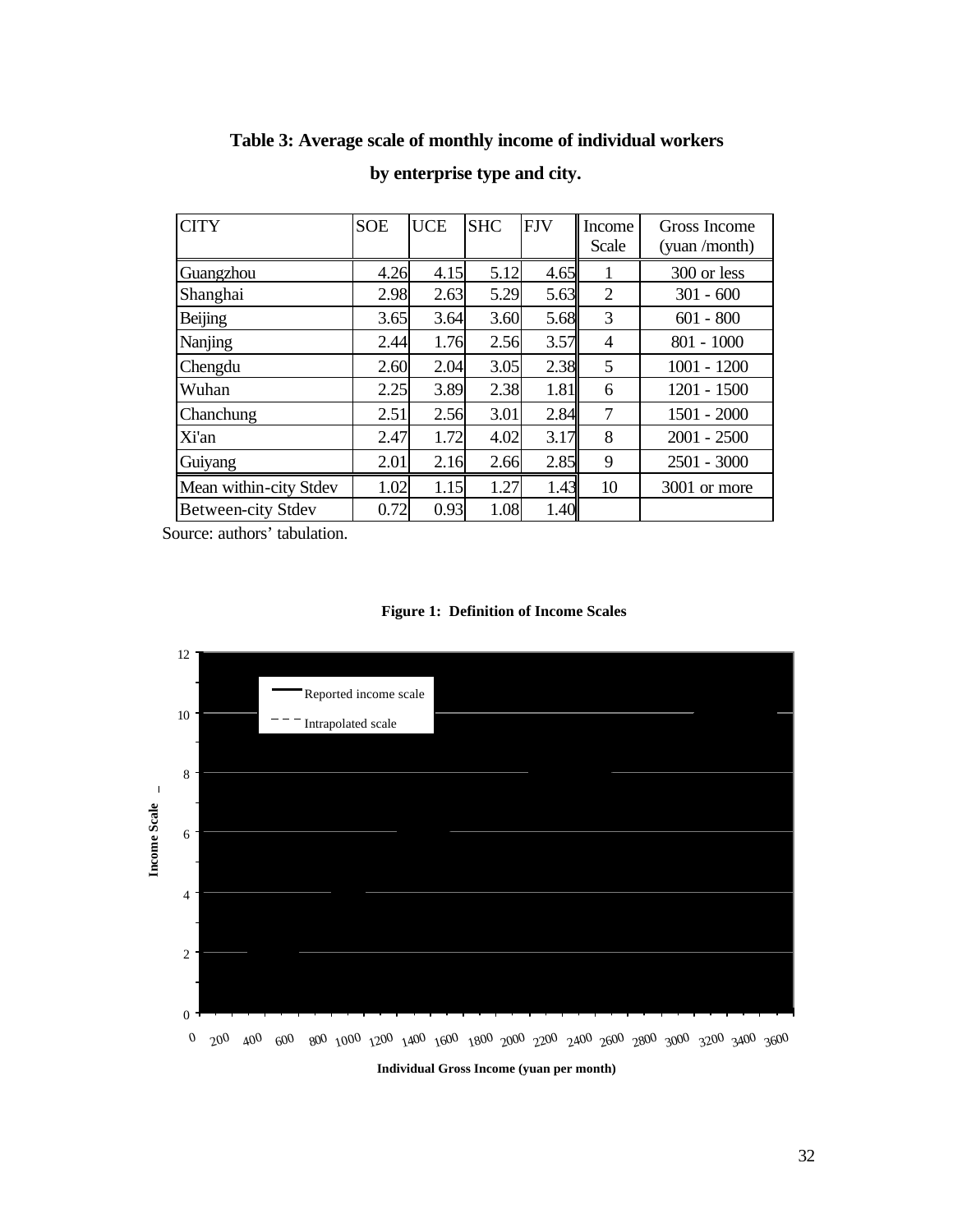| Preferred                | Current employer type |            |            |       | Schooling                |             |       |                        |        | <b>Overall</b> |
|--------------------------|-----------------------|------------|------------|-------|--------------------------|-------------|-------|------------------------|--------|----------------|
| ownership type           | <b>SOE</b>            | <b>UCE</b> | <b>SHC</b> | - FJV | Primary<br>or lower Sch. | Middle High | Sch.  | Tech.<br>College -sity | Univer |                |
| $(\% \text{ of column})$ |                       |            |            |       |                          |             |       |                        |        |                |
| <b>SOE</b>               | 34.31                 | 28.73      | 26.24      | 22.22 | 55.42                    | 35.12       | 28.55 | 20.76                  | 12.84  | 27.88          |
| <b>UCE</b>               | 1.41                  | 3.43       | 1.01       | 2.93  | 8.43                     | 3.22        | 1.76  | 1.59                   | 1.19   | 2.19           |
| Sub total                | 35.72                 | 32.16      | 27.25      | 25.15 | 63.86                    | 38.34       | 30.32 | 22.34                  | 14.03  | 30.07          |
| <b>SHC</b>               | 14.73                 | 17.84      | 20.38      | 19.09 | 9.64                     | 15.32       | 17.57 | 21.86                  | 21.19  | 18.01          |
| <b>FJV</b>               | 35.32                 | 32.86      | 38.35      | 40.30 | 18.07                    | 30.44       | 36.66 | 42.49                  | 46.57  | 36.71          |
| Domestic private         | 3.53                  | 4.03       | 4.34       | 2.22  | 4.82                     | 4.10        | 2.94  | 3.91                   | 3.58   | 3.53           |
| Self-employment          | 7.97                  | 10.48      | 7.16       | 8.48  | 2.41                     | 9.66        | 10.05 | 5.98                   | 5.07   | 8.53           |
| Other                    | 2.72                  | 2.62       | 2.52       | 4.75  | 1.20                     | 2.15        | 2.47  | 3.42                   | 9.55   | 3.15           |
| Total                    | 100                   | 100        | 100        | 100   | 100                      | 100         | 100   | 100                    | 100    | 100            |

**Table 4: Preference for the ownership type of the employer**

Source: authors' tabulation.

# **Table 5: Distribution of the job-change likelihood response by ownership types**

| Job-change prospect | Q            | <b>SOE</b> | <b>UCE</b> | <b>SHC</b> | <b>FJV</b> | All sector |
|---------------------|--------------|------------|------------|------------|------------|------------|
| Very unlikely       |              | 31.5%      | 33.8%      | 35.7%      | 27.6%      | 32.14%     |
| Unlikely            |              | 42.4%      | 42.8%      | 43.0%      | 45.3%      | 43.37%     |
| Not sure            | $\mathbf{z}$ | 15.7%      | 16.5%      | 15.7%      | 18.7%      | 16.68%     |
| Likely              |              | 7.9%       | 5.4%       | 4.5%       | 7.3%       | 6.28%      |
| Very likely         |              | 2.5%       | 1.4%       | 1.0%       | 1.2%       | 1.54%      |
| Total               |              | 100%       | 100%       | 100%       | 100%       | 100.00%    |

Source: authors' tabulation.

# **Table 6: Average years of Schooling by the Type of Enterprises and by Region**

| Regions                       | SOE  | UCE   | SHC  | FIJ |
|-------------------------------|------|-------|------|-----|
| High-income / coastal cities  |      | 10.77 |      | 167 |
| Lower-income /interior cities | 1.73 |       |      |     |
| All workers in the sample     | 1.45 | 10.96 | 1.66 |     |

High-income/ coastal cities include Beijing, Shanghai, Guangzhou and Nanjing.

Source: authors' tabulation.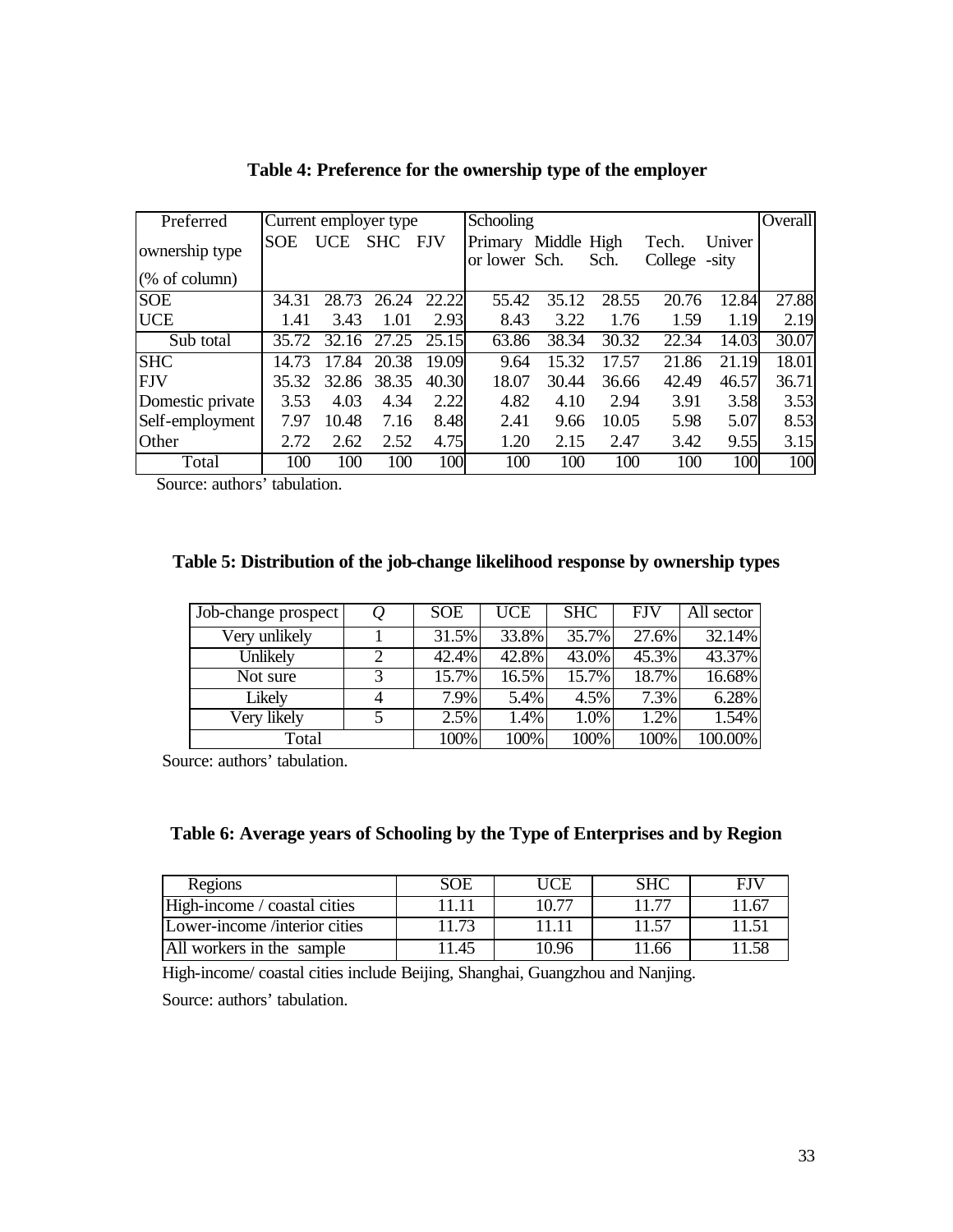# **Table 7: OLS estimates of earnings equation**

Dependent variable is individual monthly gross earnings *Y*. 3964 observations are included. tstatistics are based on White Heteroskedasticity-Consistent Standard Errors & Covariance. The regression includes city-ownership  $(9 \times 4 - 4)$  fixed effects (not shown in the table). Mean dependent variable is 3.17 (about 834 yuan). The percentage earnings differential shown in the last column is computed as the coefficient multiplied by 200 (the yuan difference of an increment on the *Y* scale around the sample mean) and divided by the sample mean earning of 834 yuan.

| Independent variables                                                                   | Coef      | $t$ -Stat | Coef      | $t$ -Stat | $%$ of<br>mean $Y$ |
|-----------------------------------------------------------------------------------------|-----------|-----------|-----------|-----------|--------------------|
| <b>SCH</b>                                                                              | 0.0495    | 3.1       | 0.0524    | 3.2       | 1.3%               |
| $(SCH-mean(SCH))^* FTUCE$                                                               | 0.0659    | 3.1       | 0.0506    | 1.0       | 1.2%               |
| $(SCH$ -mean $(SCH))^*$ FTSHC                                                           | 0.0863    | 4.2       | 0.0550    | 1.3       | 1.3%               |
| $(SCH$ -mean $(SCH))$ * $FTFJV$                                                         | 0.2127    | 7.4       | 0.1800    | 6.1       | 4.3%               |
| $SCH*(LAYOF<4)$                                                                         | 0.0214    | 5.1       | 0.0213    | 5.0       | 0.5%               |
| $SCH*(FFNNC>3)$                                                                         | 0.0212    | 3.5       | 0.0213    | 3.5       | 0.5%               |
| SCH*ln(CFDIPC/mean(CFDIPC))                                                             | 0.0200    | 2.6       | 0.0195    | 2.6       | 0.5%               |
| SCH*In(CFDIPC/mean(CFDIPC))* FTFJV                                                      | 0.0406    | 2.5       | 0.0406    | 2.5       | 1.0%               |
| ln(AGE)                                                                                 | 0.8911    | 11.1      | 1.0446    | 11.0      | 25.1%              |
| <b>MALE</b>                                                                             | 0.3564    | 9.3       | 0.3487    | 9.1       | 8.4%               |
| <b>MALE*FTFJV</b>                                                                       | 0.3459    | 3.9       | 0.3865    | 4.3       | 9.3%               |
| <b>MNGR</b>                                                                             | 0.5511    | 7.6       | 0.5503    | 7.6       | 13.2%              |
| <b>JOBRST</b>                                                                           | $-0.1107$ | $-3.3$    | $-0.1202$ | $-3.4$    | $-2.9%$            |
| <b>STOCK</b>                                                                            | 0.1842    | 4.5       | 0.1823    | 4.5       | 4.4%               |
| <b>SAVNGS</b>                                                                           | 0.3697    | 10.1      | 0.3708    | 10.1      | 8.9%               |
| FSIZE-mean(FSIZE)                                                                       | $-0.0058$ | $-0.3$    | $-0.0061$ | $-0.3$    | $-0.1%$            |
| $(FSIZE-mean(FSIZE))*FTFJV$                                                             | $-0.1858$ | $-3.0$    | $-0.1835$ | $-3.0$    | $-4.4%$            |
| $(FBNFT)^{\overline{0.4}}$                                                              | $-0.2000$ | $-2.1$    | $-0.1875$ | $-1.9$    | $-4.5%$            |
| FAVWG/mean(FAVWG)                                                                       | 0.2258    | 4.4       | 0.2296    | 4.5       | 5.5%               |
| <b>FFNNC</b>                                                                            | 0.2900    | 9.1       | 0.2920    | 9.2       | 7.0%               |
| $(FFNNC$ -mean $(FFNNC))^*$ FTFJV                                                       | $-0.1918$ | $-3.2$    | $-0.1997$ | $-3.3$    | $-4.8%$            |
| <b>FTUCE</b>                                                                            | $-0.0228$ | $-0.2$    | $-0.0219$ | $-0.2$    | $-0.5%$            |
| <b>FTJSC</b>                                                                            | 0.2195    | 1.8       | 0.2367    | 1.9       | 5.7%               |
| <b>FTFJV</b>                                                                            | 1.2309    | 2.9       | 1.2301    | 2.9       | 29.5%              |
| MR*FTSOE                                                                                |           |           | $-0.0578$ | $-0.2$    | $-1.4%$            |
| MR*FTUCE                                                                                |           |           | $-0.2925$ | $-0.3$    | $-7.0%$            |
| MR*FTJSC                                                                                |           |           | 1.1672    | 0.9       | 28.0%              |
| MR*FTFJV                                                                                |           |           | 1.6470    | 3.5       | 39.5%              |
| <b>CONSTANT</b>                                                                         | $-2.0444$ | $-4.8$    | $-2.6173$ | $-5.5$    |                    |
| $R$ squared (Adjusted $R$ squared)                                                      | 0.596     | (0.591)   | 0.598     | (0.592)   |                    |
| <i>F</i> statistics for dropping (9x4-4) city-<br>ownership fixed effects (probability) | 30.2      | (0.00)    | 30.3      | (0.00)    |                    |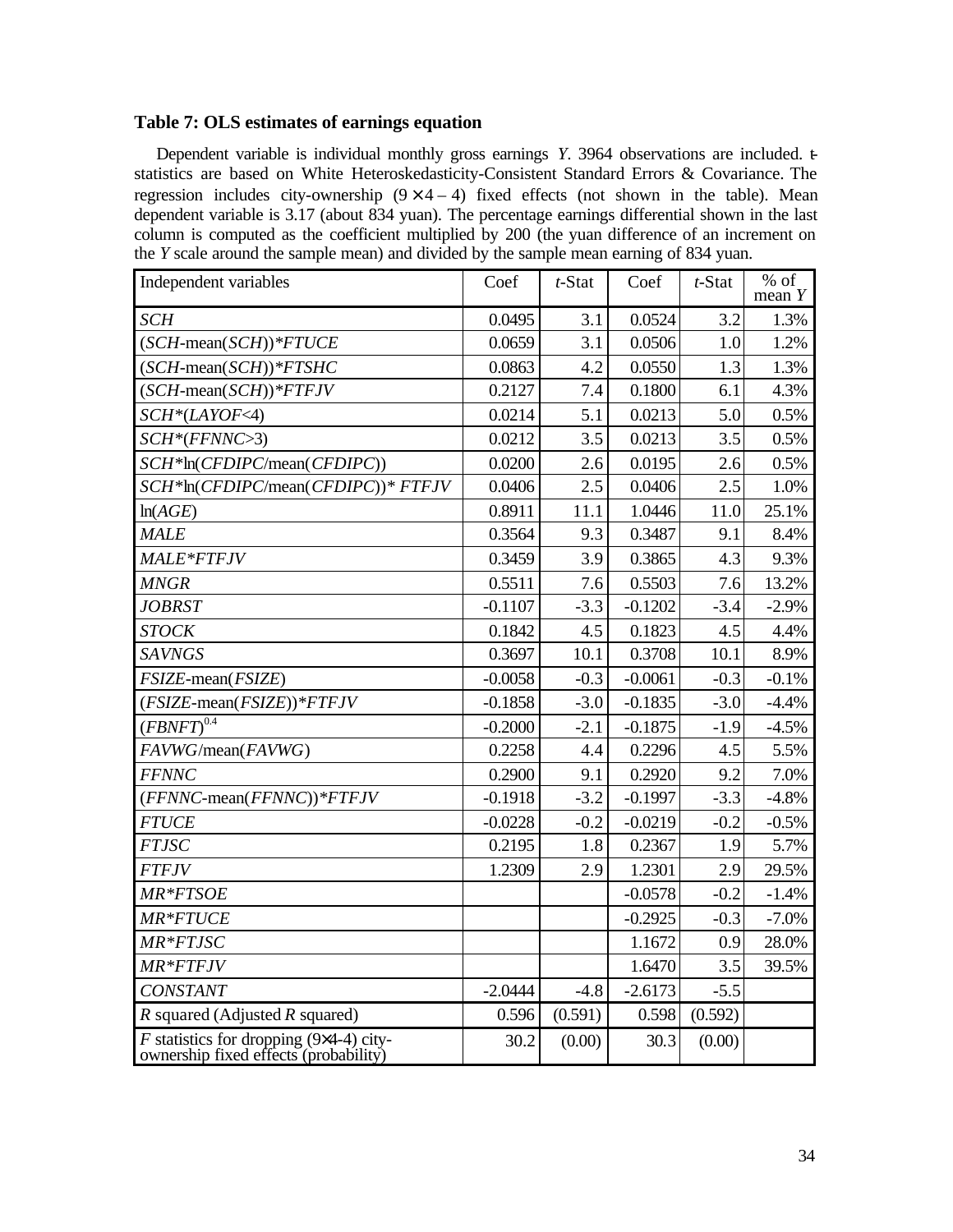

**Figure 2: Differential Returns to Schooling (in Comparison with the SOE Sector)**

Note: The earnings differential at the sample mean schooling (11.4 years) is computed as the ownership fixed effect plus the average of the ownership-specific city-level fixed effects. The differential at other levels of schooling is computed according to the differential returns to schooling pertaining to the sector (the coefficient of *SCH* and firm type interaction in terms of percentage of mean *Y*, as reported in the last column of Table 7).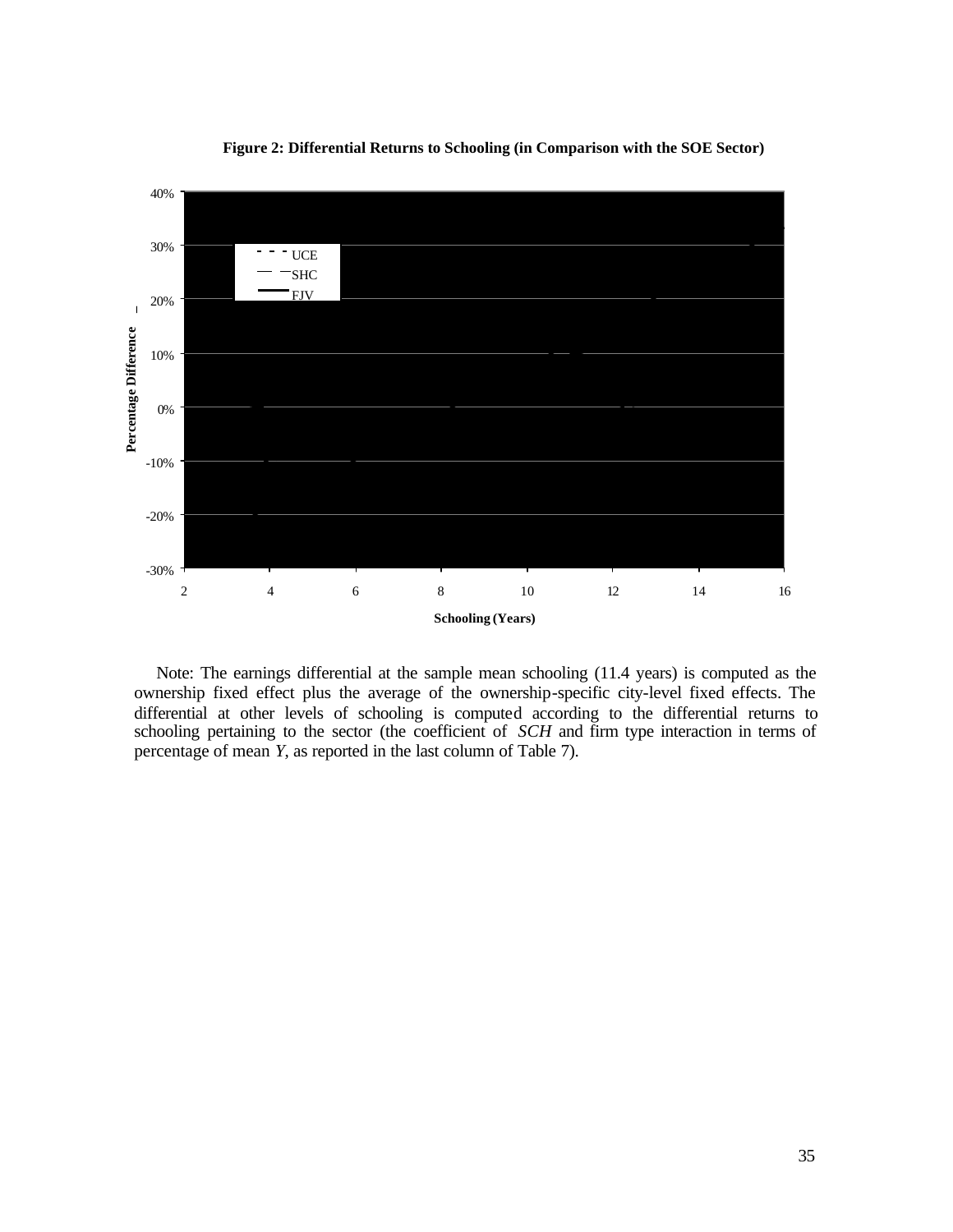# **Table 8: Binary probit estimation of employer-type choice equation**

Dependent Variable is binary choice *P* (1 selects SOE or UCE as the preferred type of employers, 0 does not). 3964 observations are included; 1192 observations with  $P = 1$ . z-statistics are based on QML (Huber/White) standard errors & covariance.

|                                     | Estimates with city-<br>level fixed effects |             | Estimates with city-<br>specific conditions |             |
|-------------------------------------|---------------------------------------------|-------------|---------------------------------------------|-------------|
| Independent variables               | Coefficient                                 | z-Statistic | Coefficient                                 | z-Statistic |
| <b>SCH</b>                          | $-0.0722$                                   | $-6.6$      | $-0.0632$                                   | $-5.9$      |
| ln(AGE)                             | 0.3291                                      | 3.3         | 0.3170                                      | 3.2         |
| <b>LAYOF</b>                        | 0.1387                                      | 4.4         | 0.1576                                      | 5.1         |
| <b>JOBRST</b>                       | 0.2181                                      | 4.7         | 0.1966                                      | 4.2         |
| <b>JSHMTV</b>                       | $-0.2901$                                   | $-7.1$      | $-0.3037$                                   | $-7.5$      |
| <b>SPSSOE</b>                       | 0.1178                                      | 2.6         | 0.1235                                      | 2.7         |
| <b>FMINCM</b>                       | $-0.0604$                                   | $-3.8$      | $-0.0683$                                   | $-4.4$      |
| $(FFNNC1$ -mean $(FFNNC1))^*FTSOE$  | 0.1874                                      | 3.9         | 0.1729                                      | 3.7         |
| $(FFNNC1$ -mean $(FFNNC1))^*FTUCE$  | $-0.0308$                                   | $-0.7$      | $-0.0118$                                   | $-0.3$      |
| $(FFNNC1$ -mean $(FFNNC1))^*FTJSC$  | 0.0180                                      | 0.3         | 0.0281                                      | 0.5         |
| $(FFNNC1$ -mean $(FFNNC1))^*$ FTFJV | 0.0052                                      | 0.1         | 0.0525                                      | 1.0         |
| <b>FTUCE</b>                        | $-0.1816$                                   | $-2.9$      | $-0.1721$                                   | $-2.8$      |
| <b>FTJSC</b>                        | $-0.2335$                                   | $-3.7$      | $-0.2248$                                   | $-3.6$      |
| <b>FTFJV</b>                        | $-0.2878$                                   | $-4.5$      | $-0.2841$                                   | $-4.5$      |
| <b>CFJVS</b>                        |                                             |             | 0.0550                                      | 8.2         |
| <b>CONSTANT</b>                     | $-1.0389$                                   | $-2.3$      | $-1.0252$                                   | $-2.3$      |
| City-level fixed effects            | Yes                                         |             |                                             |             |
| LR statistic                        | 475.6                                       | 22 d.f.     | 392.7                                       | 15 d.f.     |
| McFadden R-squared                  | 0.098                                       |             | 0.081                                       |             |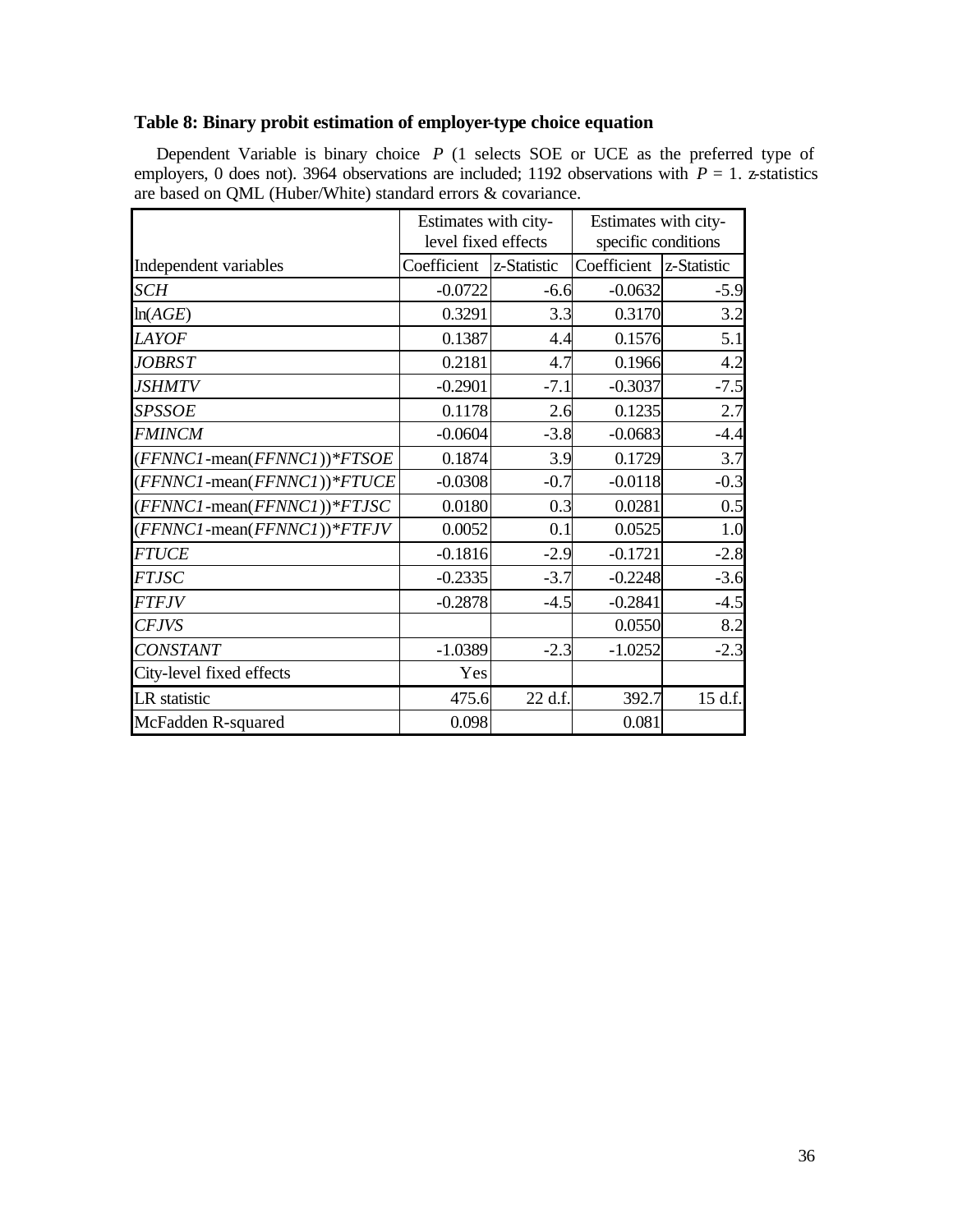# **Table 9: Ordered probit estimation of the determinants of job-change prospects**

The dependent variable is the ordered response *Q*, regarding a worker's job change prospect, reported on a 5-level scale (see Table 5 for the distribution of the response). 3964 observations are included. z-statistics are based on QML (Huber/White) standard errors & covariance. LR statistic  $(20 d.f.)$  is 642.4 and LR index (Pseudo-R<sup>2</sup>) is 0.064.

The base-case probability is computed as the probability that a worker with base-value independent variables considers a job-change likely or very likely (*Q*=4 or *Q*=5); such probability is 7.99%. The marginal probability ΔProb is computed as the change from the base-case probability when an alternative value substitutes for the corresponding base value.

|                                          | Estimates   |             | Marginal probability |                  |                  |  |
|------------------------------------------|-------------|-------------|----------------------|------------------|------------------|--|
| <b>Independent Variables</b>             | Coefficient | z-Statistic | <b>Base</b>          | Alterna-         | $\Delta$ Prob. / |  |
|                                          |             |             | value                | tive value       | Base Prob.       |  |
| <b>SCH</b>                               | 0.0252      | 2.9         | 12                   | 14               | 10%              |  |
| Ln(AGE)                                  | $-1.1690$   | $-14.8$     | 3.61                 | 3.71             | $-20%$           |  |
| MARRIED*(1-MALE)                         | $-0.1382$   | $-3.7$      | $\theta$             | 1                | $-23%$           |  |
| <b>LAYOF</b>                             | $-0.1253$   | $-4.7$      | 3.5                  | 2.5              | 25%              |  |
| <b>JOBRST</b>                            | $-0.0740$   | $-1.9$      | 3.5                  | 2.5              | 14%              |  |
| <b>HSNG</b>                              | $-0.0791$   | $-3.3$      | 3.5                  | 2.5              | 16%              |  |
| <b>HSNGST</b>                            | $-0.0995$   | $-2.5$      | $\overline{0}$       | 1                | $-17%$           |  |
| $1-P$                                    | 0.1606      | 2.8         | $\overline{0}$       | $\mathbf{1}$     | 33%              |  |
| $(1-P)^*(FTSOE+FTUCE)$                   | $-0.0247$   | $-0.3$      | $\overline{0}$       | $\overline{0}$   | 0%               |  |
| <b>INCMUP</b>                            | $-0.0332$   | $-2.6$      | $\overline{4}$       | 5                | $-6%$            |  |
| <b>FSIZE</b>                             | $-0.0471$   | $-2.8$      | 6                    | 6.1              | $-1\%$           |  |
| <b>FFNNC</b>                             | $-0.0906$   | $-3.6$      | 3                    | $\overline{4}$   | $-16%$           |  |
| FFNNC5                                   | $-0.0630$   | $-3.0$      | $\overline{3}$       | $\overline{4}$   | $-11%$           |  |
| CFIDPC/mean(CFDIPC)<br>$*$ (FTSOE+FTUCE) | 0.0626      | 2.2         | $\mathbf{1}$         | $\overline{2}$   | 12%              |  |
| CFIDPC/mean(CFDIPC)                      | $-0.0049$   | $-0.3$      | $\mathbf{1}$         | $\overline{2}$   | $-1\%$           |  |
| CGAP                                     | 0.1023      | 2.7         | $-0.59$              | $\boldsymbol{0}$ | 12%              |  |
| CGAP*FTSOE                               | 0.1717      | 2.3         | $-0.59$              | $\boldsymbol{0}$ | 20%              |  |
| <b>FTUCE</b>                             | 0.0748      | 0.8         | $\boldsymbol{0}$     | $\boldsymbol{0}$ | 0%               |  |
| <b>FTJSC</b>                             | $-0.1380$   | $-1.7$      | $\boldsymbol{0}$     | $\boldsymbol{0}$ | 0%               |  |
| <b>FTFJV</b>                             | $-0.1194$   | $-2.2$      | $\boldsymbol{0}$     | $\boldsymbol{0}$ | 0%               |  |
| Limit 1: $d_i$                           | $-6.5561$   | $-16.7$     |                      |                  |                  |  |
| Limit 2: $d_2$                           | $-5.2774$   | $-13.6$     |                      |                  |                  |  |
| Limit 3: $d_3$                           | $-4.4676$   | $-11.6$     |                      |                  |                  |  |
| Limit 4: $d_4$                           | $-3.6675$   | $-9.6$      |                      |                  |                  |  |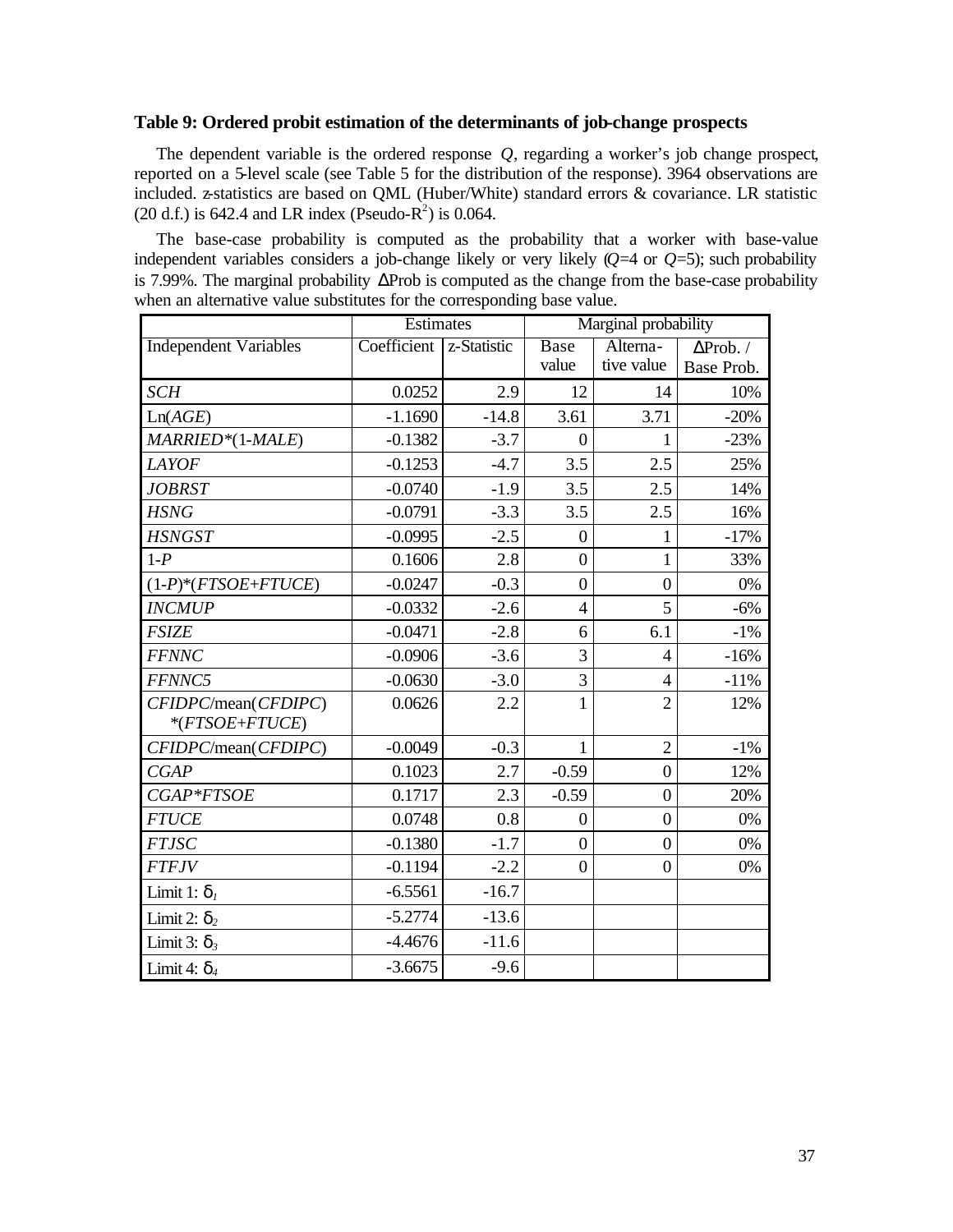# **Appendix I: Logit Estimation of the Selection of Workers to the Employment Sectors and the Computation of Inverse Mills Ratios**

We follow the formulation in Gyourko and Tracy (1988) in applying the two-step correction procedure (Lee 1982) to account for the potential endogenous selection of workers to multiple labor market segments. The selection of worker *i* to a labor market segment, whether by the choice of the worker or the government, is assumed to be based on index functions with respect to alternative segments  $I_{ij}^* = Z_i \mathbf{q}_j + \mathbf{h}_{ij}$ , where  $Z_i$  is the vector of worker characteristics that affect the selection,  $q_i$  is the coefficient vector with respect to segment *j* and  $h_{ij}$  is the residuals. The selection outcome is determined by

$$
I_i = j \text{ iff } I_{ij}^* \ge \max_{k \neq j} I_{ik}^* \text{ or equivalently iff } \mathbf{x}_{ij} \equiv \max_{k \neq j} I_{ik}^* - \mathbf{h}_{ij} \le Z_i \mathbf{q}_j. \tag{A1}
$$

When the residual  $h_{ij}$  are independent and follow the identical type *I* extreme-value distribution, the selection can be analyzed with a multinomial logit model:

$$
Pr(I_i = j) = Pr(\mathbf{x}_{ij} < Z_i \mathbf{q}_j) = \frac{\exp(Z_i \mathbf{q}_j)}{\sum_{k=1}^4 \exp(Z_i \mathbf{q}_k)} \equiv F_j(Z_i \mathbf{q}_j) \tag{A2}
$$

In order to compute the expected earnings conditional on the selection outcome, we need to transform  $\mathbf{x}_{ij}$  into a standard normal random variable  $\mathbf{x}_{ij}^* = \Phi^{-1}[\mathbf{F}_j(Z_i \mathbf{q}_{j})]$ , where  $\Phi$  is the cumulative distribution of a standard normal variable (see Lee [1983]). The conditional expectation can now be evaluated using standard methods so that

$$
E(Y_{ijk}|I_i = j) = H_i \mathbf{a}_{ijk}^Y + A_i \mathbf{b}^Y + F_i \mathbf{I}_{j}^Y + \mathbf{g}_{jk}^Y + E\{\mathbf{e}_i^Y | \mathbf{x}_{ij}^* < \Phi^{-1}[\mathbf{F}_j(Z_i \mathbf{q}_j)]\}
$$
  
=  $H_i \mathbf{a}_{ijk}^Y + A_i \mathbf{b}^Y + F_i \mathbf{I}_{j}^Y + \mathbf{g}_{jk}^Y + \mathbf{s}_{j} \mathbf{r}_{j} M R_{ij}$  (A3)

where

$$
MR_{ij} \equiv -\frac{\mathbf{f}\{\Phi^{-1}[\mathbf{F}_j(Z_j\mathbf{q}_i)]\}}{\mathbf{F}_j(Z_j\mathbf{q}_i)}
$$
(A4)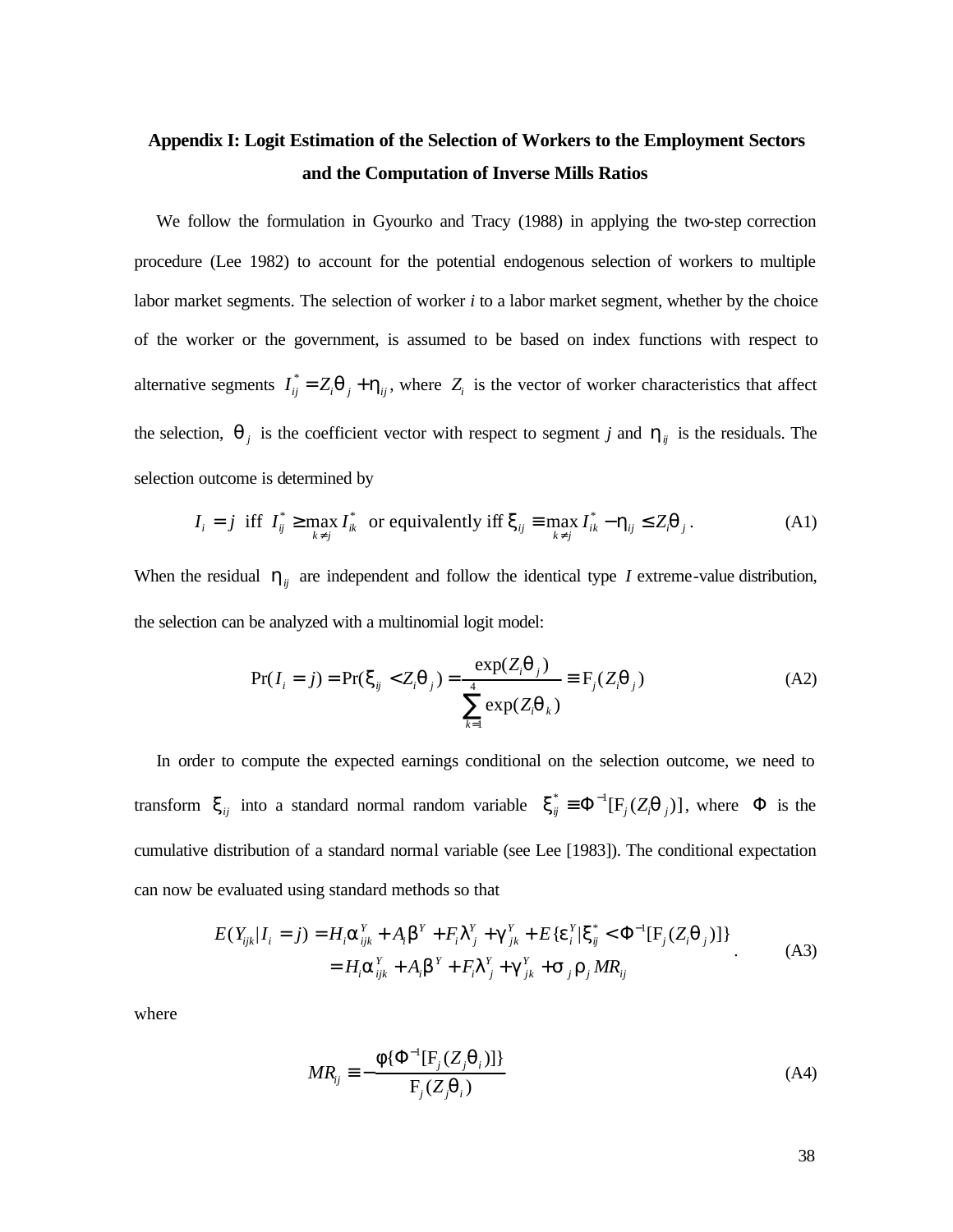is the inverse Mills Ratio for worker *i* in segment *j* and  $\mathbf{r}_j$  is the correlation coefficient between

 $e_j^Y$  and  $x_{ij}^*$ . In equation (A4),  $f$  is the probability density of a standard normal random variable.

The estimates of the multinomial logit model are reported in Table A1 and the summary statistics for the  $MR_{ij}$  are provided in Appendix II. The multinomial estimates indicate that schooling makes a worker less likely to be in UCE relative to other types of enterprises. Age decreases the likelihood for a worker to be in privatized or private enterprise relative to SOE and UCE. The workers who values income and promotion opportunities (high *JSHMTV* scores) are slightly more likely to be in FJV. Finally, the workers who prefer SOEs to privatized and private enterprises are more likely to be in SOEs.

#### **Table A1: Multinomial Logit Estimates of Labor-Market Segment Selection**

| UII 13 J.U <del>.I</del> . |            |            |            |
|----------------------------|------------|------------|------------|
| Explanatory<br>variables Z | <b>UCE</b> | <b>SHC</b> | <b>FJV</b> |
| Constant                   | 0.1759     | $-0.3874$  | 0.0152     |
|                            | (0.3)      | (0.7)      | (0.0)      |
| <b>SCH</b>                 | $-0.0969$  | 0.0220     | $-0.0071$  |
|                            | (4.5)      | (1.1)      | (0.3)      |
| AGE                        | 0.0001     | $-0.0088$  | $-0.0225$  |
|                            | (0.0)      | (1.8)      | (4.3)      |
| <b>JOBRST</b>              | 0.1194     | 0.0873     | 0.1096     |
|                            | (1.4)      | (1.0)      | (1.3)      |
| <b>JSHMTV</b>              | 0.1323     | 0.0618     | 0.1554     |
|                            | (1.6)      | (0.7)      | (1.9)      |
| $\boldsymbol{P}$           | $-0.2499$  | $-0.3563$  | $-0.4463$  |
|                            | (2.5)      | (3.5)      | (4.4)      |

The multinomial logit model is given by equation (A2). The coefficients for the SOE sector are normalized to zero. zstatistics are reported in parentheses. The number of observations for the estimation is 3964.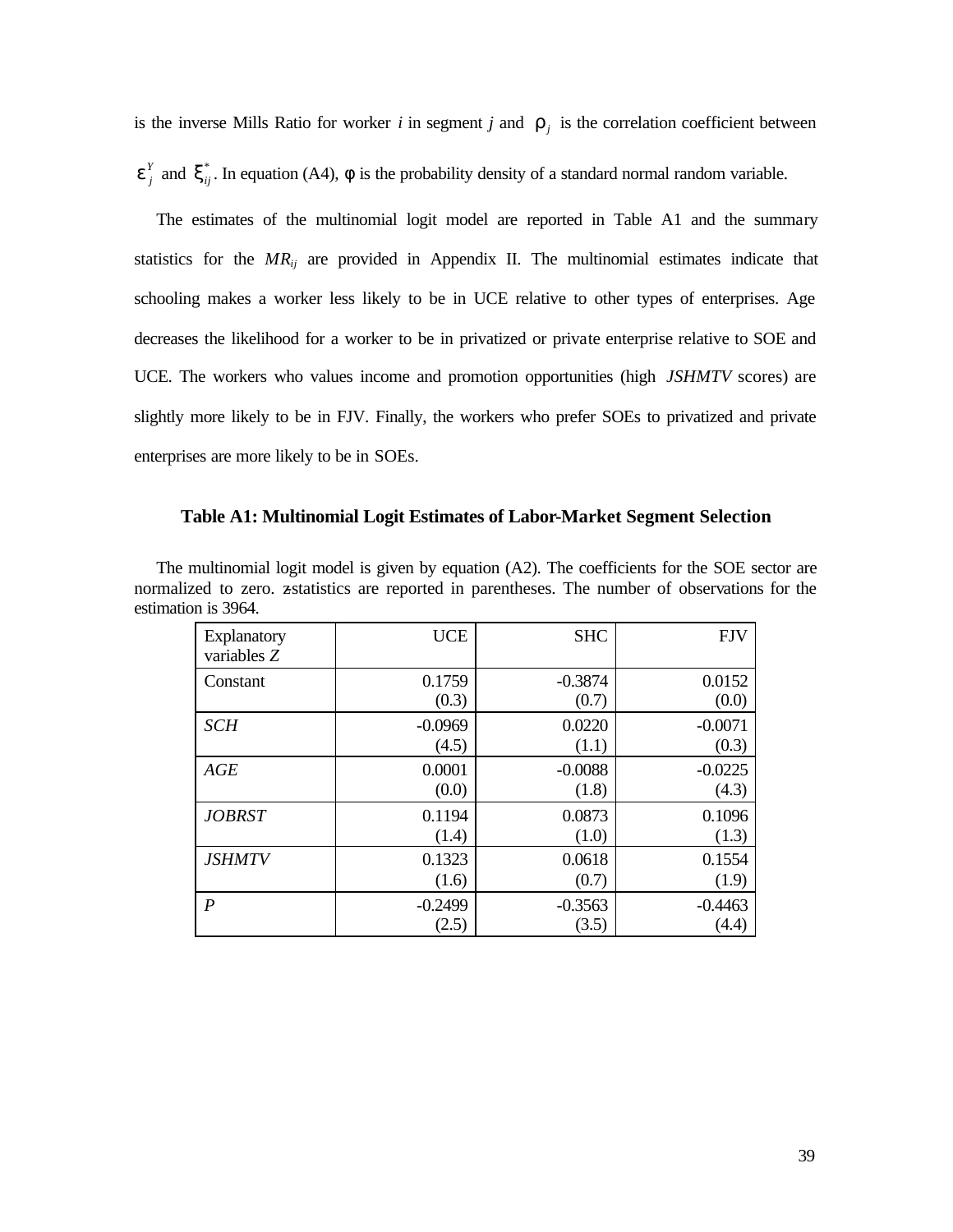| Variable       | Description                                                                                 |                |                | Sample mean (standard deviation) |                |
|----------------|---------------------------------------------------------------------------------------------|----------------|----------------|----------------------------------|----------------|
|                |                                                                                             | <b>SOE</b>     | <b>UCE</b>     | <b>SHC</b>                       | <b>FJV</b>     |
| Y              | Personal monthly gross earnings: reported in scale 1 to                                     | 2.80           | 2.73           | 3.52                             | 3.62           |
|                | 10; see Table 4 for definition.                                                             | (1.24)         | (1.51)         | (1.66)                           | (1.98)         |
| P              | Binary choice of preferred employer type: $1 =$ selecting                                   | 0.36           | 0.32           | 0.27                             | 0.25           |
|                | SOE or UCE; $0 =$ selecting others.                                                         | (0.48)         | (0.47)         | (0.45)                           | (0.43)         |
| $\varrho$      | Ordered response of job-change likelihood: 1=very<br>unlikely,  5=very likely.              | 2.08<br>(1.00) | 1.98<br>(0.92) | 1.92<br>(0.88)                   | 2.09<br>(0.92) |
| <b>SCH</b>     | Schooling in year: 3=below primary, 6=primary,                                              | 11.45          | 10.96          | 11.66                            | 11.58          |
|                | 9=middle sch, 11=high sch, 14=tech. college,<br>16=university or above.                     | (2.21)         | (2.25)         | (2.47)                           | (2.35)         |
| AGE            | Age in years                                                                                | 38.60          | 38.91          | 37.54                            | 36.45          |
|                |                                                                                             | (9.23)         | (8.94)         | (9.65)                           | (9.03)         |
| <b>MALE</b>    | Gender: $1 = male$ ; $0 = female$ .                                                         | 0.55           | 0.46           | 0.50                             | 0.49           |
|                |                                                                                             | (0.50)         | (0.50)         | (0.50)                           | (0.50)         |
| <b>MARRIED</b> | Marriage status: 1=married; 0=not married.                                                  | 0.82           | 0.85           | 0.81                             | 0.81           |
|                |                                                                                             | (0.38)         | (0.36)         | (0.39)                           | (0.39)         |
| <b>MNGR</b>    | Job position: $1 =$ manager; $0 =$ non-manager.                                             | 0.09           | 0.09           | 0.09                             | 0.09           |
|                |                                                                                             | (0.29)         | (0.29)         | (0.29)                           | (0.29)         |
| <b>LAYOF</b>   | Importance of layoff protection: 1=very unimportant,                                        | 4.07           | 4.09           | 3.95                             | 4.11           |
|                | $5 =$ very important.                                                                       | (0.83)         | (0.85)         | (0.86)                           | (0.85)         |
| <b>DISTN</b>   | Importance of going to work close home: 1=very<br>unimportant, $\ldots$ 5 = very important. | 3.66<br>(0.81) | 3.73<br>(0.82) | 3.68<br>(0.80)                   | 3.68<br>(0.86) |
| <b>PRESR</b>   | Importance of low job pressure: 1=very unimportant,                                         | 3.51           | 3.57           | 3.55                             | 3.56           |
|                | 5 = very important.                                                                         | (0.88)         | (0.89)         | (0.87)                           | (0.89)         |
| <b>SECUR</b>   | Importance of job security: 1=very unimportant,                                             | 4.31           | 4.40           | 4.29                             | 4.31           |
|                | $5 =$ very important.                                                                       | (0.62)         | (0.63)         | (0.63)                           | (0.63)         |
| <i>JOBRST</i>  | Job preferences: (ADISTN+APRESR+ASECUR)/3;                                                  | 3.83           | 3.90           | 3.84                             | 3.85           |
|                | 1=very flexible,  5=very restrictive.                                                       | (0.57)         | (0.56)         | (0.56)                           | (0.57)         |
| <b>HSNG</b>    | Importance of getting housing from employer: 1=very                                         | 4.07           | 4.07           | 4.10                             | 4.05           |
|                | unimportant, $\ldots$ 5 = very important.                                                   | (0.82)         | (0.87)         | (0.80)                           | (0.82)         |
| <b>INCOM</b>   | Importance of getting high salary: 1=very unimportant,                                      | 4.37           | 4.47           | 4.40                             | 4.45           |
|                | 5= very important.                                                                          | (0.64)         | (0.63)         | (0.61)                           | (0.59)         |
| <b>PROMT</b>   | Importance of promotion opportunities: 1=very<br>unimportant, $\ldots$ 5 = very important.  | 3.58<br>(0.87) | 3.60<br>(0.90) | 3.62<br>(0.82)                   | 3.66<br>(0.83) |
|                | Job-search motivation: (AINCOM+APROMT)/2;                                                   | 3.97           | 4.03           | 4.01                             | 4.05           |
| <i>JSHMTV</i>  | $1=1$ =very unimportant,  5 = very important.                                               | (0.59)         | (0.60)         | (0.57)                           | (0.57)         |
| <b>INCMUP</b>  | Income change during the past year: reported in scale 0 to                                  | 4.24           | 4.16           | 4.48                             | 4.50           |
|                | 9; 0=over 50% reduction, 9=over 100% rise.                                                  | (1.50)         | (1.60)         | (1.51)                           | (1.57)         |
| <b>FMINCM</b>  | Family monthly gross income, reported in scale 1 to 9;                                      | 3.30           | 3.10           | 3.63                             | 3.82           |
|                | 1=600 yuan or less, 9=5,000 yuan or more.                                                   | (1.58)         | (1.67)         | (1.67)                           | (1.91)         |
| <b>SPSSOE</b>  | Spouse's employer: 1=employed by SOE, public utilities,                                     | 0.55           | 0.43           | 0.47                             | 0.43           |
|                | or government offices; 0=no spouse so employed.                                             | (0.50)         | (0.50)         | (0.50)                           | (0.50)         |
| <b>HSNGST</b>  | Housing status: 1=occupying employer-provided housing;                                      | 0.37           | 0.29           | 0.39                             | 0.28           |
|                | 0=occupying other types of housing.                                                         | (0.48)         | (0.45)         | (0.49)                           | (0.45)         |

# **Appendix II: Description of the variables and their sample statistics**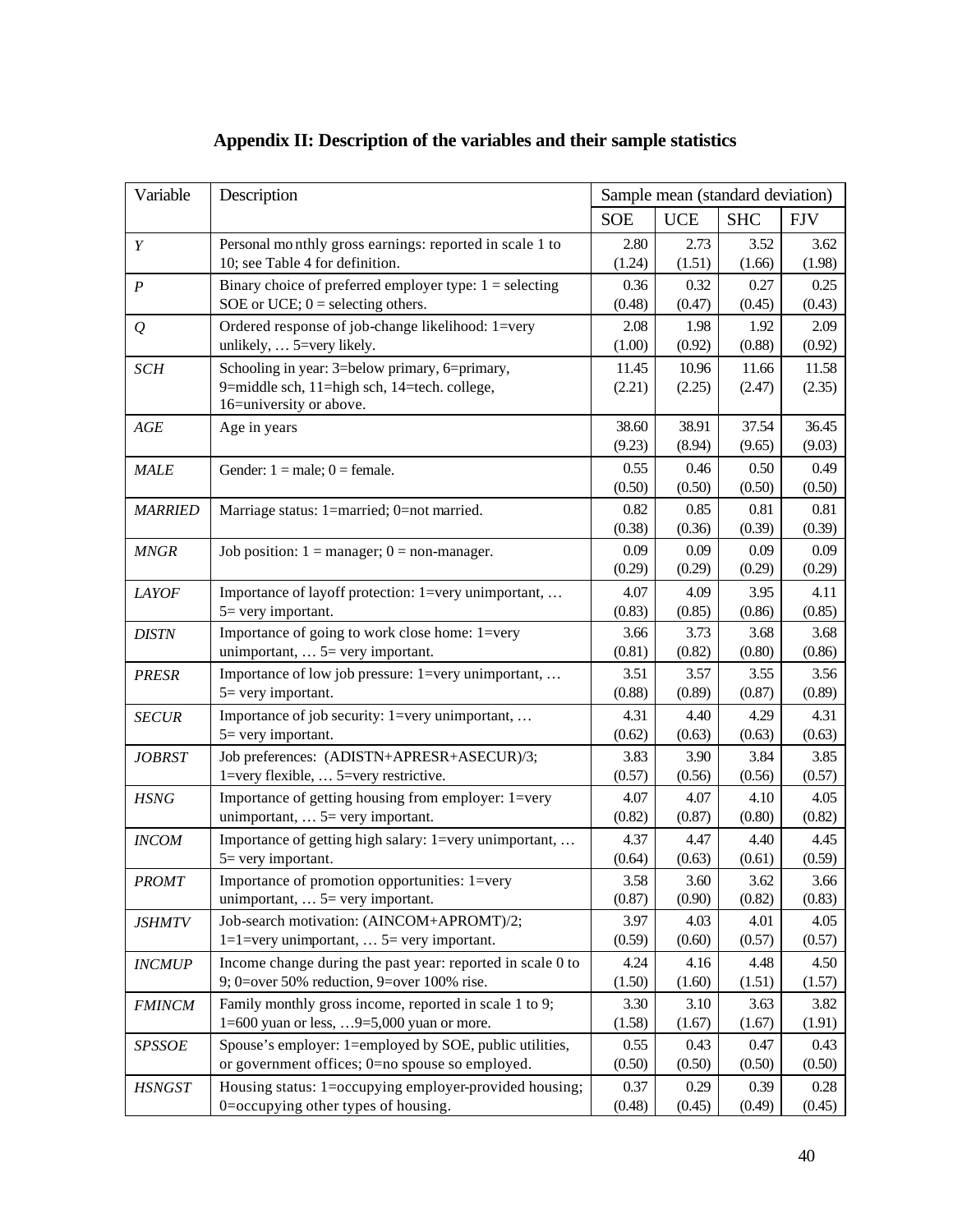| <b>STOCK</b>  | Invested in stocks: 1=yes, 0=no.                           | 0.24    | 0.23    | 0.38    | 0.24    |
|---------------|------------------------------------------------------------|---------|---------|---------|---------|
|               |                                                            | (0.43)  | (0.42)  | (0.49)  | (0.43)  |
| <b>SAVNGS</b> | Increased savings balance: 1=yes, 0=no.                    | 0.41    | 0.44    | 0.50    | 0.54    |
|               |                                                            | (0.49)  | (0.50)  | (0.50)  | (0.50)  |
| <b>FFNNC</b>  | The current financial condition of the employer: 1=very    | 2.65    | 2.74    | 3.14    | 3.00    |
|               | poor,  5=very good.                                        | (0.78)  | (0.92)  | (0.81)  | (0.78)  |
| <b>FFNNC1</b> | Expectation of the employer's financial condition in a     | 2.92    | 3.07    | 3.36    | 3.24    |
|               | year: 1=very poor,  5=very good.                           | (0.88)  | (0.97)  | (0.84)  | (0.85)  |
| FFNNC5        | Expectation of the employer's financial condition in 5     | 3.27    | 3.37    | 3.62    | 3.48    |
|               | years: 1=very poor,  5=very good.                          | (0.94)  | (1.01)  | (0.89)  | (0.92)  |
| <b>FSIZE</b>  | Firm size: log of the number of active employees.          | 6.32    | 5.31    | 6.99    | 5.67    |
|               |                                                            | (1.11)  | (0.78)  | (1.20)  | (1.04)  |
| <b>FBNFT</b>  | Firm's spending on employee benefits (not including        | 0.19    | 0.16    | 0.14    | 0.13    |
|               | housing) as % of total wages. Censured at 0.6 (2.8% cases  | (0.15)  | (0.18)  | (0.13)  | (0.11)  |
|               | exceed 0.6).                                               |         |         |         |         |
| <b>FAVWG</b>  | Average wage rate at the firm.                             | 458     | 379     | 611     | 726     |
|               |                                                            | (177)   | (171)   | (260)   | (330)   |
| <b>FTSOE</b>  | Firm type: SOE                                             | 1.00    | 0.00    | 0.00    | 0.00    |
|               |                                                            | (0.00)  | (0.00)  | (0.00)  | (0.00)  |
| <b>FTUCE</b>  | Firm type: UCE                                             | 0.00    | 1.00    | 0.00    | 0.00    |
|               |                                                            | (0.00)  | (0.00)  | (0.00)  | (0.00)  |
| <b>FTSHC</b>  | Firm type: SHC                                             | 0.00    | 0.00    | 1.00    | 0.00    |
|               |                                                            | (0.00)  | (0.00)  | (0.00)  | (0.00)  |
| <b>FTFJV</b>  | Firm type: FJV                                             | 0.00    | 0.00    | 0.00    | 1.00    |
|               |                                                            | (0.00)  | (0.00)  | (0.00)  | (0.00)  |
| <b>CFDIPC</b> | City economic status: foreign direct investment per capita | 195     | 195     | 195     | 194     |
|               | according to Table 2.                                      | (241)   | (241)   | (241)   | (240)   |
| <b>CFJVS</b>  | City economic status: FJV share of employment              | 3.77    | 3.78    | 3.77    | 3.77    |
|               | according to Table 1.                                      | (3.65)  | (3.65)  | (3.65)  | (3.65)  |
| CGAP          | City-specific earnings gap between the FJV and the SOE     | $-0.59$ | $-0.59$ | $-0.59$ | $-0.59$ |
|               | sectors.                                                   | (0.56)  | (0.56)  | (0.56)  | (0.56)  |
| MR            | <b>Inverse Mills Ratio</b>                                 | $-1.26$ | $-1.25$ | $-1.27$ | $-1.26$ |
|               |                                                            | (0.10)  | (0.12)  | (0.07)  | (0.11)  |
| No. of obs    |                                                            | 991     | 992     | 992     | 990     |